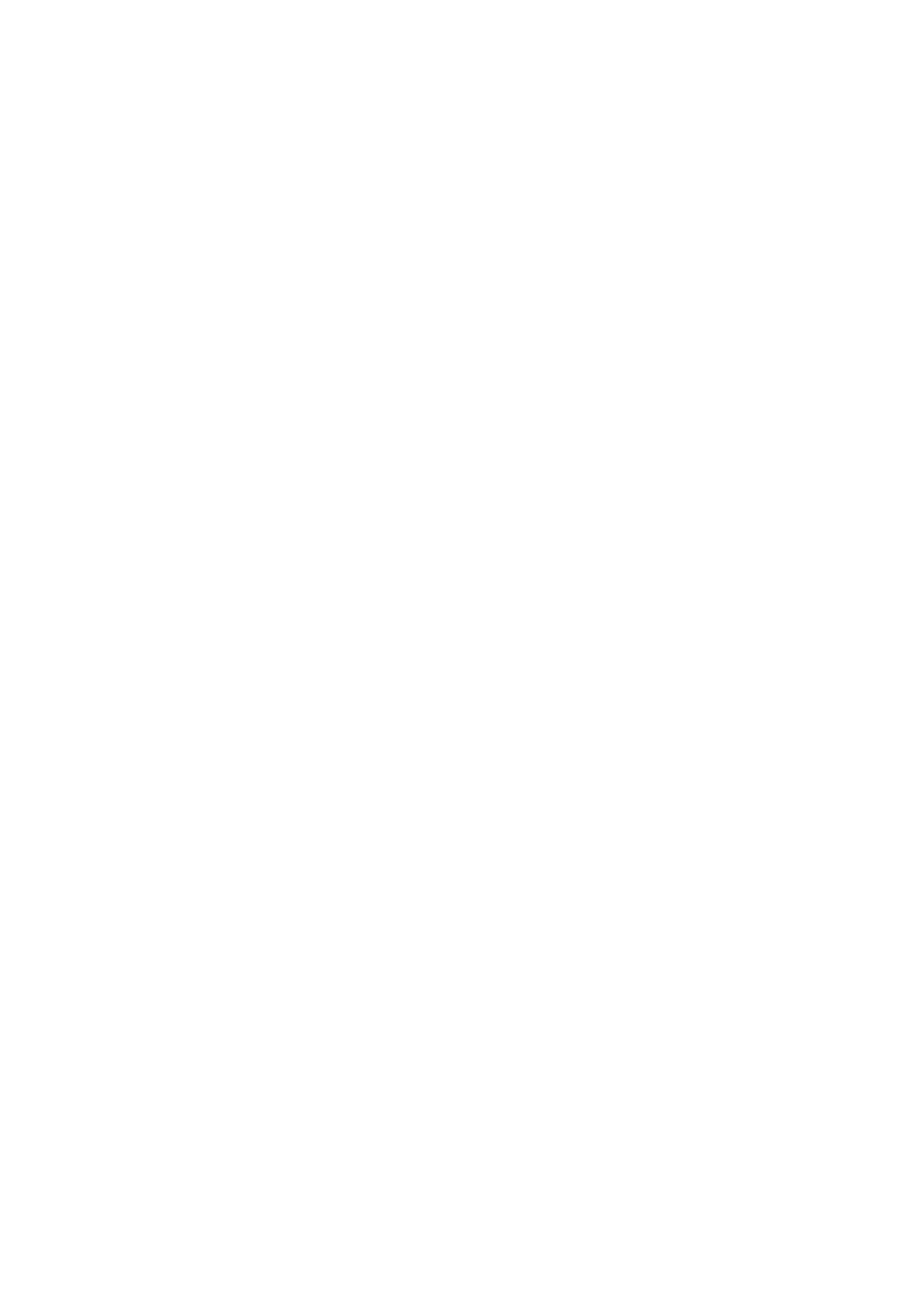# **I. EXECUTIVE SUMMARY**

1. This study provides detailed information on the role of smallholder livestock keepers and pastoralists in the development, use and conservation of breeds, and also provides an overview of their services to the wider society. Furthermore, it discusses the reasons why livestock keepers abandon their breeds and what motivates them to continue keeping them. The study is based on published literature, documents from the FAO Internet database and other Internet sites, as well as field observations by experts.

### **Cultural and geographic dimensions of breed diversity**

2. The world's domestic animal diversity comprises some 7 616 documented mammalian and avian breeds as well as an unknown number of not yet documented breeds. These breeds are largely the result of breeding activities by farmers and pastoralists who have developed them without the use of herdbooks or formal breeding societies: the latter are a western phenomenon that postdates the eighteenth century, while distinct breeds were already known some five thousand years ago.

3. Breed diversity is especially high in peripheral and remote areas, notably drylands. Many breeds in Africa and Asia are named after ethnic groups: among these pastoralist societies play an especially prominent role as creators and custodians of breeds, although farming societies have also produced specific breeds. By contrast, in Europe, traditional breeds tend to be named after the geographic locations in which they were developed.

4. By maintaining animals under exposure to natural selection, pastoralists and small-scale livestock keepers play a crucial and essential role in the sustainable use of adaptation and fitness traits. They provide a counterbalance to industrial systems in which breeds are selected mostly for production characteristics and not exposed to natural environmental stressors.

### **Economic role of the livestock sector and significance of livestock for livelihoods**

5. Globally, the livestock sector accounts for 40 percent of agricultural gross domestic product (GDP) and livestock products provide one-third of humanity's protein intake. The demand for livestock products is expanding due to growing populations and incomes, along with changing food preferences. The livestock sector employs 1.3 billion people and creates livelihoods for one billion of the world's poor.

6. About 70 percent of the world's 880 million rural poor people that live on less than US\$1 per day are at least partially dependent on livestock for their livelihoods. For more than 200 million smallholder farmers in Asia, Africa and Latin America, livestock such as cattle, buffalo, sheep, goats and poultry are the main source of income and for about 120 million pastoralists worldwide livestock production is the principal source of livelihoods. In smallholder and pastoral systems, livestock fulfil many functions going beyond the production of meat, milk and eggs, including the provision of fertilizer, fuel, draught power and transportation, representing a means of saving and investment as well as a buffer against crop failure, and playing an important cultural and religious role.

### **Role of livestock keepers in the development of breeds**

7. Social and cultural factors together with deliberate breeding decisions and management by livestock keeping communities have been crucial for the creation of breeds. Unfortunately, in developing countries the human factor in breed creation has been overlooked – until recently, livestock breeds kept by rural communities were regarded as products of natural selection alone and thought to have developed mainly due to geographical isolation from each other. This perception did not account for the fact that livestock keepers structure animal genetic resources into breeds through social breeding mechanisms that create more or less closed gene pools. Such social mechanisms include the prevention of the sale of female animals to outsiders, passing on animals from one generation to the next and sharing animals within the kinship network.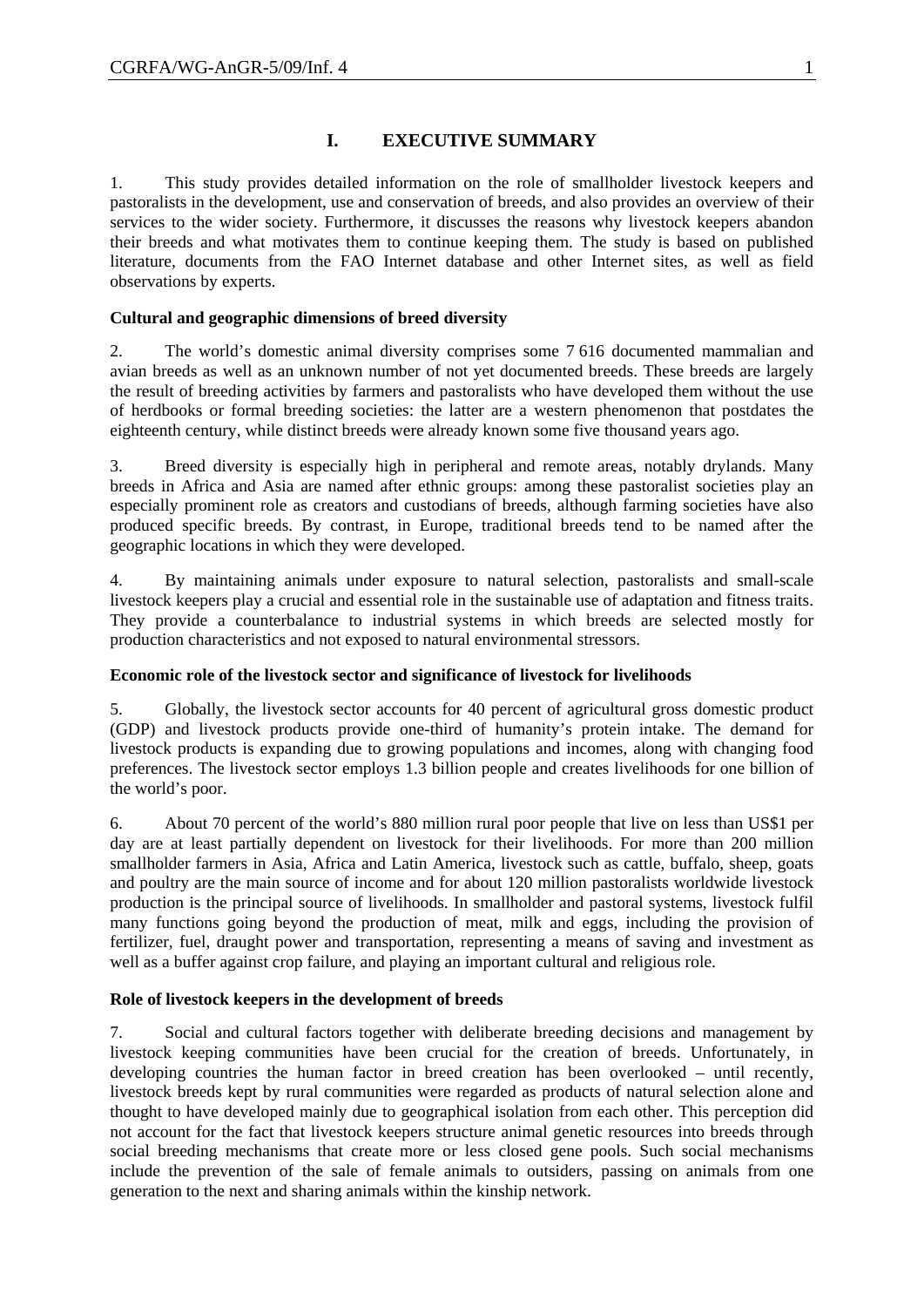8. Indigenous knowledge about animal breeding and breeds includes the ability to identify individual animals within large herds, keeping mental records of animal pedigrees, traditional classification systems, and maintenance of traditional breeding institutions, such as village breeding bulls. Breeding goals and objectives are culture- and location-specific, and selection is executed through (temporary) mating control, castration, and removal of unwanted animals. Many livestock keepers also undertake breeding experiments on their own initiative.

### **Sustainable use of marginal areas**

9. Large, and possibly expanding, parts of the globe can be used for food production only by livestock that are adapted to local conditions. This includes the 41 percent of the earth's land surface that forms tropical and subtropical drylands, as well as mountainous and high-altitude zones and some very cold areas. In these ecozones grazing converts the local vegetation into food and energy that can sustain people. Pastoralists and smallholder producers have developed an array of strategies for the sustainable use of these areas, such as sophisticated herd movements and grazing strategies. Their livestock represent a means of extracting value from uncultivable land and generating food without competing for cereals. This not only contributes considerably to food security in marginal areas but also provides products and services to the wider society.

### **Preservation of option-values**

10. An important role of small-scale livestock keepers, especially pastoralists, is the preservation of option values: they keep animals with traits that may currently be of no commercial interest, but may be of huge value in changing environmental and economic scenarios. Such traits include "survival" characteristics, for instance the ability to fend for themselves and the ability to cope with diseases. The traits can be maintained through keeping the animals in their natural environment, exposing them to continued natural selection pressures and disease challenges.

11. The continuous exposure to local conditions allows the breeds to maintain the adaptive traits that enable them to cope with the available fodder, the climate and specific environmental features such as stony ground, high altitudes and swampy land. If removed from their original area, animals may lose the traits that have enabled them to survive in those environments. For instance, the North Ronaldsay sheep of the Orkney Islands in Scotland, have adapted to a diet of seaweed. If transferred to other environments, the animals lose this adaptation.

12. Livestock keepers also undertake conscious efforts to adapt their animals to new environments and changing conditions. When introducing preferred breeds into new ecological zones, pastoralists may cross-breed their animals with males from local breeds to enhance their offspring's adaptation to local diseases and other conditions. Furthermore, herders may provide extra care to animals at risk to help them cope with the challenges of the new environment.

### **Agro-ecosystem services**

13. Traditional livestock production systems have endowed many landscapes with their typical characteristics. Examples of such landscapes include much of the Near East region, where sheep and goats were first domesticated about 10 000 years ago, and heathlands, calcareous grasslands, Mediterranean *maquis* and *garigue*, as well as sub-alpine dwarf shrub lands in Europe.

14. Agro-ecosystem services provided by livestock keepers and their breeds include the creation of mosaic landscapes and mini-habitats that sustain biodiversity, the conservation of wildlife, connecting eco-systems by transporting seeds, improvement of the water holding capacity of grassland, prevention of forest fires, restoration and maintenance of soil fertility through manure and nutrient recycling and replicating the grazing behaviour of large wild herbivores.

### **Reasons why livestock keepers abandon their breeds**

15. Many keepers of traditional breeds abandon keeping of their animals, due to a variety of factors, including one-sided information and pressure to adopt improved breeds and standardized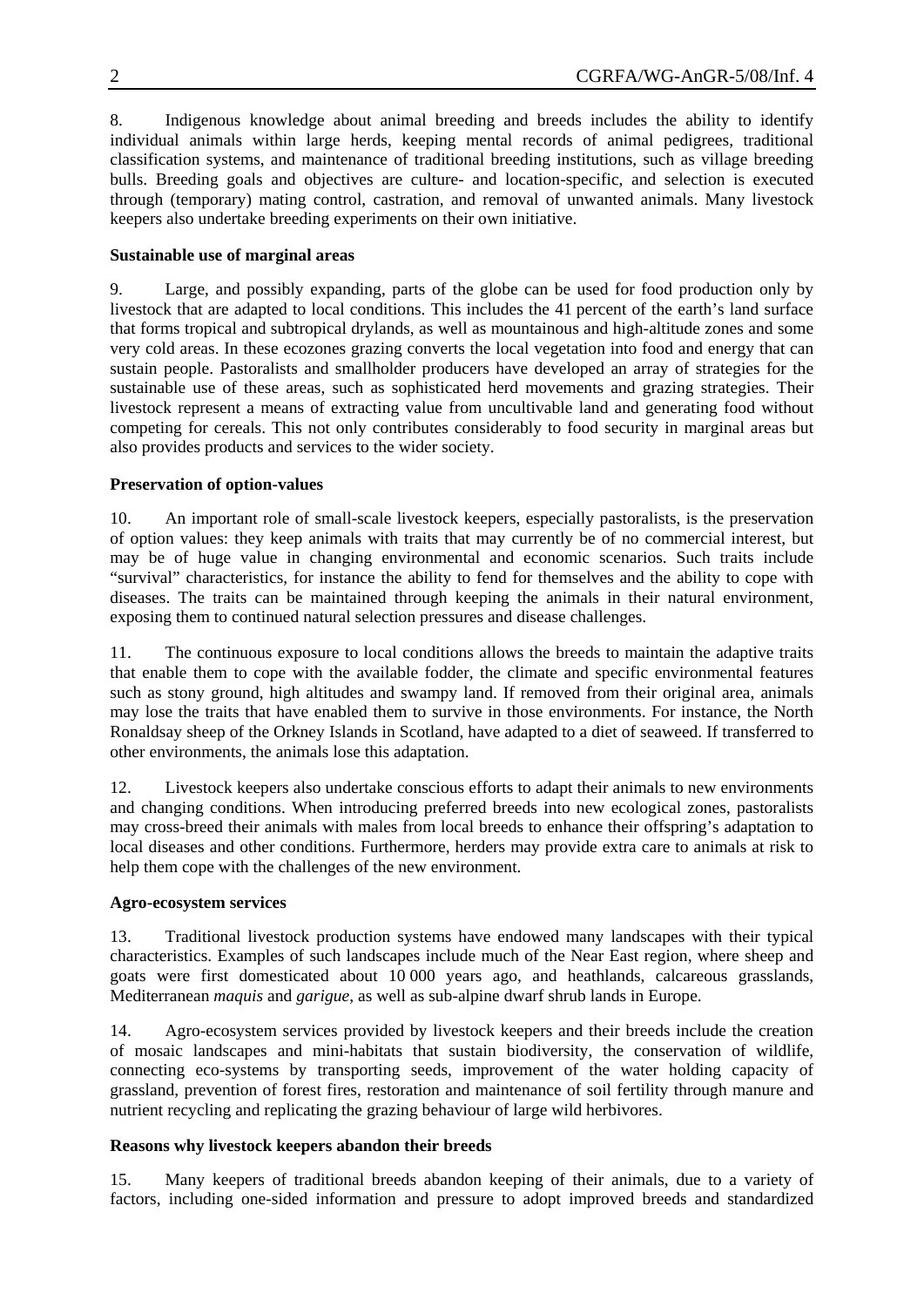production and breeding systems, changing market demands (for instance lack of demand for wool), loss of grazing grounds and access to water, animal health regulations, and changing lifestyles.

#### **Motivation and incentives to continue keeping breeds**

16. Pastoralists and farmers continue to keep their breeds wherever traditional production systems survive and where they have secure access to grazing and water. Among some animal cultures, such as the Raika in India, there is also a sense of custodianship that motivates keepers to hang on to their animals despite the lack of economic returns. Access to appropriate animal health and extension services, as well as to markets for niche products, payment for agro-ecosystem services and favourable policies are further incentives that encourage and enable livestock keepers to continue keeping their breeds. As the owners and keepers of valuable breeds, smallholder farmers and livestock keepers should be included in decisions about research and development and conservation measures for their breeds and environments.

### **II. INTRODUCTION**

17. The world's plethora of livestock breeds are the product of both cultural and biological selection. By 2007 a total of 7 616 mammalian and avian breeds had been reported, 6 536 of which are classified as local (occurring only in one country) and 1 080 as transboundary (present in more than one country, FAO, 2007a). With the exception of a small number of composite breeds that were created, often by government breeding efforts, local breeds are the result of breeding activities by farmers and pastoralists. Even for the transboundary breeds, small-scale livestock keepers established the genetic foundation, although these may have been developed further through scientific breeding programmes.

18. The large majority of documented breeds were developed in the absence of herdbooks and breeding societies: the latter only date back to the late eighteenth century and are practically limited in their distribution to Northern countries (see section *Mental pedigree records and maintenance of pure bloodlines*). However, distinct breeds of livestock had already developed by the third millennium BC, according to pictorial and archival evidence from Mesopotamia (Steinkeller, 1995) and Egypt (Benecke, 1994). For China, a large number of pig breeds are documented for the Ming period between AD 1500 and 1644 (Tsang, 1996).

19. According to a study conducted in the early 1990s, breed diversity (measured as ratio of number of breeds per million people) is especially high in peripheral and remote areas (Hall and Ruane, 1993). Drylands are estimated to have contributed a quarter of the world's documented breeds, including a high number of transboundary breeds (FAO, 2007b). This observation can be correlated to the presence of pastoralist societies in these areas who have each developed individual breeds to fit their specific ecological and cultural requirements (Köhler-Rollefson, 2005).

20. The cultural link between individual ethnic or social groups and specific breeds is reflected in many breeds being named after ethnic groups (Köhler-Rollefson, 1993a, 1997, 2003; Rege, 2001). Examples from Africa, Asia and North America show that many ethnic groups have created a specific and phenotypically distinct breed (Box 1).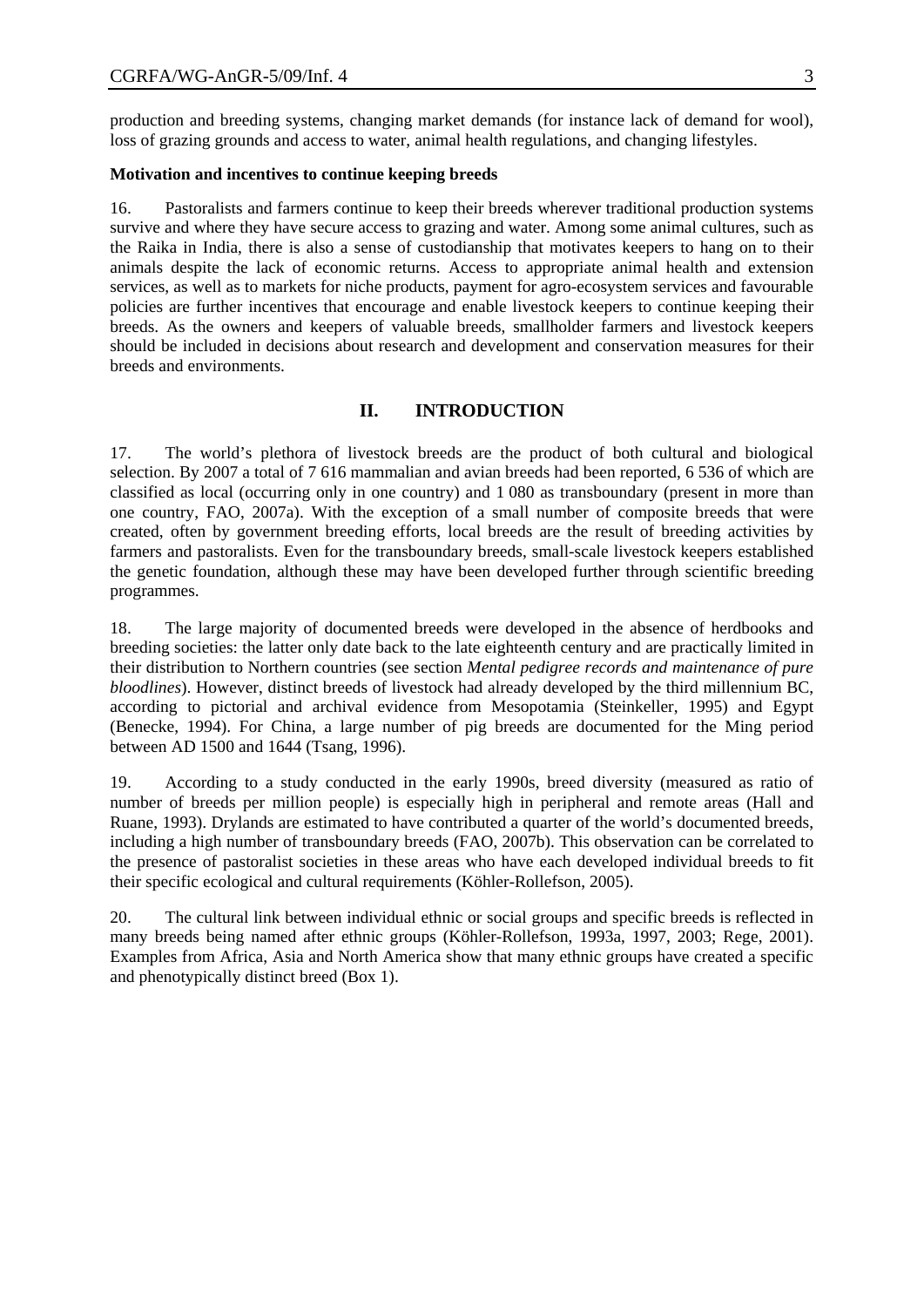### **Box 1. Livestock breeds linked to specific ethnic groups**

- Different pastoral groups of West African Fulani have developed the White Fulani and Red Bororo cattle, and the Peulh sheep and goat, while Touareg developed Touareg sheep and goats.
- East African pastoralists created Somali and Red Maasai sheep.
- Borana pastoralists of East Africa bred the Boran cattle, adapted to their three-day watering interval.
- Southern African small-scale farmers developed the Mashona cattle and the Nguni cattle.
- The best known livestock breeders in Rajasthan are the Raika or Rebari. They are a Hindu caste closely associated with the camel, but also have developed breeds such as Kankrej, Sanchore and Nari cattle, as well as Marwari sheep and Sirohi and Marwari goats.
- The Rath Muslims of northwestern Rajasthan developed the Rathi dairy cattle breed.
- In the Himalayas, the Gaddi pastoralists rear sheep and goat breeds named after them.
- A subtribe of the Golla, the Hallikars, shaped a well known draft cattle breed of the same name.
- In South India, the Toda tribal community has collectively bred the Toda buffalo breed.
- The Navajo Churro sheep in the southwestern United States of America was bred by the Navajo Indians.

21. The link between breeds and ethnic groups has often remained obscure. One of the reasons for this is the limitation of breed documentation to phenotypical and production characteristics, without describing a breed's social and cultural contexts. However, more recently science has begun to take note of the ethnic groups and communities that are associated with individual breeds. In Southern Africa, recent studies have elaborated the role of Zulu and Himba cultures, respectively, in the development of Nguni cattle (Poland *et al*., 2003) and Damara sheep (Du Toit, 2007). In India, a survey of poultry and small ruminant breeds in the state of Orissa links the breeds to specific tribal groups (Kornel *et al*., 2006; Mohapatra *et al*., 2006).

22. Pastoralists play an especially important role as creators and custodians of breeds (see Box 1 for examples). For India, the Royal Agriculture Commission noted in 1928 that "the best Indian breeds were the results of the efforts of the special castes of professional breeders who were nomadic and took cattle to graze over long distances" (Habib, 1999). This role of pastoralists in supplying farmers with good work animals dates back at least 1 000 years. According to Chaudhuri (2000), "Most nineteenth century observers were agreed that the cattle bred by peasants as part of the village economy failed to meet the standard of nomadic cattle and degenerated in size as well as in milk yield"... as no one took much care to separate the young bulls from the heifers. Wealthy farmers, who were anxious to improve their stock, sent some cows to be kept in the folds of the larger breed and obtained the use of good bulls."

23. Farming societies too have produced specific breeds. In Indonesia, examples of breeds associated with farming societies include Garut and Javanese Thin Tail sheep and the Kacang goats of Sundanese and Javanese farmers, Bali and Banteng cattle of rice farmers in Bali and Madura, and the spotted buffalo or *tedong bonga* of the Toraja in Sulawesi. FAO (1974, p. 51) describes these buffaloes as "magnificent animals by any standard" and considers it as "unusual that in such a remote area it should be demonstrated so effectively that an excellent meat type animal, bearing in many respects a close resemblance to the conformation of the Hereford, can be the result of a consistent breeding policy." However, in many developing countries far fewer cases and details of breed formation are documented for farmers than for pastoralists.

24. In countries where ethnic affiliation is less pronounced, the situation is different. Here, heterogeneous landscapes led to the development of adapted breeds also in mixed farming systems,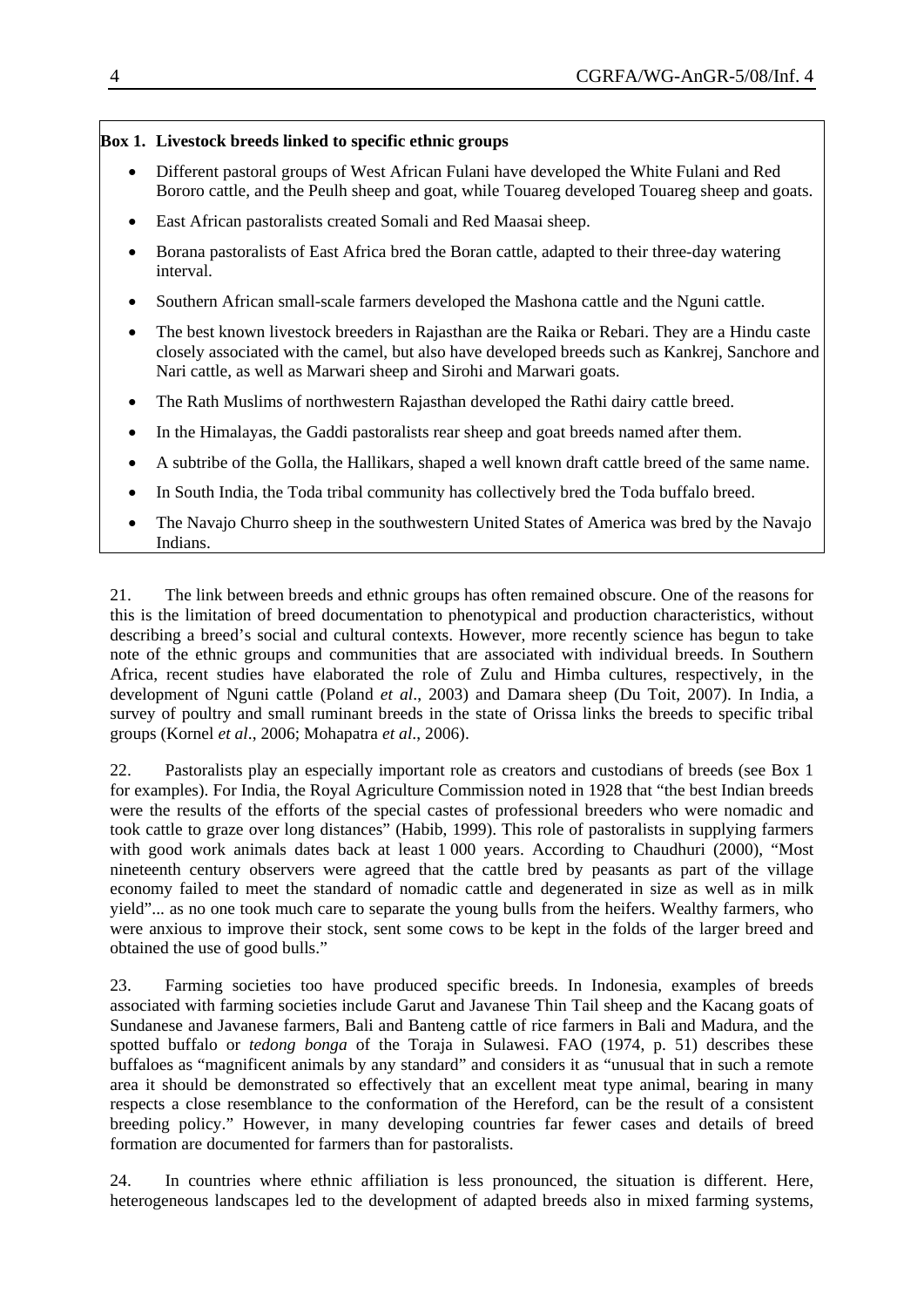especially after the description and development of pedigree herds and flocks with particular qualities, specially adapted to local circumstances in the eighteenth and nineteenth centuries. The place names associated with many traditional breeds are testament to their local evolution. For instance, in the United Kingdom, cattle breed names such as Lincoln Red, North Devon, South Devon, Sussex and traditional Hereford, and sheep breeds including Cheviot, Cotswold Sheep or Cotswold Lion, the Dorset Horn and Poll Dorset, Exmoor Horn, Hampshire Down, Portland, Southdown, Wiltshire Horn, Whiteface Dartmoor and Greyface Dartmoor reflect their association with particular places. Such breeds are essential for conserving particular landscapes some of which are designated as IUCN Protected Landscapes (Cole and Phillips, 2008).

25. With respect to global animal genetic resource management, livestock keepers that maintain animals exposed to natural conditions provide a crucial and essential counterbalance to industrial systems which rely on environmentally sensitive high-yielding breeds that are selected mainly for production characteristics. "From a long-term point of view it is possible that concentration on highyielding environmentally sensitive breeds will create a serious problem... It is possible that farmers will lose their ability to manipulate natural environmental conditions. If all environmentally tolerant breeds are lost in the interim, the level of livestock production could collapse" (Tisdell, 2003).

26. The important role of small-scale livestock keepers and pastoralists as developers and custodians of livestock biodiversity is recognized by the *Global Plan of Action for Animal Genetic Resources*. Its Strategic Priority 5 promotes agro-ecosystems approaches to the management of animal genetic resources, while its Strategic Priority 6 seeks to support indigenous and local production systems and associated knowledge systems of importance to the maintenance and sustainable use of animal genetic resources.

27. This study provides detailed information to the Intergovernmental Technical Working Group on Genetic Resources for Food and Agriculture on the role of smallholder livestock keepers and pastoralists in breed development, use and conservation and their services to the wider society. It also discusses the reasons why stakeholders decide to give up their breeds and what motivates them to continue keeping them. The study is based on published literature, documents from the FAO Internet database and other Internet sites, as well as field observations by experts.

### **III. THE LIVESTOCK SECTOR**

28. Globally, the livestock sector accounts for 40 percent of agricultural gross domestic product (GDP) and livestock products provide one-third of humanity's protein intake. The demand for livestock products is expanding due to growing populations and incomes, along with changing food preferences. Global production of meat is projected to more than double from 229 million tonnes in 1999/2001 to 465 million tonnes in 2050, and that of milk to grow from 580 to 1 043 million tonnes. Livestock development is the fastest growing subsector of agriculture in many developing and transition countries (FAO, 2006a), facilitated by the globalization of trade in both livestock inputs and livestock products.

29. The livestock sector employs 1.3 billion people and creates livelihoods for one billion of the world's poor. About 70 percent of the world's 880 million rural poor people that live on less than US\$1 per day are at least partially dependent on livestock for their livelihoods (World Bank, 2007). For more than 200 million smallholder farmers in Asia, Africa and Latin America, livestock such as cattle, buffalo, sheep, goats and poultry are the main source of income, and for about 120 million pastoralists worldwide livestock production is the principal source of livelihoods (Thornton *et al.*, 2002). In smallholder and pastoral systems, livestock fulfil many functions going beyond the production of meat, milk and eggs (Box 2).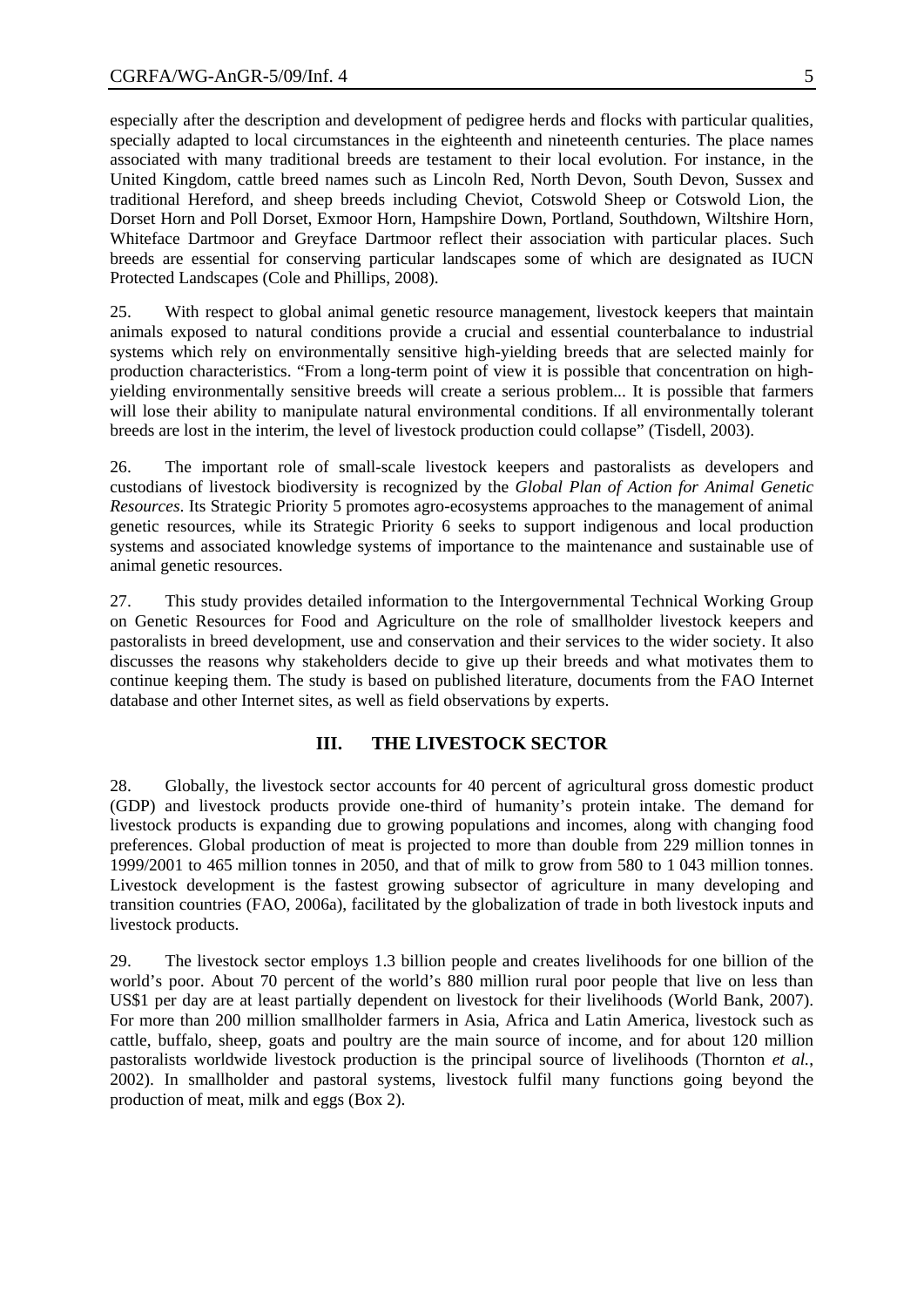### **Box 2. Functions of livestock in smallholder and pastoral systems**

In smallholder and pastoral systems, animals fulfil many functions (FAO, 2007b).

- They produce **food**: meat, milk, eggs, blood and other products.
- They produce **fibre** and **hides**, as well as bones and feathers.
- Their dung is used as **fertilizer and fuel**.
- They are sold for **cash income**: for slaughter or as fattening or breeding stock, or produce a regular cash income through sale of milk, eggs, wool, and other products.
- They provide **draught power and transportation** for their owners, or are hired out to neighbours.
- They act as a self-replicating **asset**  one of the few ways to invest money in areas without banks.
- They act as a **buffer against crop failure** and other risks a function that is particularly important in areas subject to drought or crop pests.
- They have important in **cultural** and **religious functions**.

To meet their many needs, smallholder livestock keepers and pastoralists commonly keep a mix of species and breeds which are used and valued for more than one function. For example, chickens produce eggs, fertilizer and chicks which can be sold, as well as meat for special occasions. Large animals such as camels, cattle and yaks yield milk, dung, transport and draught services. Food is but one of many products, and may not be the reason a breed is kept; in some instances, it does not play a role at all: horses and donkeys are often kept for transport rather than slaughter, and fighting cocks are kept for entertainment.

Some breeds may be kept for a specific purpose – examples are breeds used for ceremonies (such as the llama for the Inca, Brotherstone, 1989). But such specialized breeds can nevertheless fulfil more than their main function: Ceremonial animals can be an important source of protein. The spotted buffaloes of Sulawesi are slaughtered during funerals and their meat is distributed to guests, sometimes feeding a large portion of the community.

The importance of livestock's role in the provision of financing and insurance is frequently overlooked. Several attempts have been made to quantify the value of financing and insurance functions to livestock keepers who are unable to access these services from other sources and include them in calculations of the net benefits of livestock production. For example, studies have indicated that these functions account for 81 percent of net benefits from meat goat production in southwestern Nigeria (Bosman *et al*., 1997), 23 percent in the case of cattle production in upland mixed farming systems in Indonesia (Ifar, 1996), and 11 percent in smallholder dairy goat production in the Eastern Highlands of Ethiopia (Ayalew *et al*., 2002).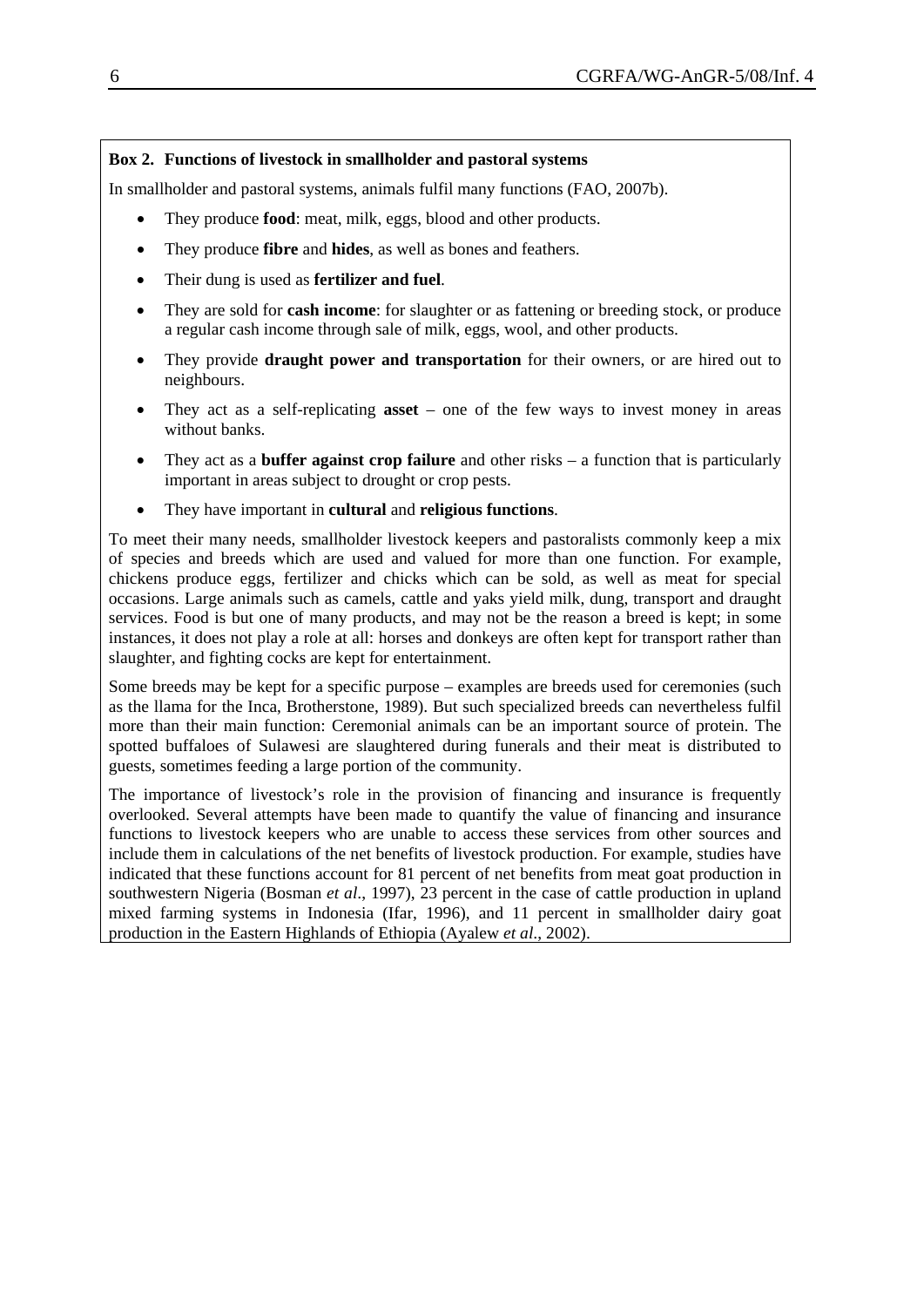### **IV. CHARACTERISTICS OF SMALLHOLDER FARMERS AND PASTORALISTS**

30. Despite the recognized importance of smallholder and pastoral livestock production for the livelihoods of numerous poor people, there are no internationally agreed definitions of pastoralists (Box 3) and smallholder farmers (see below). Smallholder production is often used interchangeably with small-scale, subsistence and family farming, resource-poor, low-income, low external input, lowoutput or low-technology livestock farming. Furthermore, some recent definitions include pastoralists among smallholder farmers.

31. According to IFPRI (2005), smallholder farms constitute about 85 percent of all farms. The World Bank, in its Rural Strategy, classifies the rural poor into five categories: a) the landless; b) smallholders (farmers with up to two hectares of cropland); c) pastoralists (those who are not settled in any specific area and who derive most of their income from pastoral livestock); d) rural women (especially women-headed households); and e) ethnic minorities and indigenous populations (World Bank, 2003). ILRI (personal communication 2008) uses generic definitions for smallholder farmers, for example dairy farmers with fewer than 6 milking animals and/or less than 3 ha of land; pastoralists with fewer than 10 mature cattle; farmers keeping fewer than 30 small ruminants or fewer than 200 poultry.

32. A size-based definition of smallholders, however, is of limited use, as it does not take into account many important factors that have substantial implications for farm productivity and efficiency, such as the nature of the production system, the types of crops or livestock used, regional and national differences, institutional and market arrangements available to farmers, access to key social services such as health and education, or labour arrangements.

33. For the purpose of this paper, smallholder farmers and pastoralists are grouped together with landless livestock keepers as "small-scale livestock keepers". One way to define small-scale livestock keepers would be to describe them relative to the average livestock farm within a country, rather than by absolute herd size or land size.

34. Other important characteristics that might be used to define small-scale livestock keepers include their tendency to operate with limited resource endowments relative to other farmers in the sector, and the fact that in general, small-scale livestock keepers have relatively low-levels of formal education and training. Small-scale livestock keepers, especially pastoralists, often also operate on communal rather than private land; or they may be landless.

35. Small-scale livestock keeping is usually a family enterprise that practises subsistence production or a mix of subsistence and commercial production. The family is the major source of the workforce, and livestock production is often the principal source of income. They usually have limited access to input and output markets, and to services and credit. Most of their market interaction is within informal local markets, for which they produce local or traditional products. Small-scale livestock keepers routinely face high transaction costs in securing quality inputs and getting market recognition for quality outputs.

36. Small-scale livestock keepers tend not to purchase farm inputs. The majority of inputs come from within farm as part of a closed nutrient cycle. Many small-scale livestock keepers operate at the lower-end of the production curve, where small additional inputs lead to substantial increases in productivity.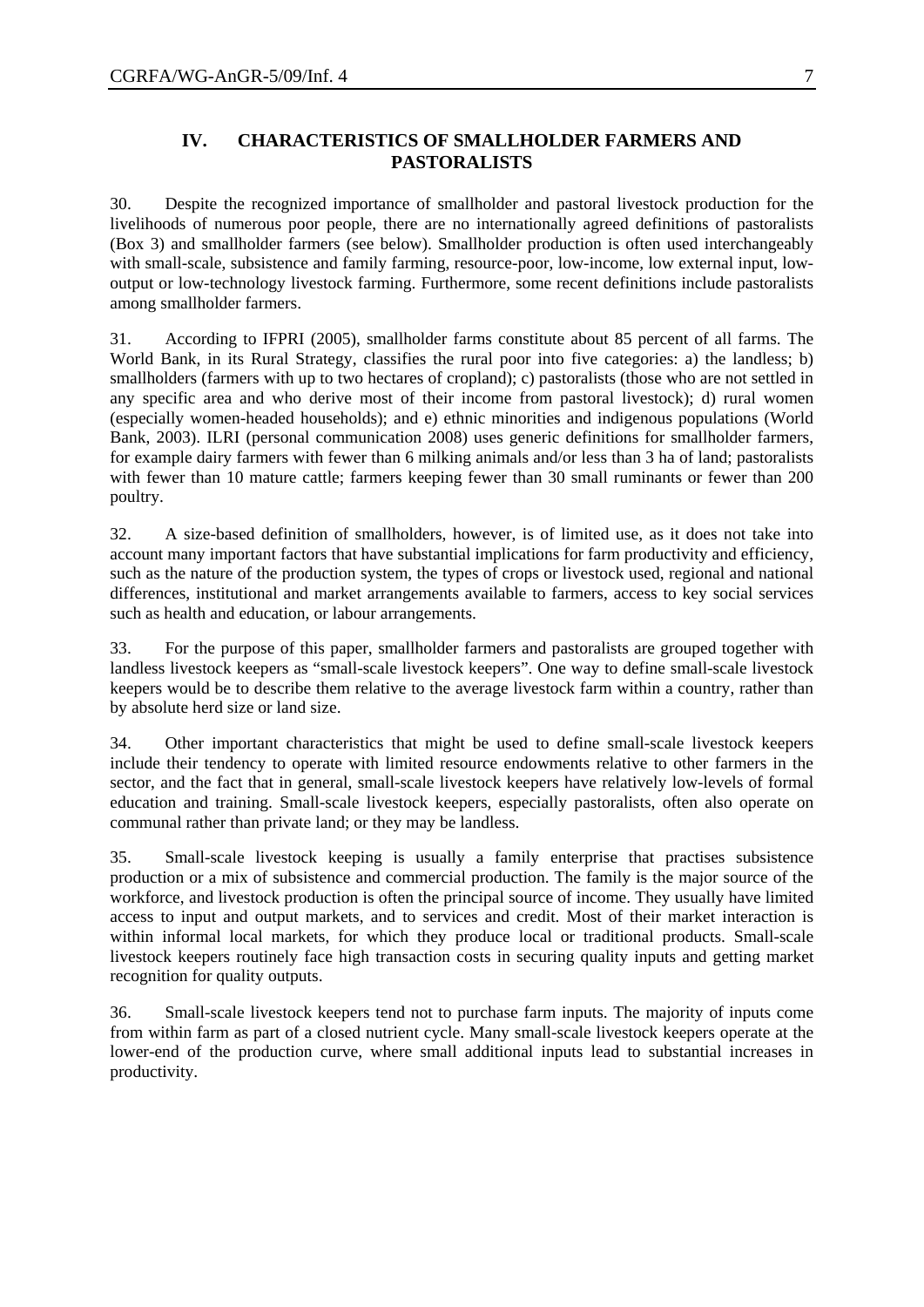### **Box 3. Definitions of pastoralists**

Pastoralists have been defined based on the contribution of livestock to agricultural income and the agro-ecological context in which they operate (FAO, 2007j). Another definition groups them according to their mobility ranging from entirely mobile "exclusive pastoralists" to semi-settled "agropastoralists". "Exclusive pastoralists" are livestock producers who have no permanent settlements, grow no crops and depend on the sales of animals and livestock products to buy grain. Some communities migrate over long distances, commonly along set routes where they may have standing agreements with farmers to make use of their crop residues. Other pastoral groups may move their herds only short distances between wet and dry season pastures. "Transhumant pastoralists" have a permanent homestead, grow some crops mostly for home use, and may move only parts of their herds in search of grazing. "Agropastoralists" are semi-settled, hold land-rights and grow their own staple crops and sometimes crops for sale (Blench, 1999).

The herds of agropastoralists are often smaller than the herds kept in other pastoral systems (Blench, 1999) which can be quite large, because livestock is the main asset in these systems and the pastoralists need a minimum number of livestock to resist drought cycles (FAO, 2007j). In reality, the systems often overlap. Settlement politics, economic development and changing environments further reduce the differences and move the balance more and more towards agropastoralism.

# **V. ROLE OF LIVESTOCK KEEPERS IN BREED DEVELOPMENT**

37. In developing countries the human factor in breed creation has long been overlooked. Until recently, livestock breeds kept by rural communities were regarded as products of natural selection alone (Lanari *et al*., 2005) and thought to have developed mainly due to geographical isolation from each other. However, combined with natural selection, the use and herding of livestock by specific ethnic groups and communities has led to subdivision into many endogamous animal populations, resulting in separate and essentially closed gene pools (Köhler-Rollefson, 1997).

38. The following sections discuss the social and cultural factors that were crucial for the creation of breeds together with deliberate breeding decisions and management by livestock keeping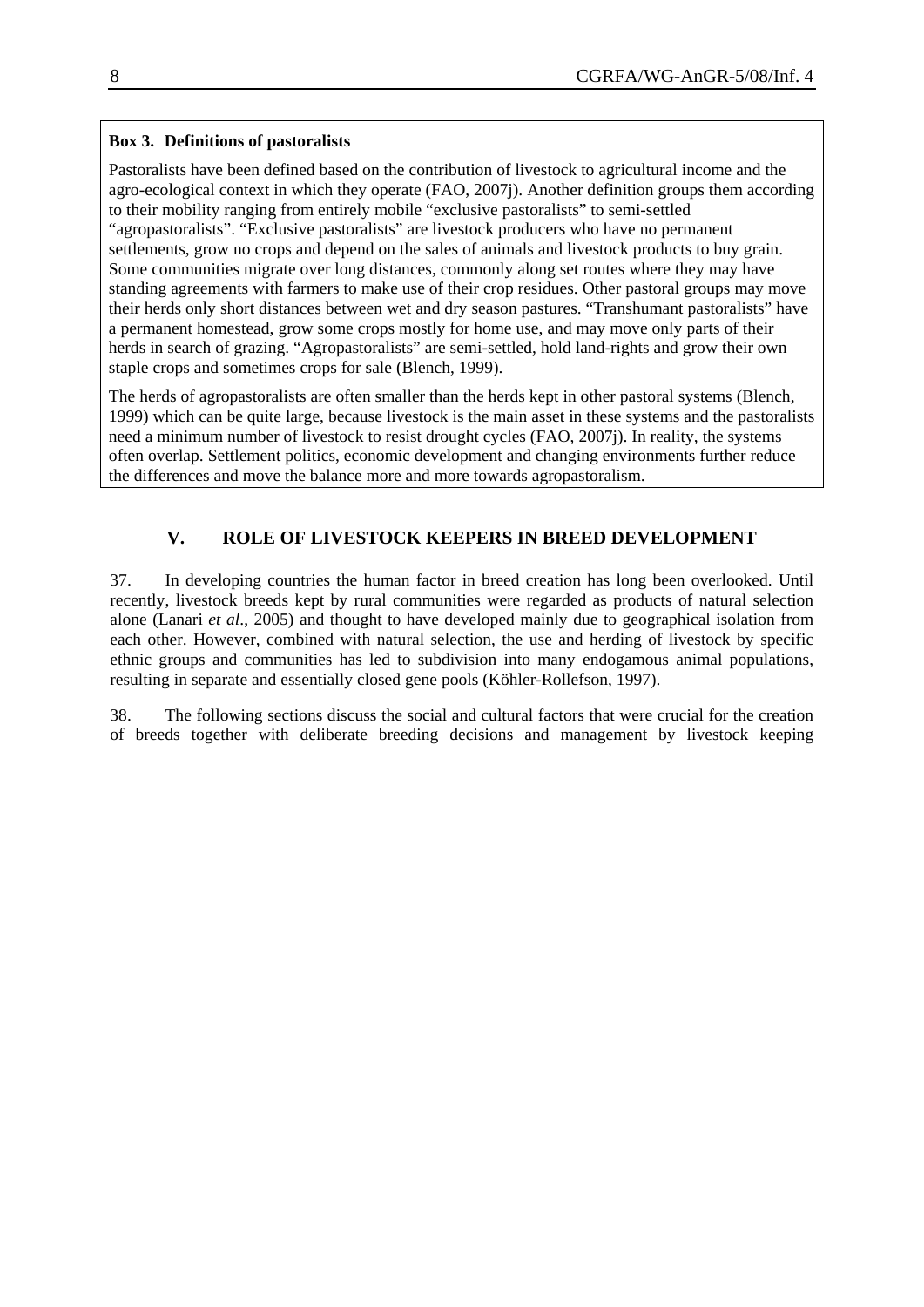with respect to other species. Fulani cattle pastoralists rarely sell fertile heifers; females found on the market are usually old and have fertility problems (Schaefer, 1998). The Raika pastoral community in Rajasthan issued caste regulations against the sale of female sheep outside the community, punishing perpetrators with outcasting.

#### *Rules for passing on animals to the next generation*

41. Traditional communities often have fixed rules for presenting animals as gifts at certain lifecycle events, such as birth, circumcision and puberty; and as dowry or bride wealth at weddings. They also regulate what happens to a herd when the owner dies. Among the East African Gabra and Turkana, for example, camel herds are inherited by the son. Unmarried Turkana daughters receive an adult female camel (Hülsebusch and Kaufmann, 2002, p. 22).

#### *Sharing mechanisms*

42. Sharing arrangements are common among all pastoralist groups and are also known from settled and tribal communities. They facilitate access to breeding animals, the distribution and exchange of livestock, and the sharing of food and other livestock products; sharing also furthers social relationships and reduces the risk of losing the whole herd if a disease or other calamity strikes. For the latter reasons, pastoralists may place some of their cattle with the herds of other herders far away from their own herd (Schwabe, 1978). The set-up of sharing arrangements differs from society to society (Box 4).

#### **Box 4. Livestock sharing mechanisms**

In many communities, the wealthier members have an obligation to share their livestock with their poorer relatives by giving long-term stock loans, sometimes over generations. They may allow the placement of female animals in their herd so that the females can be mated by a superior male. Other arrangements involve the loan of breeding males. Payments are often through the use of animal products and the sharing of offspring rather than money. Furthermore, sharing brings prestige, helps build alliances and reduces risk of total herd loss. The following examples illustrate some of the foregoing points.

- *Vaata* is a traditional system of sharing and building assets among the Adivasi, a tribal group in Andhra Pradesh, India. The owner gives a 6-month-old goat to another community member under the following arrangement: If the first-born kid is a male, the kid is sold and the profit is shared between owner and recipient. Female offspring are shared by giving the first-born kid to the owner and the second born kid to the beneficiary. The mother goat remains the property of the original owner, but when the animal becomes sick, both parties are responsible (ANTHRA and Girijana Deepika, 2003).
- In Lesotho and western Zambia, *mafisa* entails placement of a family's cow in a herd with a superior bull. The cow returns home with its improved progeny after several years; in the meantime the host family can use the milk it produces (Beerling, 1986).
- If a Somali camel-breeding family does not have a breeding male of their own, they borrow one from kin, hire one from others, or drive their female camels as far as 200–500 km to have them served by a prominent sire (Hussein, 1993).

### **Indigenous knowledge about animal breeding and breeds**

43. With their long tradition of animal breeding and daily intimate interaction with their herds, livestock-keeping communities have accumulated detailed knowledge on their animals, their needs and their surroundings. Pastoralists especially are privy to important information that eludes scientists: they know the qualities and the family history of animals in their herd; they have traditional systems of population classification and are aware of the existence of breeds that have not been documented (Kaufmann, 1998; Rege, 2001; Ayantunde *at al*., 2007; Krätli, 2008). This knowledge is an extremely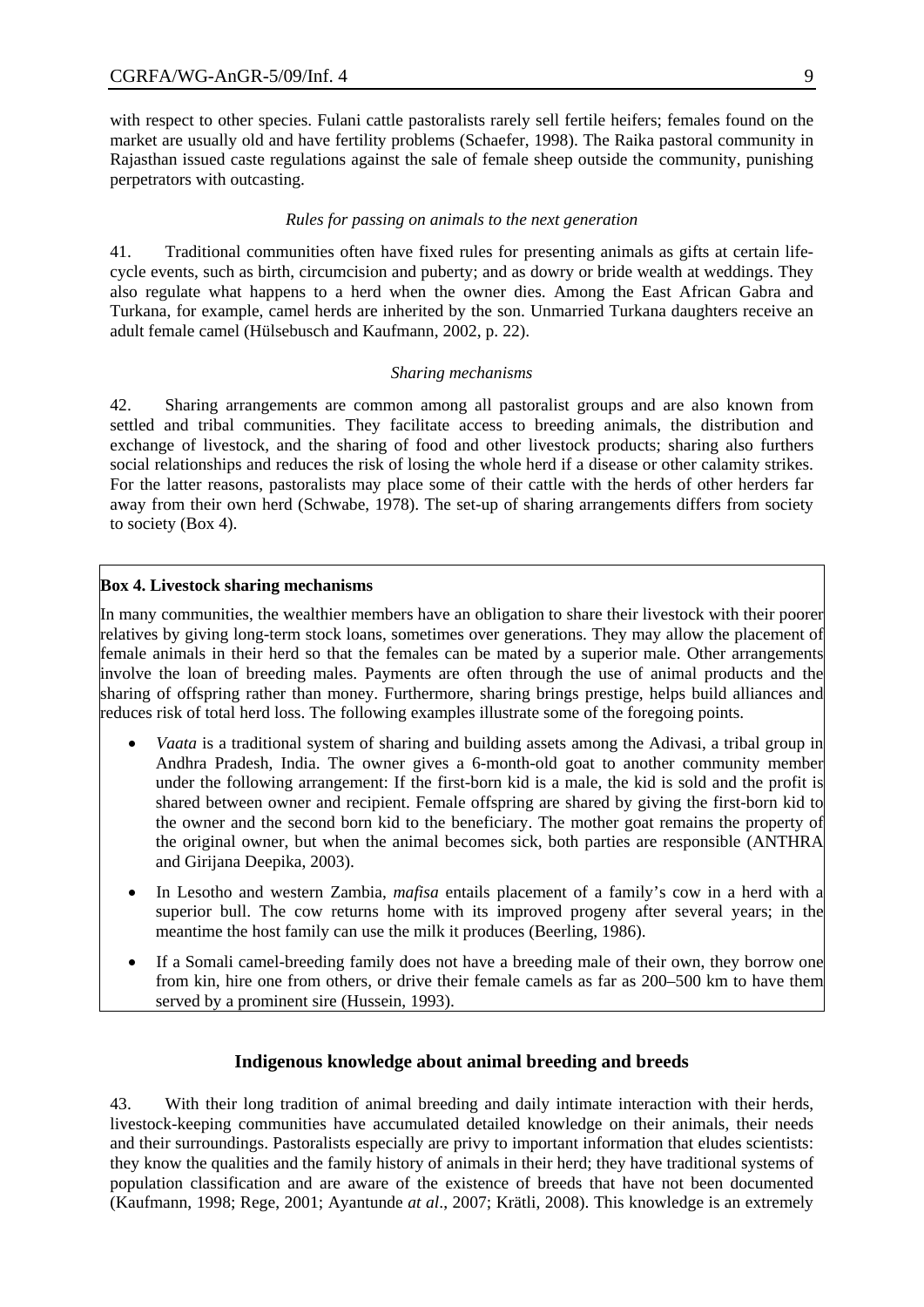useful resource for breed documentation as well as breeding and conservation decisions (Perezgrovas *et al*., 1995).

#### *Identification of individual animals*

44. Pastoralists have well-honed skills in classifying and identifying animals that look very similar or are undistinguishable to outsiders (Galaty, 1989). In order to make considered breeding decisions and avoid inbreeding, they must know each individual animal in their herd and its genetic relationship with all the other animals. For this purpose they first classify animals by status (sex, age, pregnant, lactating, castrated, etc.), then by colour and pattern, shape of the horns, or special characteristics. Frequently all animals in a herd are named and often all female animals of the same lineage are given the same name.

#### *Mental pedigree records and maintenance of pure bloodlines*

45. With rare exceptions (e.g. Rathore, 2008), official breed societies did not spring up in developing countries. However, despite the absence of written records, pastoralists often memorize the ancestry of their animals in great detail and over several generations. Such mental record keeping of animals' pedigrees has parallels with herdbook societies (Adams and Kaufmann, 2003; Krätli, 2008). In fact, the Arab principles of careful parent selection and maintaining pure lines that came to Britain with imported oriental horses in the seventeenth century substantially influenced breed development in Europe, culminating in the foundation of herd books and breeding societies in the nineteenth century (Berge, 1959). The examples in Box 5 illustrate the importance that pastoral societies place on pedigree records.

### **Box 5. Mental pedigree records by pastoral societies**

- East African Maasai conceive their cattle herds as being composed of "houses" or matrilineages: all animals descended from one particular cow are grouped together and given the same name (Galaty, 1989). The WoDaaBe in Niger have a similarly intricate system (Krätli, 2007, 2008). Other examples include the Nuer of southern Sudan (Schwabe, 1978), and the Bodi of Ethiopia (Fukui, 1988) who can both trace back their cattle's pedigrees over several generations.
- WoDaaBe herders in Niger remember the genealogy of each animal born in their herd over a 20 year period, including the name of the sire, the sire's owner and the season of fertilization. They also remember the age of a cow when it first calved, and the age at which a sire was first used for breeding. In the case of heifers given out in loan contracts, they know the age at which the animal was loaned, how many calves it had borne and whether they were male or female (Krätli, 2008).
- Bedouin horse breeders had a reputation for maintaining the purity of their animals' blood, which bordered on fanaticism. The code of personal honour associated with horsemanship made it impossible for the Bedouin owners to misrepresent the pedigree of their horses. The members of a Bedouin tribe who had lost pedigree horses in a raid were bound in honour to treat the enemy scouts as inviolable when they came to demand the breeding details of the captured animals (Chaudhuri, 1990).
- Bedouins distinguished between pure-bred and ordinary camels: "If a well-shaped female of the common sort is covered by a thoroughbred bull and the same is done with her female descendants, then a she-camel sprung from this line is recognized as a thoroughbred in the fifth, the male in the ninth generation" (Musil, 1928).
- Banni buffalo breeders maintain that they remember the ancestry of their animals for 107 years. Raika camel breeders claim that they know the pedigree of their camels for seven generations (Köhler-Rollefson, 1993b).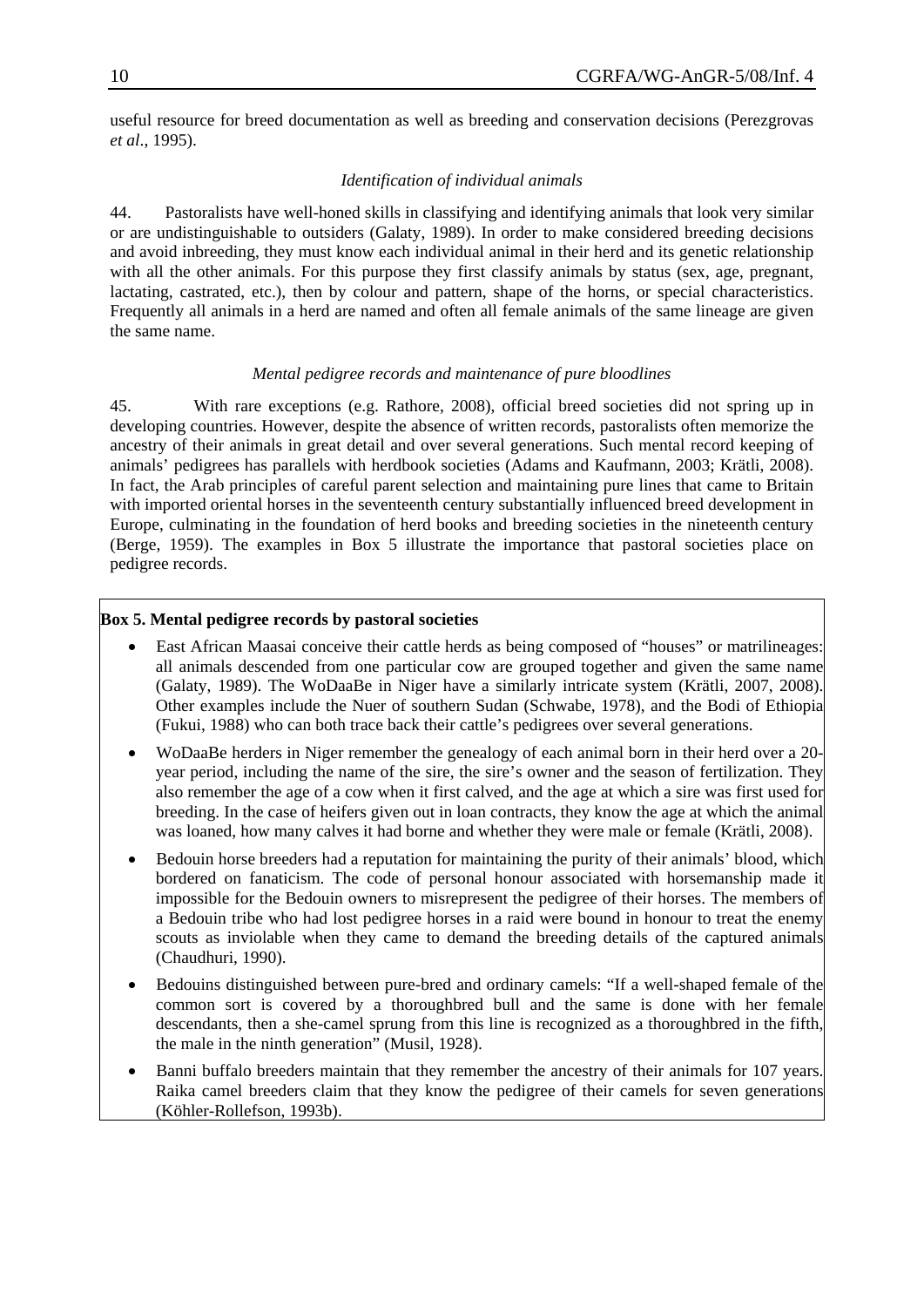### *Classification of breeds and knowledge about undocumented breeds*

46. Local classifications of livestock commonly differ from the classification system used by modern science. Many of the pastoral systems are very detailed – going beyond the scientific breed definition that counts animals sharing the same external characteristics as one breed. Rendille and Gabbra in Kenya differentiate their camel breeds into four types, all of which differ in their adaptation and performance characteristics (Hülsebusch and Kaufmann, 2002).

47. Pastoralists and smallholders not only develop their own breed classifications (Hussein, 1993), but are often also aware of breeds or strains that have escaped the attention of scientists (Box 6). The Malvi camel in India, for example, has been discovered based on information provided by Raika camel pastoralists (Köhler-Rollefson and Rathore, 1996). In Nigeria, poultry science recognized only one type of non-exotic chicken labelled "local", while Hausa and Fulani distinguished at least 15 types of local chicken based on productivity, colouring, feathering, body size and conformation, and ideological association with certain spirits (Ibrahim and Abdu, 1996).

48. Because of a lack of information and no categorical definition of "breed", animal genetic resource specialists often find it difficult to determine whether animals belong to different breeds or represent ecotypes within a single breed (ILRI, 1996). In such cases, pastoralists often can provide useful information, as they know which animals are theirs, how long they have been associated with them, and whether animals have come in from the outside (see case of Banni buffalo in Box 6).

### **Box 6. Examples of locally distinguished breeds not (yet) recognized by science**

- The Banni buffalo from Kutch in Gujarat is in the process of being officially recognized as a separate breed – the first new breed to be acknowledged since official Indian breed classification was established in colonial times. While scientists presumed it was the same as the Murrah buffalo, ethno-historical information provided by Banni pastoralists clearly testifies that the breed came from Sindh in Pakistan and has evolved independently of the Murrah buffalo (Sahjeevan, 2008; unpublished report).
- The Nari cattle is another breed in India that is phenotypically unique and fulfils all criteria to be recognized as a separate breed (LPPS, unpublished report).
- In Patagonia, Argentina, artisans pointed scientists to a sheep with a special type of wool. These sheep are locally known as Linca or Pampa, depending on the areas where they are kept. They have existed in the region since the late seventeenth century, and were bred by local communities long before the introduction of the Merino (Cardinaletti *et al*., 2008).

# **Traditional breeding institutions**

49. Official breeding societies maintain breeds through a formal system of records of sires and progenies. But traditional societies have also developed breeding institutions aimed at facilitating access to male breeding animals and ensuring the optimal quality of the livestock. Such breeding institutions are frequently anchored at village level or may be supported by respected community members. In West Africa or India, it was often the pastoralists that provided the function of supplying work animals to farmers and that had developed extensive knowledge of line-breeding. Box 7 provides examples of breeding institutions from India.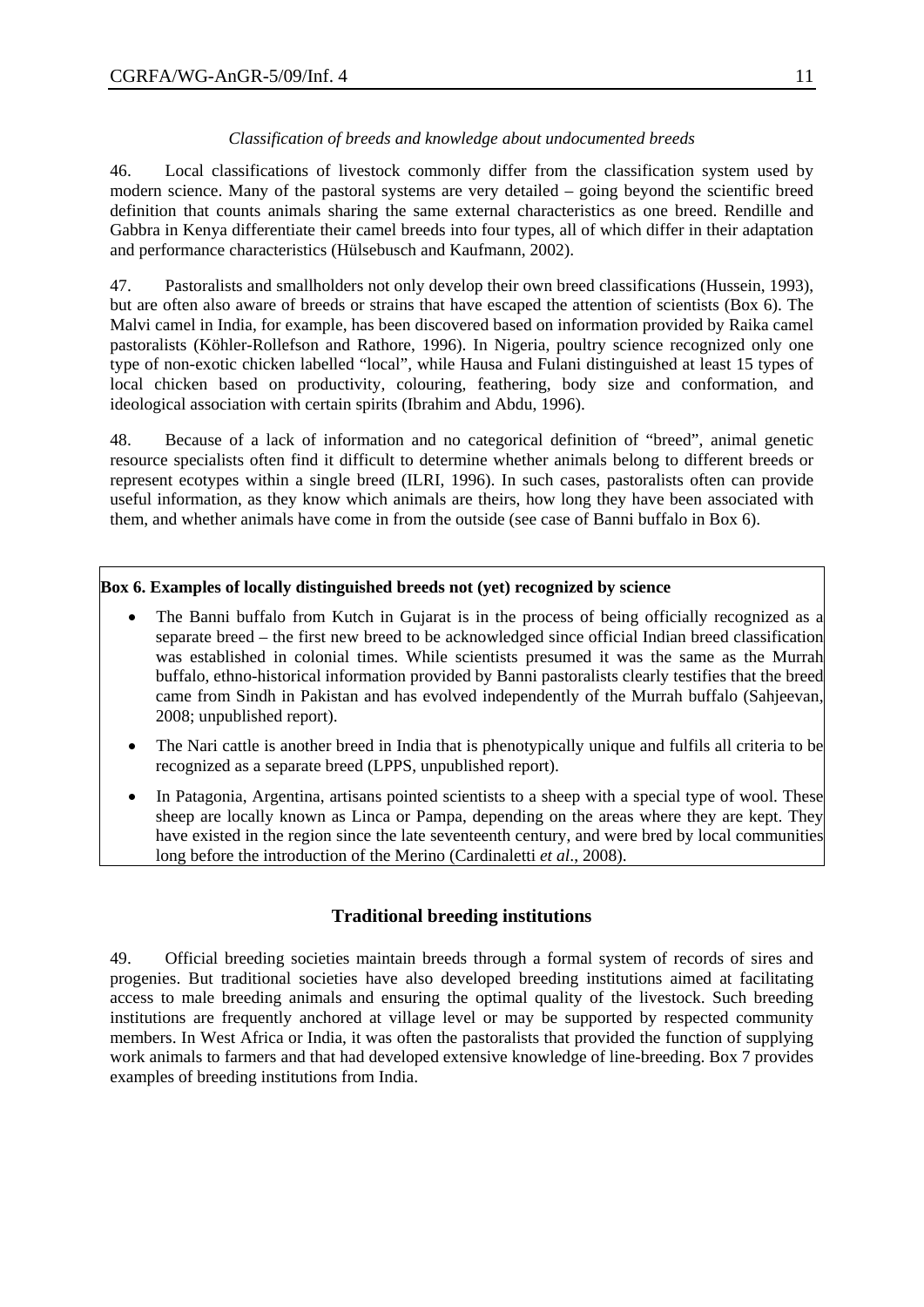### **Box 7. Traditional breeding institutions in India**

- In Rajasthan, village-based institutions in the form of a communally owned bull (godda) and/or male buffalo (padha) exist. A survey conducted in 2000 in 50 villages revealed that this institution continued to exist, in parallel to the government system of providing artificial insemination from exotic breeds. In most of the villages, community members jointly selected the animal, with each household contributing to its purchase costs. Some villages went to great lengths to obtain good quality bulls and buffaloes of superior genotypes, sending out scouting committees to distant villages that had a reputation for such animals. Each household shared the expense of the community bull's upkeep and of its keeper's salary (Anderson and Centonze, 2006).
- The famous Ongole breed from Ongole Taluka in Andhra Pradesh, southern India, developed through the practice of the "Brahmini" bull. When a well-to-do-man died, his family dedicated a good stud bull to the local deity. A special committee of experts was tasked with searching for a superior bull which became the property of the community (Nath, 1992).
- Practically 80 percent of Kankrej cows are in the hands of the Rebaris and Bharwads, two tribes in northwestern India. Each breeder has a thorn paddock near his house, where cattle are kept at night. Breeders take great care in selecting and caring for male calves retained for breeding (Joshi and Phillips, 1982).
- Gir cattle are bred largely by professional breeding groups such as Rabaris, Bharwads, Maldharis, Ahirs and Charans. These lead a nomadic life, moving their cattle from place to place in search of grazing (Joshi and Phillips, 1982).
- The Hallikar breed is bred by both professional breeders and cultivators. Each village has a few families who have been breeding the Hallikar type of cattle for generations. These families maintain their own stud bulls and charge a small fee for service. It is said that certain families have become famous beyond their community and cows may be taken  $110-160$  km to the bulls kept by such persons (Joshi and Phillips, 1982).

# **Breeding goals and objectives**

50. Livestock keepers may not have a concept of the ideal animal as they realize that no one animal can fulfil the multiple functions needed to survive and produce in difficult environments. Keeping a mix of species and breeds helps to meet the different needs. Furthermore, individual breeds often fulfil multiple functions and may even further segregate into types or lineages with differing qualities (Hülsebusch and Kaufmann, 2002; Krätli, 2008, see also Boxes 2 and 8 and the section *Identification of individual animals*).

### **Box 8. Strategies influencing herd management and composition**

Pastoralists do not have the concept of an "ideal animal" such as exists in formal breeding societies (Adams and Kaufmann, 2003). Instead, they seek to maintain a herd that is composed of different lineages representing certain functional traits (Krätli, 2008). Pastoralists structure their herds into matrilineal lineages to ensure the transmission of functionality across generations. Functionality includes feeding competence, minimum stress interaction with other herd members and the herder (Krätli, 2008) and production traits (Hülsebusch und Kaufmann, 2002).

51. Reflecting the foregoing factors, the breeding goals of livestock breeding communities are multifaceted and comprise many criteria beyond high production of milk and meat. For small-scale livestock keepers, especially pastoralists, adaptive traits are usually more important than productive traits, in view of the often the poor quality or seasonally low quantity of feed, high disease pressure,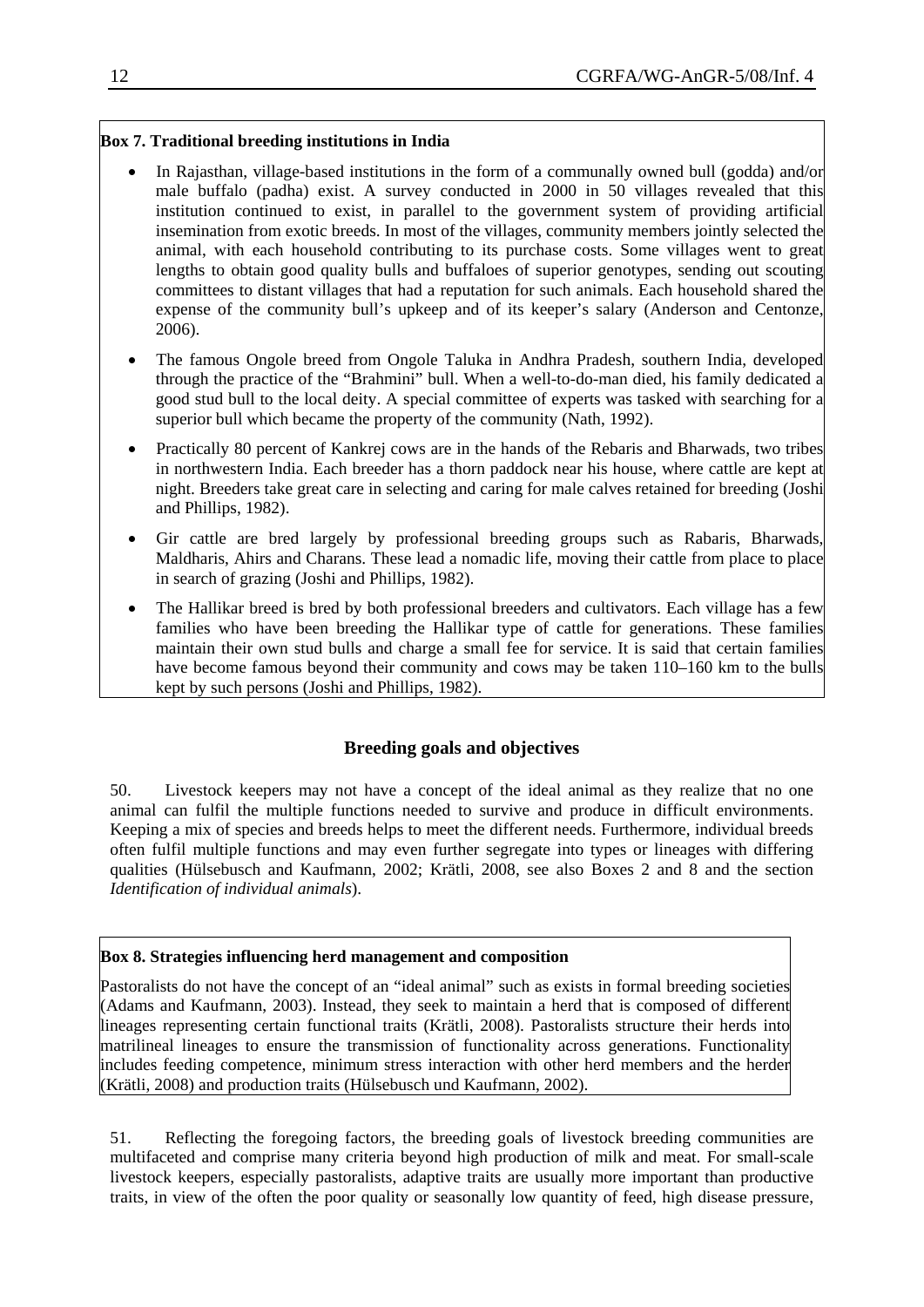poor infrastructure and high costs of veterinary care and other inputs (FAO, 2003a; Steglich and Peters, 2003).

52. Breeding goals are also guided by aesthetic preferences, religious requirements and behavioural aspects, such as complacent nature, good mothering instincts, herdability, ability to walk long distances and loyalty to the owner (Köhler-Rollefson, 2000a).

53. Within a society, different age- and sex groups may have different breeding preferences. Among the Maasai of East Africa, the young men (*moran*) prefer sturdy and hardy animals that can walk long distances and withstand food and water shortage. The elder men (*landis*) who remain at home give preference to larger-framed and higher-producing animals. Women, on the other hand, who have to do a lot of the work connected with livestock keeping, favour animals that are docile, easy to milk, have good mothering instincts and provide surplus milk that is used for home consumption or can be sold in the market (Laswai *et al*., 2004).

54. As a result, selection criteria vary between societies and within societies, and among the different species and breeds, between male and female animals and perhaps even between types within a breed (Box 9).

### **Box 9. Examples of selection criteria of livestock keeping communities**

- Beauty traits (colour patterns and horn length and shape) are major selection criteria for Ankole breeders in East Africa. Fertility and milk yield were more important for cows, whereas disease resistance and sire fertility were more important for bulls (Ndumu *et al*., 2006).
- Tano *et al*. (2003) interviewed subsistence livestock farmers, mixed-crop/livestock producers, and beef and milk livestock farmers in a tsetse-affected zone in Burkina Faso. It was discovered that all farmers prefer cattle that are not selective in the type of grass or the quality of water they consume. In bulls, traction ability, large body size, high fertility, disease resistance and rapid weight gain are considered positive. For cows, reproductive performance, milk yield and body size are important criteria, but this varies among production systems. Farmers valued traction more than pastoralists, who highly valued milk yield. Mixed-crop/livestock farmers are most interested in animal traction, less interested in meat and milk offtake, and thus are less concerned about low reproductive performance. For pastoralists, low reproductive performance is of great concern because of its impact on herd size and productive capacity, and milk and beef often ranked highly. As in the case of bulls, large frame size in cows was preferred because it has an impact on the market value of the animals (Tano *et al*., 2003).
- Raika shepherds from India select their sheep according to a set of nine criteria called "*Nauguna*": wool production, milk production, good pedigree (true to the breed), mothering abilities, height, good walking ability, fast growth rate, drought and famine resistance, beauty, high birth weight, ability to endure and withstand pain (Köhler-Rollefson and LIFE-Network, 2007).
- For chickens, rural women in southwestern areas of the Islamic Republic of Iran select hatching eggs for medium size and weight, and laid by hens with good body formation, weight, feathers, colour, laying and growth rate, as well as good broodiness. Eggs laid in the morning are preferred. They continue to prefer traditional breeds, although the Ministry of Rural Development has distributed many highly productive laying breeds throughout rural areas (Shahvali *et al*., 2000).
- Goat herders in Patagonia mostly named two criteria for selecting Neuquén Criollo goats for breeding. Their main criteria seemed to be hair type and coat colour (Lanari *et al*., 2005).
- Agropastoralists of Usi, Peru, use different selection criteria for llamas and alpacas. For llamas, size and strength are important, while for alpacas fibre is the main criterion (McCorkle, 1983).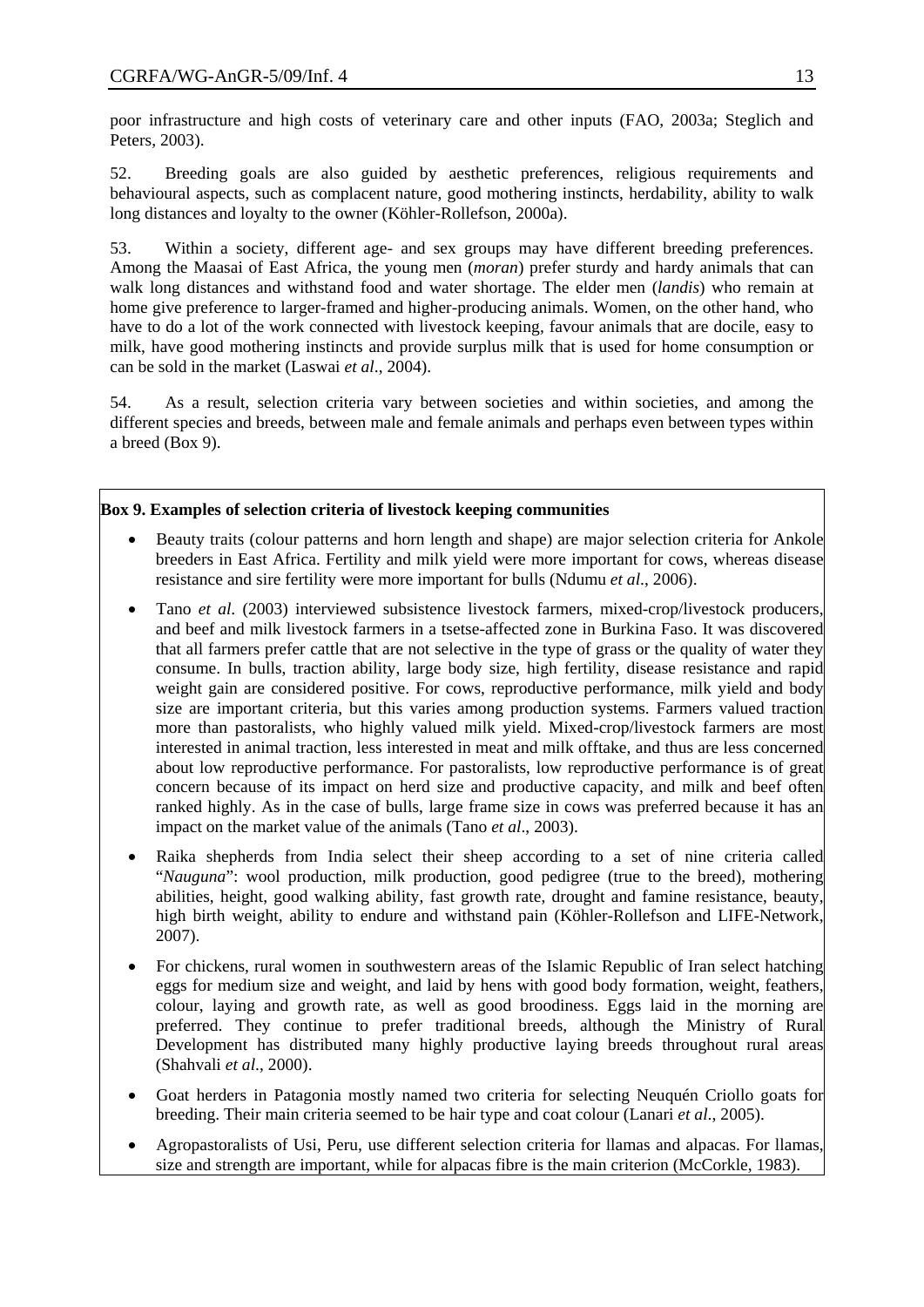#### **Breeding management**

55. Breeding management includes the practices and institutions that livestock keepers use to implement their decisions as to which animals are allowed to reproduce and which are not. It consists of selection of breeding animals, mating control, the removal of unwanted animals from the herd through culling or sale, and the decision on how many males are needed to cover all females (e.g. Hülsebusch and Kaufmann, 2002).

#### *Selection of breeding animals*

56. In traditional breeding, selecting male animals is more practical than selecting females, as one male can sire many offspring, whereas the number of offspring from a female is far more limited. Furthermore, herd sizes are often too small to mate only the best females, and as the milk from all females in a herd is needed, smallholders and pastoralists may also let inferior animals get mated (Mathias-Mundy and McCorkle, 1989).

57. Selection can focus on individual animals or on families. The former may further productive traits while the latter may advance adaptive traits (Hülsebusch und Kaufmann, 2002). In Kenya, Rendille pastoralists select camels by family. For them the quality of characteristics of the ancestors and the "breeding line" of a new sire to be selected are more important than the characteristics of the individual young sire. Somali and to a lesser degree also Gabbra, on the other hand consider the young sire's own characteristics and give less importance to those of his ancestors (individual or phenotypic selection). Family selection offers higher promise of success for characteristics with low heritability such as adaptation to drought or disease resistance, while individual selection has advantages in case of milk and growth which have slightly higher heritability values than adaptive traits (Hülsebusch and Kaufmann, 2002).

58. Some societies base selection on offspring testing. Camel breeders, including the Somali and the Indian Raika, mate new or young male animals only with a limited number of females to scrutinize the quality of the offspring. Only when the first crop conforms to their expectations will they use the male animal more widely (Elmi, 1989).

#### *Mating control*

59. Mating control is widely practised all over the globe by both pastoralists and small-scale farmers. Mating control can be temporary or long-term. The latter includes castration and the removal of potential breeders through culling or sale.

60. Some societies use very rigid mating control to obtain a certain bull/cow ratio and ensure selection for particular qualities. In the Marwar region of Rajasthan, communities enforced castration of all male animals not approved for reproduction. Male calves of the Nagauri cattle breed were castrated at the age of six months and only one bull was left for every 80 cows (Joshi and Phillips, 1982). Herders in Nigeria castrated hundreds of thousands of Sokoto Red Goats that did not have the red skin highly valued for the production of Morocco leather, much in demand in Europe since medieval times and used for binding Korans. This way they ensured that only males with red skin could mate (Blench, 1999).

61. Methods for **temporary mating control** include fencing, the use of devices to hinder mating, and manipulative practices such as tying the penis to the side. Here are some examples of practices for temporary mating control:

- keeping a community-owned bull to which cows are brought when in heat (see also the section *Traditional breeding institutions*);
- keeping a ram with the flock, but preventing it from mating at specific times of the year by tying an apron in front of the genitals. This is a very common method used in many countries for small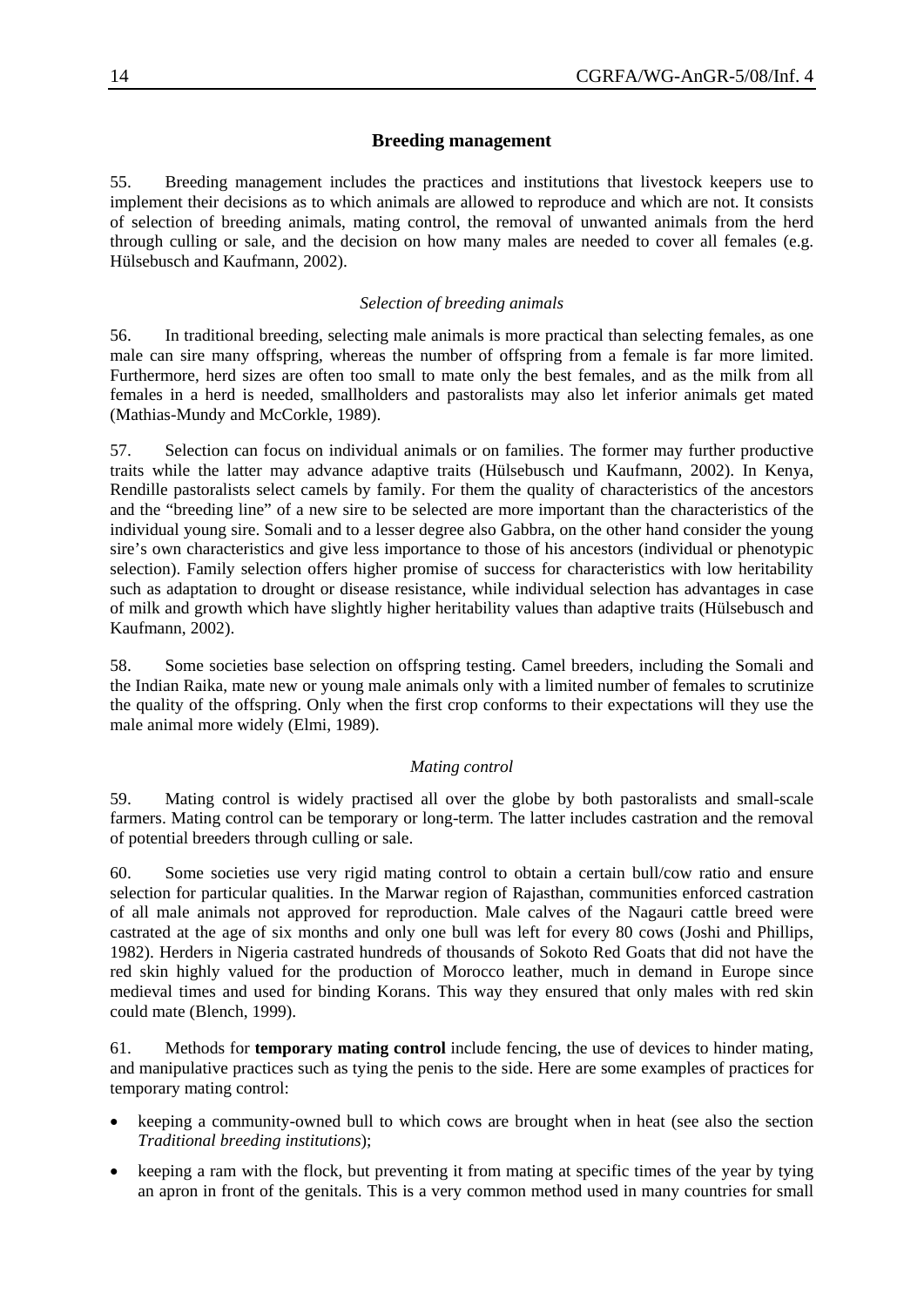ruminants. The apron is removed at certain times of the year so that lambs are only born when fodder is available (Mathias-Mundy and McCorkle, 1989).

• Mauritanian Fulani use a "temporary" castration method for sheep and goats. They lodged the animal's testes under a slit in the abdominal skin until mating time, when the testes are let down again (Ba, 1982).

62. **Castration** is widely practised among traditional livestock keepers, independently of veterinarians and government programmes. It is perhaps the most common form of traditional surgery (McCorkle *et al*., 2001). In India, castration is performed by a particular caste, the Satya, specialized in this service (Alstrom, 1999). But in many societies, herders themselves castrate their animals.

63. With the exception of a report from China (Wagner, 1926), the available literature documents only the castration of male animals, using a large array of both open and bloodless forms, depending on the culture and species. Methods include removal of the testes, severing the spermatic cord, often by biting through the cord or crushing it with some instrument. Another common method is tying off or banding the testes until they wither from lack of blood flow (McCorkle *et al*., 2001).

64. Castration is not only a tool for mating control. Livestock owners often castrate animals destined for ploughing and pulling carts to ensure that they are docile. This restricts the pool of male animals available for breeding, or may lead to negative selection if the best sires are being castrated. In some instances, so many males have been castrated or slaughtered that livestock owners find it difficult to find high quality males to cover their females. For example, the decreasing number and quality of swamp buffaloes was attributed to such factors (Chantalakhana, 1981) but in the absence of sociological studies from the period it is difficult to judge whether other factors also contributed to this change.

65. Other examples of castration for reasons beyond mating control are the practice of removing one testis from breeding bulls to make them more fertile. This is reported for the llamas of Quechua in South America (McCorkle, 1983) and Karamoja cattle in northern Uganda. Furthermore, animals may be castrated for specific functions such as the bellwether male (the lead sheep in a flock) in the herds of sheep kept by Syrian Bedouins (FAO, 1985).

66. Animals with unwanted characteristics are **removed** by being either sold or culled. The removal of both males and females is reported (e.g. Laswai *et al*., 2004). Reported reasons for removing females relate to fertility and reproductive problems and the ability to care for the offspring:

- The Maasai in the south of Simanjiro district in the United Republic of Tanzania cull female animals with long calving intervals, poor fertility and poor mothering abilities, low milk yield, blocked teats or bad temper (Laswai *et al*., 2004).
- Large breeders of Kangayam cattle in India take care that cows that are not regular breeders are disposed of. Such discarded cows are usually purchased by small breeders who use them for work (Joshi and Phillips, 1982).

67. If unwanted animals are not culled but are left in the herd and allowed to breed, herd composition will resemble that of a wild population, as the example of several cattle breeds in southern India shows (Vivekanandan and Paulraj, 2002).

# **Experimenting with breeds**

68. Pastoralists and smallholder livestock keepers are known to experiment with breeds – to adapt their animals to local conditions, improve production, and perhaps also for curiosity. Upgrading of local poultry breeds has been observed all over the world; however, the need to maintain broodiness in the hens creates a limit for small-scale farmers (FAO, 2008; Besbes, 2008). Cross-breeds unfit for the local conditions are no longer pursued. Others are maintained if conditions allow, and further refined (Box 10).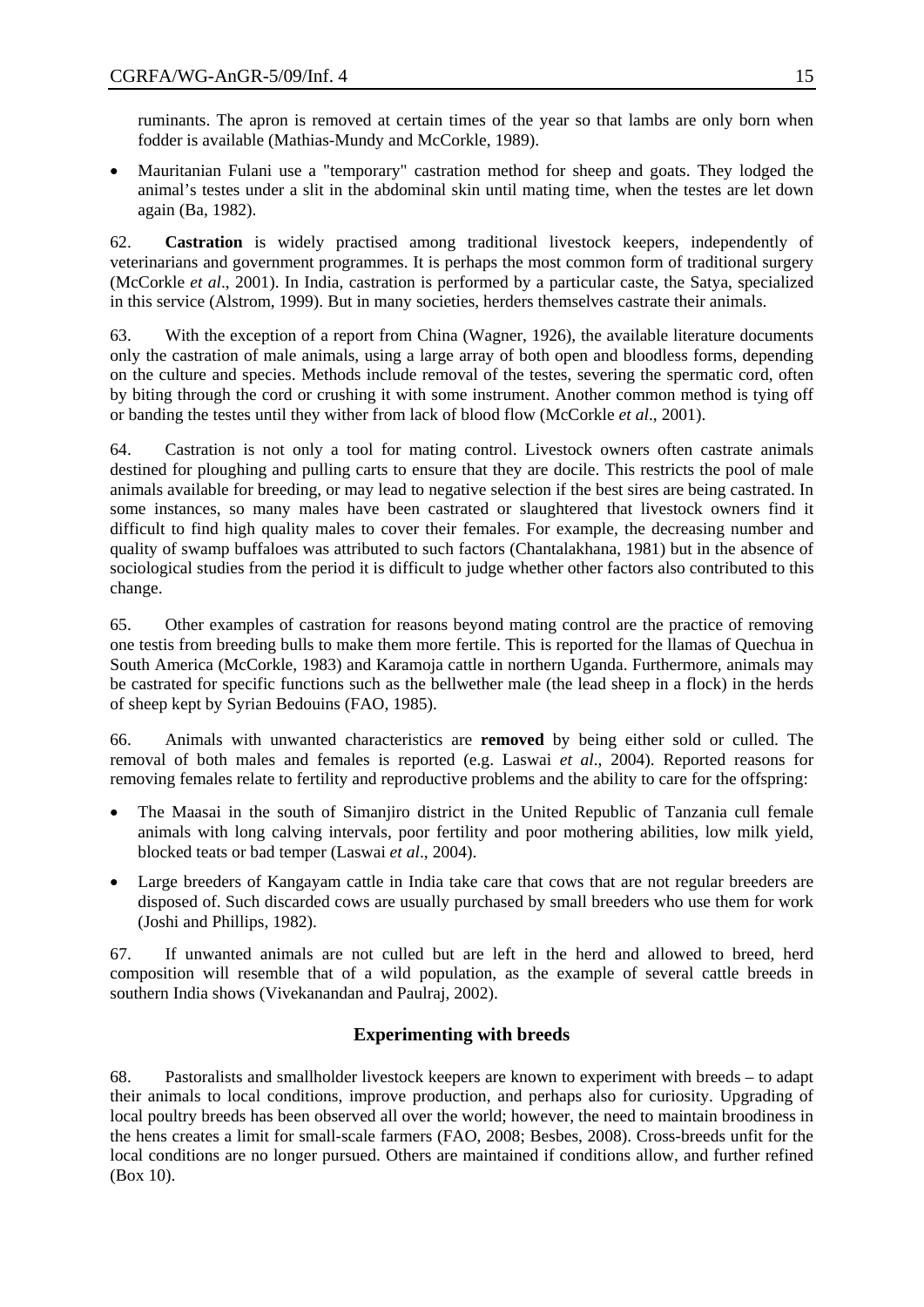### **Box 10. Cross-breeding**

- The Maasai deliberately introduce new germplasm into their herds by means of exchanges within the community and by experimenting with improved breeds such as the Boran and Mpwapwa cattle. However, it was observed that these improved genotypes suffered from high mortality, not being able to trek very long distances or cope with prolonged intervals between drinking (Laswai *et al*., 2004).
- conduct experiments with crossing it with the higher potential Gobra breed, as long as the local In the Gambia, cattle owners depend on the functional traits of the N'Dama breed and appreciate it as a multipurpose animal that is well integrated into their production system. Nevertheless, they agro-environment is favourable enough (Steglich, 2006).
- can thrive under a wider range of drought and disease challenge (Schillhorn van Veen, cited in • Keteku cattle of Fulani pastoralists in Nigeria is a stabilized cross of Savannah Shorthorn (Muturu) and White Fulani (Bunaji), with some input from N'Dama Longhorn (Rege *et al*., 1994; Felius, 1995, cited from DAD-IS). Bunaji has a relatively high milk production for savannah breeds while N'Dama is trypanotolerant and adapted to rainforests. The resulting Keteku cattle Martin *et al*., 2001).
- Most breeding programmes, aimed at improving the productivity of indigenous chickens, have used cross-breeding. This approach has provided significantly higher productivity, but has resulted in a loss or dilution of the indigenous birds' morphological characters and instinct for broodiness. For example, the Sonali in Bangladesh was a high-yielding breed combination under semi-scavenging conditions. However, smallholders' acceptance declined when they discovered that they had no success in reproducing the breed. Similarly, when they received CARI crossbred hens, Indian villagers complained about the dilution of morphological characters (Besbes, 2008).
- for their harsh conditions than offspring stemming from cattle bulls mated to yak cows (Wu, 1997; 1998). • Pastoralists in Tibet have experimented with different ways of producing a species cross between cattle and yaks. The herders regard the offspring of cows crossed with yak bulls as less suitable

# **VI. PROVISION OF PRODUCTS AND SERVICES THROUGH SUSTAINABLE USE OF MARGINAL AREAS**

very cold areas. In these ecozones grazing converts the local vegetation into food and energy that can 69. Large, and possibly expanding, parts of the globe can be used for food production only by livestock that are adapted to local conditions. This includes the 41 percent of the earth's land surface that forms tropical and subtropical drylands, mountainous and high-altitude zones, as well as some sustain people. Without animals, huge stretches of the world would have remained uninhabitable.

without competing for cereals (Hoffmann *et al.*, 2008). This not only contributes considerably to food 70. To be able to utilize such inhospitable areas, which are often infested with diseases, pastoralists and smallholder producers have developed an array of strategies ranging from the use of hardy, well-adapted breeds to sophisticated herd movements and grazing strategies (Box 11). Their livestock have thus become a means of extracting value from uncultivable land and generating food security in marginal areas but also provides products and services also to the wider society.

71. Long overlooked, this contribution by pastoralists and smallholders to national economies can be quite substantial. According to a study commissioned by the World Initiative for Sustainable Pastoralism (Rodriguez, 2008), pastoralism contributes about 8.5 percent of the gross domestic product in Uganda, 9 percent in Ethiopia, 10 percent in Mali, 20 percent in Kyrgyzstan, and 30 percent in Mongolia, and its contribution to the agricultural GDP of Sudan, Senegal and Niger is about 80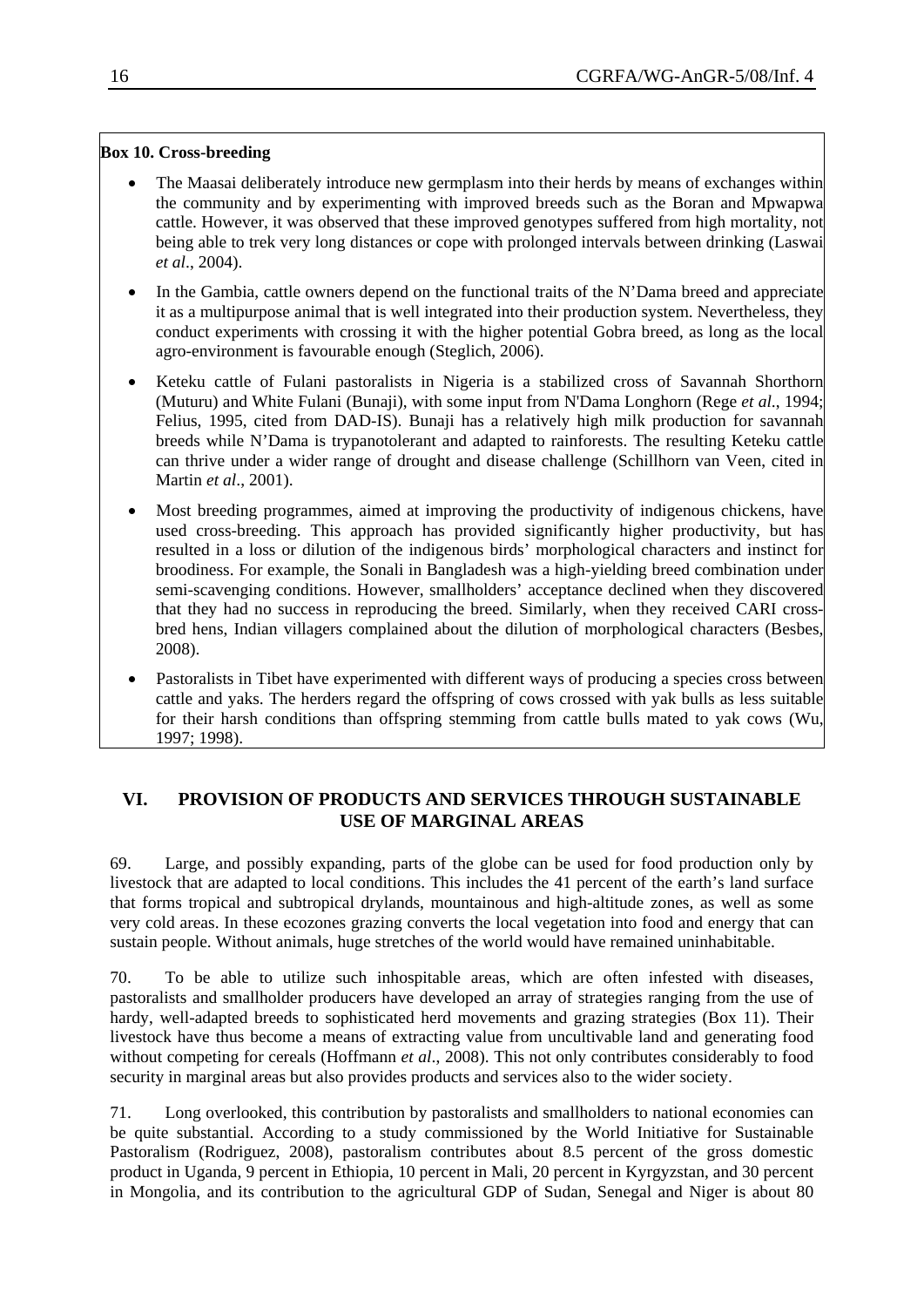percent. In Ethiopia, milk produced by pastoralists makes up 65 percent of national production, not counting pastoralists' own consumption which is estimated at 77 percent of the total milk production (Rodriguez, 2008).

meat, considerable shares of meat from monogastric species and milk are supplied by small-scale 72. Reports on the contribution of industrial production systems provide another indication of the importance of livestock products from smallholders and pastoralists. On a global scale, industrial systems now account for an estimated 67 percent of poultry meat production, 42 percent of pig meat production, 50 percent of egg production, 7 percent of beef and veal production, and 1 percent of sheep and goat meat production (FAO, 2007b p. 156). This means that the majority of small ruminant livestock keepers.

### Box 11. Strategies used by smallholder livestock keepers and pastoralists to exploit marginal **lands**

under grazing pressure, while others need it to thrive (Rodridugez, 2008), and many tree seeds To exploit inhospitable lands and use them in a sustainable way, small-scale livestock keepers and especially pastoralists have developed a number of strategies. Seasonal movements optimize the use of scarce vegetation. Limiting the duration an area is grazed to short periods and certain times of the year allows the vegetation to regrow and prevents overgrazing. Some plants may disappear have to be eaten by animals before they will germinate (Bayer and Waters-Bayer, 1998).

these traditional mechanisms are disturbed when social and agricultural development restricts Pastoral societies often have special decision-making structures to organize their herd movements and coordinate with other pastoral groups in their area (see, for example, Homann, 2005). But herd movements (Hoffmann, 2004).

1990). Grazing several species with different fodder preferences together is a further way to Another strategy to optimize land use is daily herd movement of the animals to take advantage of diverse grazing sites such as hedgerows, field borders, fallow fields and crop residues (Bayer, optimize the use of scarce fodder.

tsetse-infested areas (Schillhorn van Veen, 1997) and movements of Saami herders to keep their Herd movements and grazing strategies not only optimize the use of scarce resources, they also reduce disease challenges. Seasonal migrations avoid areas known to be unsafe due to infestation with disease and parasites; if possible, herders use these areas only at times when challenges are perceived to be lower. Examples include the movements of West African pastoralists to avoid reindeer away from flies (Anderson, 1996).

because dew-ridden grasses can harbour the infective stages of parasites or their hosts (Schillhorn Another measure to reduce animal disease problems is restricting grazing at certain times of the day. Tzotzil Maya shepherds in southern Mexico (Perezgrovas, 1996) avoid grazing their animals in the early morning when forage is still dew-laden, as they have observed that their animals then may become infected with liver fluke. Also Fulani herders in Nigeria avoid dew-ridden grass (Bayer, 1990). Herders may do so even if they do not know of the organisms that cause the health problems. Such strategies can nevertheless be an efficient way to reduce parasitic diseases van Veen, 1979).

gastrointestinal parasitism, ticks and tick-borne diseases (McCorkle *et al.*, 2001; Gibson, 2002) one of the factors enabling their keepers to survive and produce in marginal environments. Continuous contact with prevailing diseases means that many local breeds and their management practices are uniquely adapted to local disease challenges including trypanosomiasis,

73. In addition to the provision of food products, pastoralists and smallholder livestock keepers also contribute to the economy through the sale of live animals, hides, skins, wool, manure and transport services. Livestock also provides draught power for more than 320 million ha, a quarter of the earth's total arable land, and livestock manure contributes to agricultural productivity. Other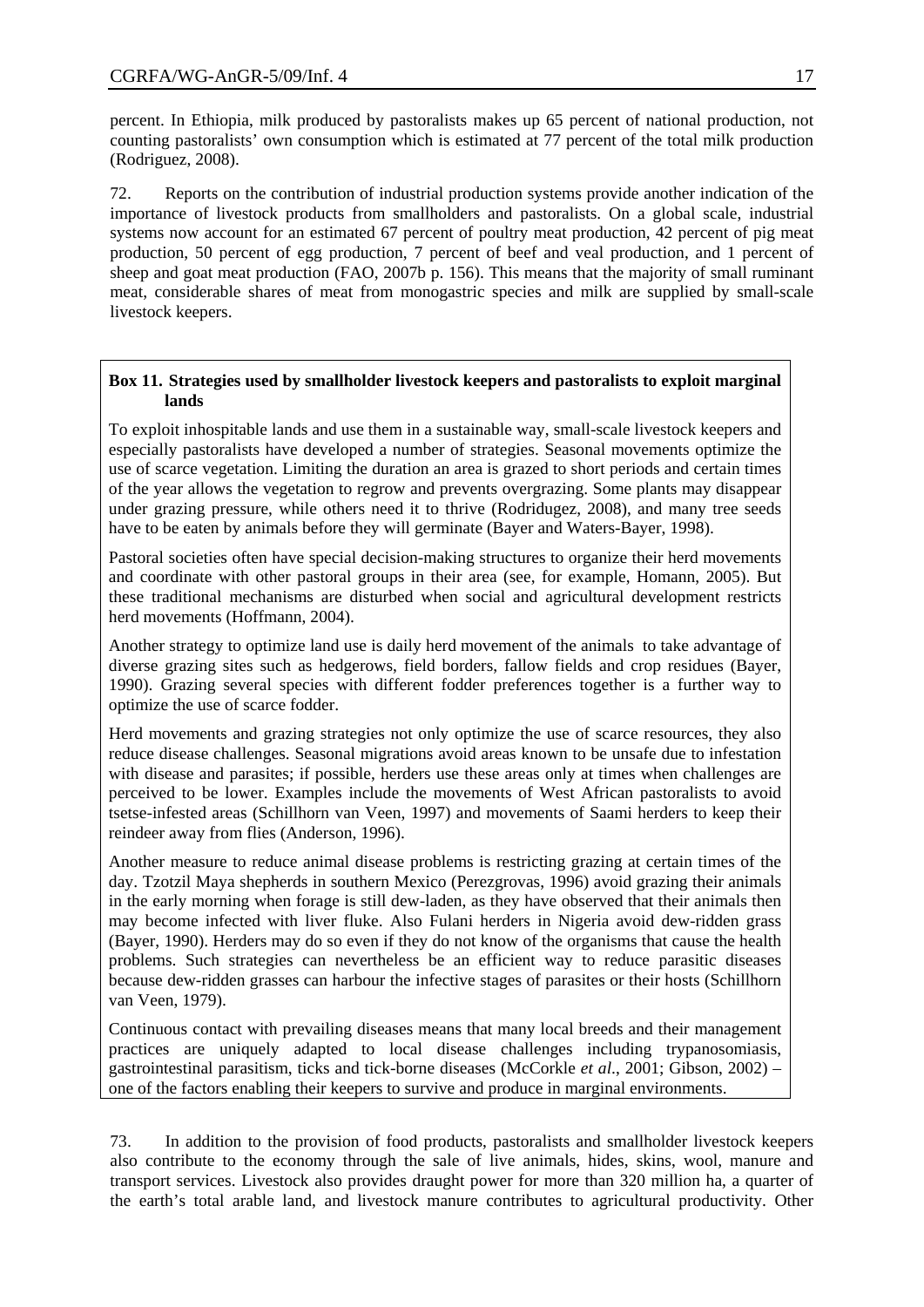values supplied by small-scale livestock keepers and pastoralists include contributions to tourism and environmental services (see the section *Agro-ecosystem services*), until now little captured in official statistics (Rodriguez, 2008).

# **VII. BREED CONSERVATION AND THE PRESERVATION OF OPTION VALUES**

advantage that animals become adapted to the new challenges, but has the disadvantage that some of the "old" option values might be lost. The sections below provide details. 74. An important role of small-scale livestock keepers, especially pastoralists, is the preservation of **option values[1](#page-19-0)** (Pilling *et al.*, 2008; Rodriguez, 2008): they keep animals with traits that may currently be of no commercial interest, but may be of huge value in changing environmental and economic scenarios. Such traits include "survival" characteristics such as the ability to fend for themselves and the ability to cope with diseases (see Box 12 for examples). The traits can be maintained through keeping the animals in their natural environment, exposing them to continued natural selection pressures and disease challenges. At the same time, animals are also exposed to changing ecological conditions and new diseases that arise in their environment. This has the

### **Box 12. Traits furthering survival in harsh environments**

Smallholder chickens often have to scavenge for their food rather than rely on daily handouts of concentrate. To survive under such conditions and to defend their chicks, local breeds need to be aggressive and energetic, and have good mothering ability. Examples are the Fayoumi chickens from Egypt, which can survive in harsh environments through their aggressive, high-energy behaviour (Meyer 1997), and Nigerian chicken breeds, which are known to fight off predators attacking their chicks (Ibrahim and Abdul, 1996; McCorkle *et al*., 2001).

Pastoralist livestock often retain the ability to defend themselves against predators. Nari cows, for example, defend their calves from leopards by forming a circle around the young animals and shielding them with their extremely long and pointed horns. Nari cattle owners even state that the cows will defend their owners in the same manner, if they perceive a threat to them (Köhler-Rollefson and LIFE Network, 2007).

### **Maintaining animals in their natural environment**

breeds to maintain the adaptive traits that enable them to cope with the available fodder, the climate 75. Pastoralists and smallholder livestock keepers live and use their breeds mostly in the environments where the breeds originated. The continuous exposure to local conditions allows the and specific environmental features such as stony ground, high altitudes and swampy land.

example, are adapted to a diet of seaweed. If transferred to other environments, the animals lose this adaptation (Woolliams *et al*., 2008). 76. If removed from their original area, animals may lose the traits that allow them to survive in their in these environments. The North Ronaldsay sheep of the Orkney Islands in Scotland, for

-

<span id="page-19-0"></span><sup>1</sup> Option values derive "from the value given to safeguarding an asset for the option of using it at a future date. It is a kind of insurance value (given uncertainty about the future and risk aversion) against the occurrence of, for example, a new animal disease or drought/climate change" (FAO, 2007 p. 430).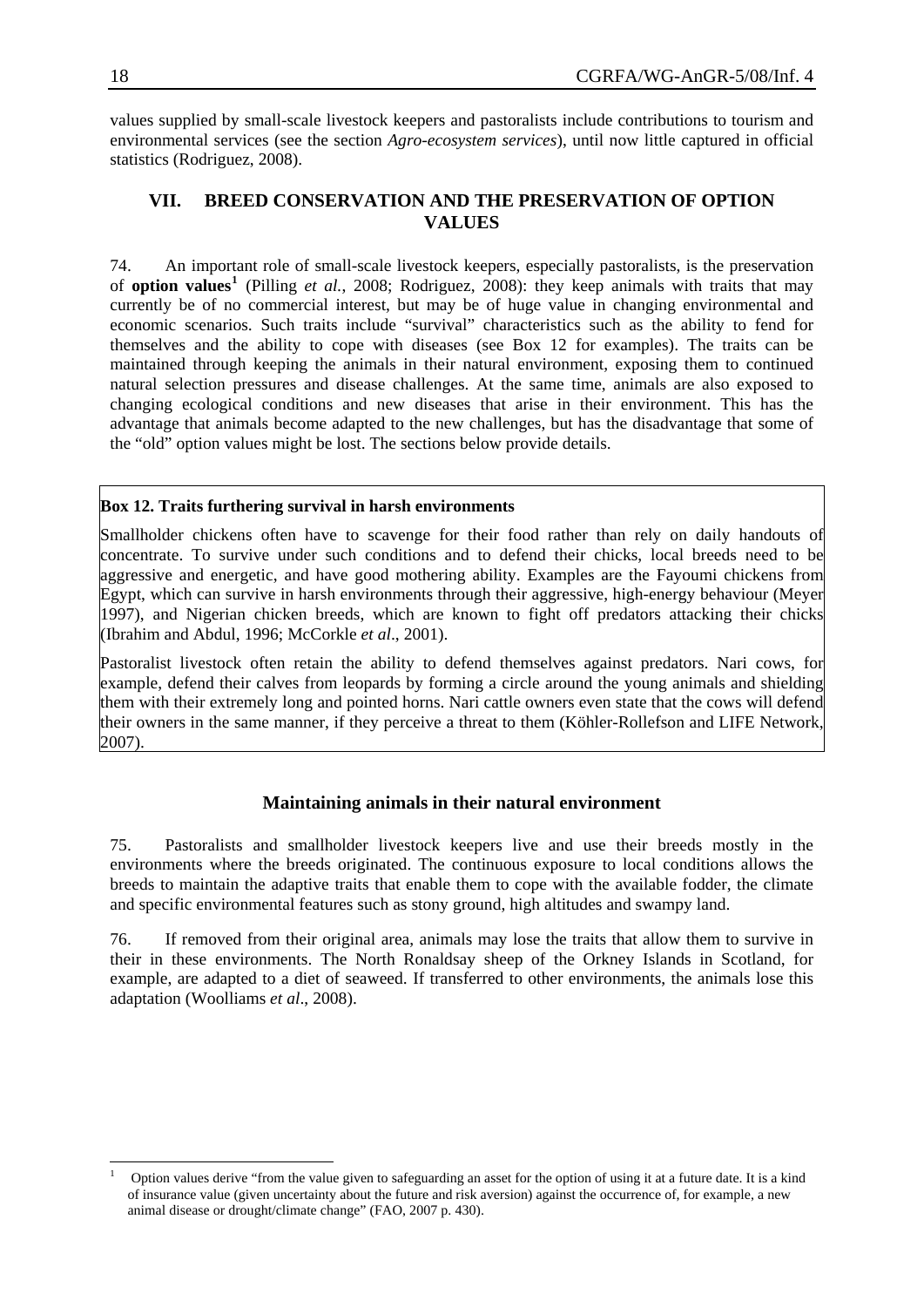# **Furthering adaptive traits**

77. Smallholder and pastoral livestock keepers are known to further the development of adaptive traits through purposive selection. The WoDaaBe herders in Niger select their animals for their "feeding competence", defined as the ability to select the best season-specific browse or graze and the ability to negotiate difficult terrain. The capacity to browse includes the ability to reach, choose, ingest and process the highly nutritious forage that their herders lead them to. Furthermore, the WoDaaBe select their animals for "social competence", i.e. minimum stress interaction with the other animals of the herd and with the herder (Krätli, 2008).

78. Other pastoralists keep their livestock in a state that is close to the wild. This exposes the animals to continued selection pressure, conserving their adaptive traits and allowing them to adapt to changing conditions. Examples from India are camel breeders in the Thar Desert, Toda buffalo breeders in the Nilgiri Mountains and Pullikulum cattle breeders in Tamil Nadu.

79. As another strategy to improve adaptive traits, some groups of livestock keepers purposefully arrange for their female animals to be bred by wild males.

- In the Gobi Desert of Mongolia, camel breeders are pleased when their female animals are impregnated by wild camels
- Farmers in rural areas of Sri Lanka are known to cross-breed domestic and wild species as a breeding strategy, for example the wild boar (*Sus scrofa*) and a species related to the red junglefowl (*Gallus lafayetti*).
- There are indications that farmers in Viet Nam cross-breed domestic and wild pig species as a breeding strategy.
- In the Rann of Kutch in Gujarat, donkey owners deliberately provide opportunities for their female donkeys to be covered by male half-asses.

# **Adapting breeds to local conditions**

80. Livestock keepers undertake conscious efforts to adapt their animals to new environments and changing conditions (Martin *et al*., 2001). When introducing preferred breeds into new ecological zones, pastoralists may cross-breed their animals with males from local breeds to enhance their offspring's adaptation to local diseases and other conditions (Blench, 1999; McCorkle *et al*., 2001; see also the section *Experimenting with breeds*). Furthermore, herders may provide extra care to animals at risk (Blench, 1999) to help them cope with the challenges of the new environment.

81. Livestock keepers are also reported to adapt their animals to fodder known to be toxic to livestock through adding increasing amounts to the regular fodder. In West Java, Indonesia, farmers in Nagrak village, for example, developed a diet for their sheep that includes fresh cassava leaves and peelings. The farmers know that these are poisonous to their sheep. However, they say that toxicity is reduced if the cassava products are given together with or after grass. As cassava peels were widely available and their sheep were in excellent and much better condition than animals in neighbouring villages, the farmers accepted that they would lose a sheep every now and then due to cassava poisoning (Mathias-Mundy *et al*., 1992). Other societies are known to train their animals to stay away from eating tempting but poisonous forages (McCorkle *et al*., 2001).

82. Finally, herders may take conscious efforts to bring their animals into contact with diseases by moving their herds near to infected herds and using local forms of vaccination (Mathias-Mundy and McCorkle, 1989). Both exposure and vaccination will cause mild forms of the diseases at convenient times, training the animals' immune systems and furthering their general hardiness.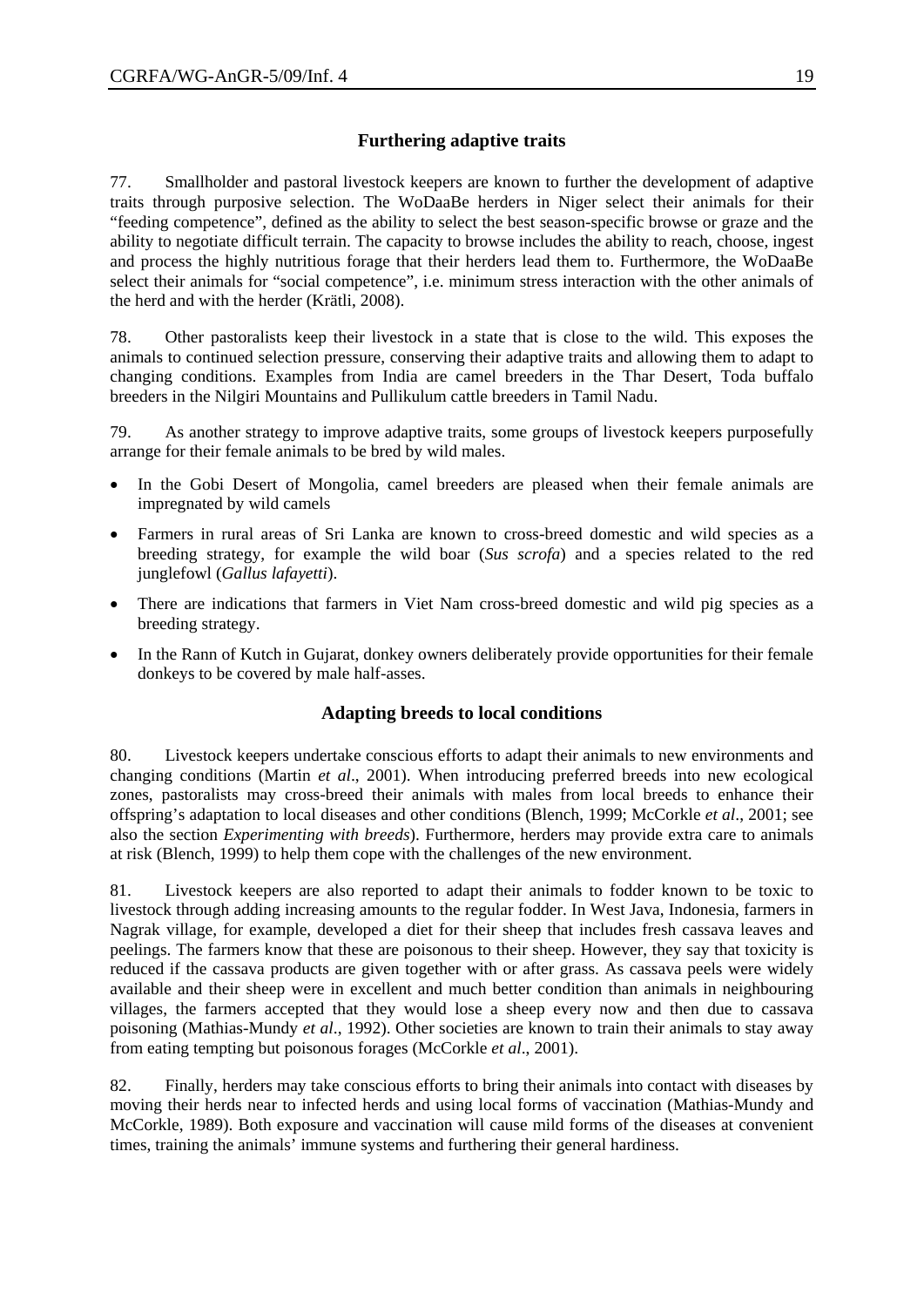# **VIII. AGRO-ECOSYSTEM SERVICES**

83. Traditional livestock production systems have endowed many landscapes with their typical characteristics. Examples of such landscapes include much of the Near East region where sheep and goats were first domesticated about 10,000 years ago, and heathlands, calcareous grasslands, Mediterranean *maquis* and *garigue*, as well as subalpine dwarf shrub land in Europe.

84. Landscapes created through the co-evolution of livestock and vegetation often resemble wilderness to outsiders, but have actually been managed by indigenous and other traditional people over long time periods. Such land management systems sustain not only their respective varieties of domesticated plants and animals, but also many wildlife species. In many long-inhabited and longutilized landscapes, there is a spectrum from "cultivated" to "wild" biodiversity, with occasionally some blurring between the two. In fact, many societies do not make a clear distinction between "wild" and "domesticated" (Phillips and Stolton, 2008). The demise of traditional grazing systems, especially nomadic and transhumant ones such as the community-controlled grazing on "Allmende" (common land) in the Alps of southern Germany, would result in the loss of a significant amount of biodiversity (Scholle *et al*., 2002).

85. In other areas, livestock have continued what wild herbivores started millennia ago: the original Eurasian landscape was shaped by large herbivores such as aurochs, wild horses and wild boar, which created an open woodland habitat. The grasslands require periodic defoliation, so as not to turn into scrub and eventually into woodland. This effect can not be achieved by mowing, but only by grazing. As these wild species have largely become extinct, low-intensity livestock keeping with traditional breeds replicates their effects and supports a rich wildlife.

86. Although the understanding of livestock's impact on the environment is only at its beginning, evidence is accumulating that effective grazing management can have many positive effects, including stimulation of pasture growth and biodiversity, promotion of ecosystem health and integrity, reduction of invasive species, improvement of mulching, and mineral and water cycling.

87. This has been leading to growing recognition of the ecological value of the services that smallholder livestock keepers and pastoralists provide through their livestock management (see, for example, Rodriguez, 2008).

88. European Union policies now seek to use extensive livestock production systems for landscape and nature conservation, and conserve and strengthen them through two avenues: "contracts for sustainable development" between the state and individual farmers, and support for the marketing of typical animal products originating from defined breeds, locations and technologies (Kuit and van der Meulen 1999; Rook *et al*., 2004).

89. The following sections summarize the ecological benefits of extensive livestock production systems.

# **Creating mosaic landscapes and minihabitats that sustain biodiversity**

90. Grazing maintains a variety of habitats and creates highly diverse mosaic landscapes, thereby conserving biodiversity. Almost all research on this aspect of livestock keeping comes from Europe, where large-scale and low-intensity grazing is acknowledged as key to maintaining habitats that harbour rare animals and plants. One exception is a study of traditional land management by Borana pastoralists in southwest Ethiopia (Bassi and Tache, 2008).

91. A study of pasturing pigs, horses, and cattle in the Sava floodplain in Croatia showed various positive impacts, highlighting that biodiversity conservation results from a combination of factors: The animals disperse seeds through their dung; rooting by pigs creates minihabitats that allow several threatened plant species to germinate; and the depressions left in the soil by the p igs and by animals' hooves create tiny pools where amphibians can reproduce (Poschlod *et al*., 2002).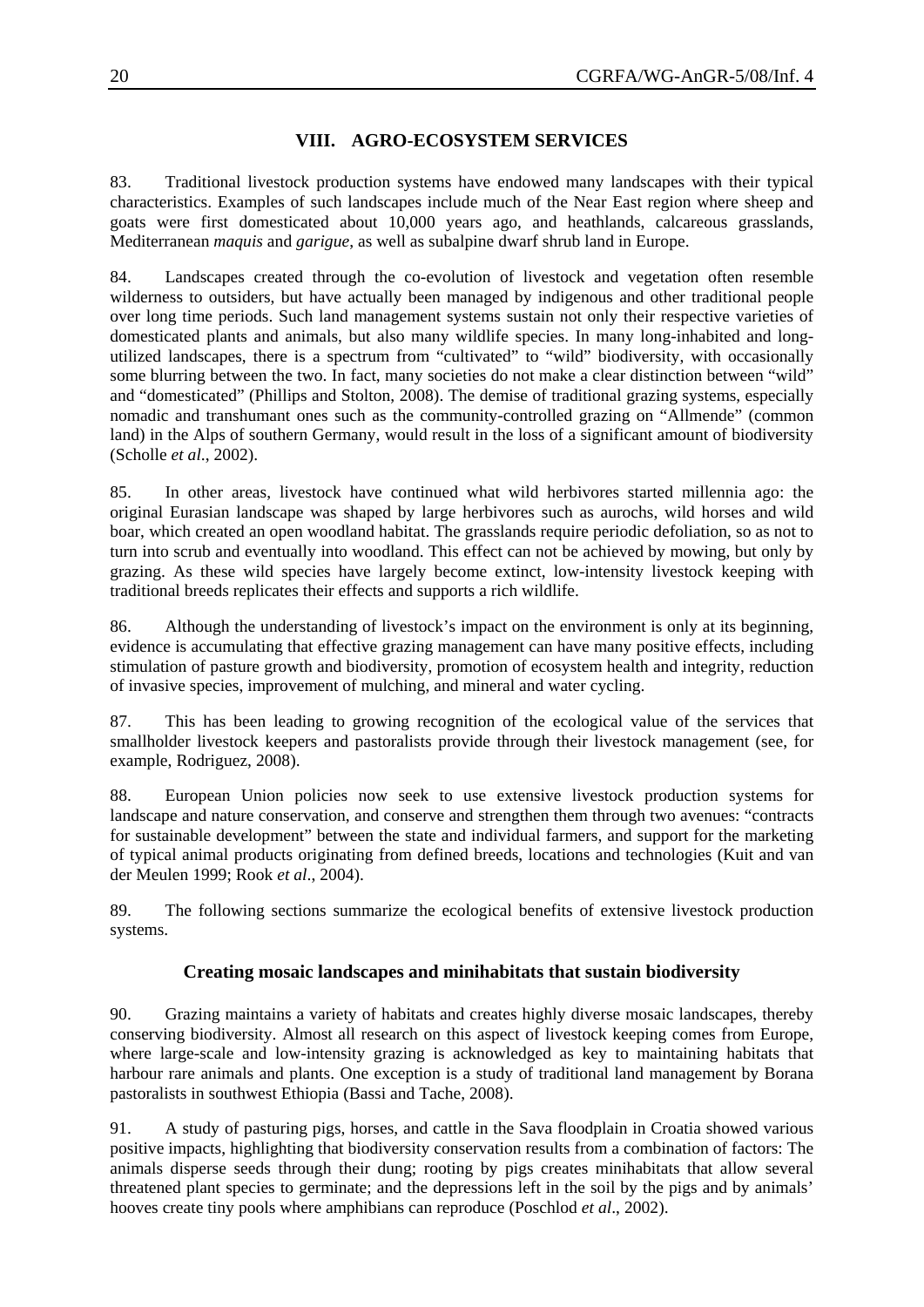92. The positive impact on biodiversity of such systems contrasts with modern farming that has with its machines and agrochemicals led to a drastic decline of biodiversity (Finck *et al*., 2002).

### **Conservation of wildlife**

93. The breeds kept by pastoralists and small-scale livestock keepers often help conserve wildlife, and frequently there is a history of co-evolution between wild species and local livestock. Such relationships between domestic and wild biodiversity have rarely been studied in detail. But evicting livestock from wildlife reserves may lead to an exodus of predators, or result in habitat changes that make it unattractive for wildlife. In the Kumbalgarh Wildlife Sanctuary in Rajasthan, India, for example, leopards and wolves (for which the sanctuary was established) prey almost exclusively on the sheep and goats pastured there (Robbins and Changani, 2005). In the Gir Forest National Park and Wildlife Sanctuary in neighbouring Gujarat, Asia's last remaining lions depend on livestock for part of their diet. Expelling pastoralists from the sanctuary has induced the lions also to leave (Casimir, 2001). And in the Bharatpur Bird Sanctuary in eastern Rajasthan, a ban on grazing by buffaloes led to the disappearance of Siberian cranes that need an open grazed environment for nesting (Lewis, 2003).

### **Connecting ecosystems by transporting seeds**

94. Migratory sheep each transport thousands of seeds from one area to another, thereby connecting different ecosystems. Experiments in Spain (Manzano and Malo, 2006) showed that seeds attached to the fleece of transhumant sheep were transported over long distances and that substantial numbers were dispersed up to several hundred kilometres. With changing climates, this promises to be an important way to enable plants to move into new habitats, and thereby preventing their extinction. A drawback is the distribution of unwanted species (Manzano and Malo, 2006). Livestock keepers may make conscious efforts to disperse the seeds of preferred plants. Pastoralists in the Islamic Republic of Iran pack seeds in little bags and hang these around the neck of their sheep. During grazing the seeds drop out through little holes in the bags and are worked into to the ground by the sheep's hooves (Koocheki, 1992, cited in Bayer and Waters-Bayer, 1998 pp. 113–114).

### **Improvement of water-holding capacity of grasslands**

95. Grazing also improves the water-holding capacity of grasslands by enhancing infiltration and reducing runoff (Sanderson *et al*. 2004 and Niamir-Fuller, 1999, cited in Rodriguez, 2008, p. 20). However, research on this is only at its beginning.

### **Reversing the effects of discontinued grazing and managing landscapes**

96. Due to various economic and political reasons and due to the increasing loss of agricultural land, livestock numbers on marginal lands and overall breed diversity have declined in several countries. For instance, in the former Yugoslav Republic of Macedonia, sheep numbers have declined by 45 percent since the abandoning of subsidies for upland herding. This leads to an invasion by bush species and the disappearance of the natural flora. Abandonment of grazing has also in other Mediterranean countries resulted in large areas of hills and mountains becoming covered by shrub vegetation with low biodiversity. This accumulation of woody biomass increases risks such as fire and erosion and gives rise to environmental and economical losses (Osoro *et al*., 1999; Perrings and Walker 2003). In Germany and other European countries, the introduction of stall-feeding has changed the look of forests that used to be grazed by village livestock. In the absence of such use, shrubs such as blackberries have proliferated and prevent the rejuvenation of large forest trees.

97. Reintroducing grazing has become a well-established way of managing cultural and natural landscapes. In Germany, for example, it is supported by the Federal Nature Conservation Agency. Examples include the use of goats to control blackberry growth; sheep to keep vegetation open and maintain nesting habitats for migratory birds; and sheep, cattle, and donkeys to re-establish sand-dune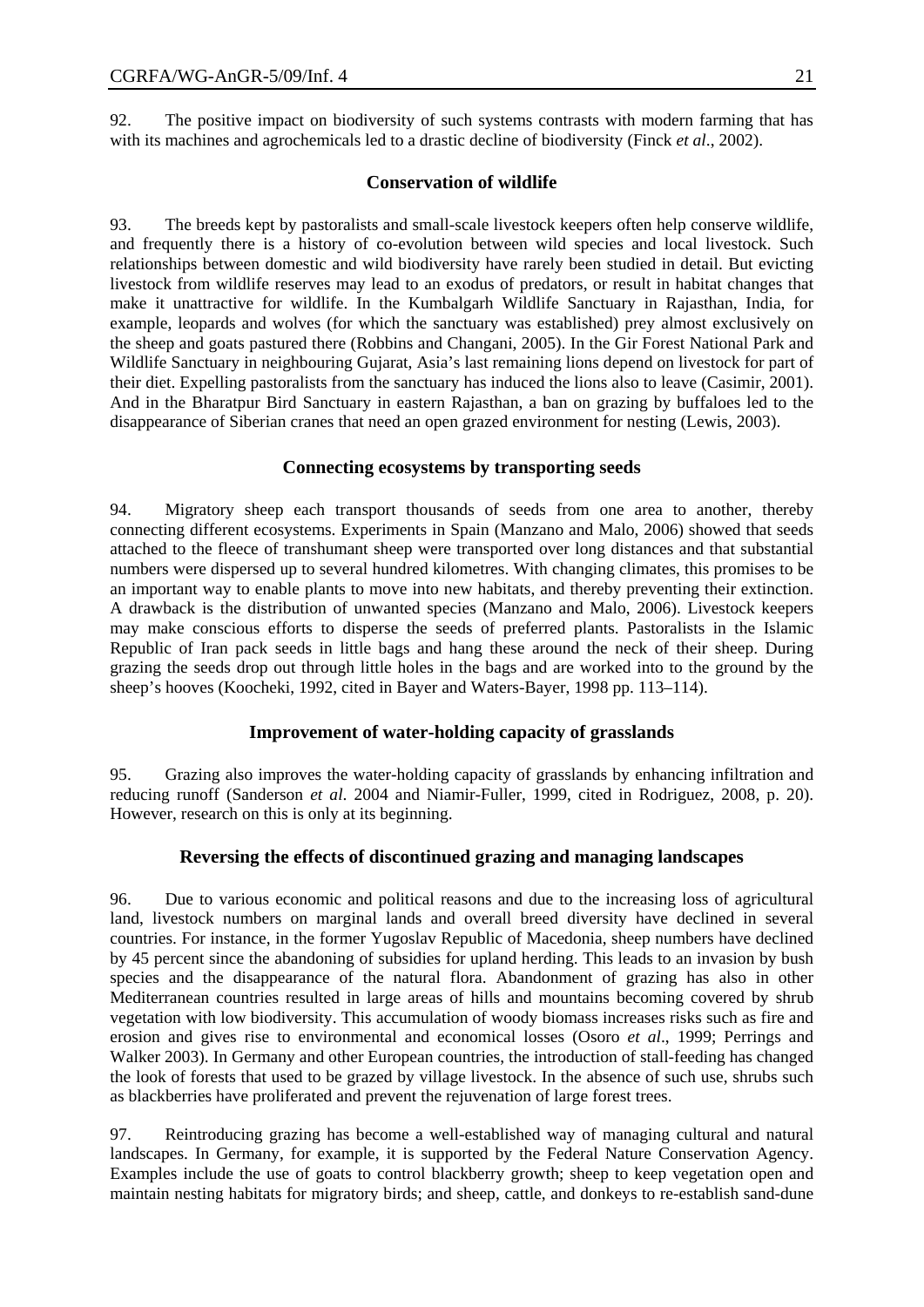vegetation (Redecker *at al*., 2002). It is at present also being tested in a commercial forest to make the area accessible for tree cutters and other equipment.

# **Preventing forest fires**

98. Controlling the growth of grass and undergrowth by grazing animals also prevents the spread of forest fires. Studies in the southern United States of America have shown that grazing reduces fire hazards by removing and breaking up potential fuel and by establishing trails through the forest (Campbell, 1954).

99. Given the increased fire risk experienced in some developed countries (e.g. the United States of America) following the discontinuation of grazing, the use of livestock for the removal of shrubs and undergrowth will likely gain importance.

# **Restoring and maintaining soil fertility through manure and nutrient recycling**

100. There is a long tradition of farmer–herder arrangements under which farmers allow pastoralists to drive their herds over harvested fields and pastures so that the animals can feed on crop residues, and in exchange fertilize the fields with their manure (Hoffmann and Mohammed, 2004). Such arrangements are regulated through informal and formal agreements. An example for an informal agreement is the custom in Germany of putting a stick with a bundle straw in a field or pasture to signal to shepherds that the area is forbidden for grazing. Otherwise, pastures and harvested fields can be grazed during certain times of the year.

101. In the Zamfara Reserve in northwest Nigeria, the former in-kind exchanges between Fulbe pastoralists and Hausa farmers are increasingly replaced by monetarized ones: Fulani now have to pay for access to stubble grazing and crop residues, and farmers pay for manure (Hoffmann, 2004). Things are also changing in Europe: shrinking access to agricultural and common-property land and expanding infrastructure make it difficult for European pastoralists to continue their herd movements. On the other hand, some commercial dairy farmers have started returning to grazing to reduce their expenses on chemical fertilizers and to improve soil fertility through nutrient cycling (van't Hooft *et al*., 2008).

# **IX. REASONS LIVESTOCK KEEPERS GIVE UP THEIR BREEDS**

102. Livestock keepers, particularly those who depend on natural resources for their livestock, have to cope with many challenges, making it more and more difficult for them to continue their livestock production. As a result, they may switch to other breeds or species, combine livestock keeping with other activities, or give their livestock up altogether.

103. According to the Heritage Sheep project implemented in five European countries (Carson, 2008), threats to breed survival include decrease in public funding, lack of political will to support rural communities, policies and legislation, including environmental schemes, disease, predators, urbanization, poor return on product, competition from other livestock, ageing of the farming population, lack of marketing support, inbreeding and loss of skills.

104. The following sections discuss selected reasons livestock keepers give up their breeds. While the reasons are discussed one by one, one needs to keep in mind that usually a combination of several factors will be at work – as the case of the Muturu cattle in Nigeria illustrates (Blench, 1999, see Box 13).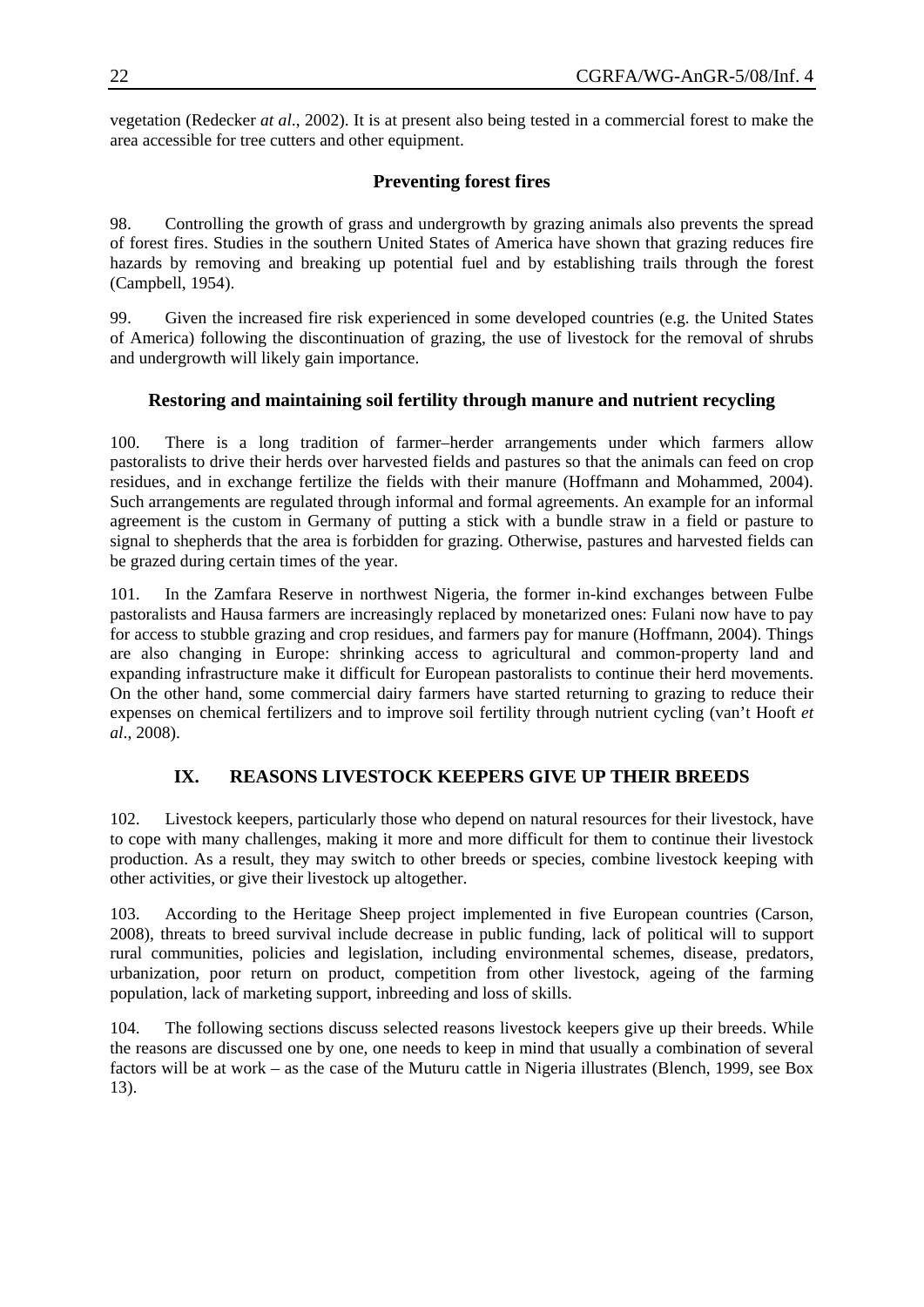## **Box 13. Replacement of Muturu cattle by zebu and cross-breeds**

Muturu cattle are a small, trypanotolerant breed well adapted to the flora and the extremely high rainfall of southern Nigeria. Still very common in the 1960s, the breed has dramatically decreased since then, due to a number of factors:

- Children used to manage the animals; many of them now go to school.
- Muturu bulls used to be communally owned and protected by traditional religious sanctions. The spread of world religions has undermined such customs.
- New by-laws required herders to tether their animals and give them cut-and-carry feed. Along with increasing restrictions on herd movements and the availability of trypanocides (making it possible to keep other types of cattle), this offset the breed's comparative advantages and prestige.
- Cheap transportation made it possible to bring in zebu cattle from other areas.
- The introduction of the cash economy made it attractive for local people to specialize in other types of farming.
- As a result, herders started switching to zebu or zebu x Muturu cross-breeds and employed Fulani graziers to take care of the animals.

Source: Blench (1999).

# **Pressure and one-sided information to adopt improved breeds and standardized production and breeding systems**

105. Government programmes, extension personnel with formal training in animal science and private companies promote the adoption of high-performance breeds and management of animals according to scientific principles and intensive production systems (FAO., 2003b; FAO, 2007b; Köhler-Rollefson, 2003; Du Toit, 2007).

106. Furthermore, the adoption of exotic breeds is often heavily subsidized, providing a competitive advantage over local breeds (Drucker *et al*., 2006). Livestock development projects and programmes frequently introduce exotic breeds – by importing young animals, eggs, semen or fertilized embryos, or by encouraging cross-breeding. Few projects focus on supporting and improving local breeds. In many cases, promoters of exotic breeds fail to inform livestock keepers sufficiently of the special needs and drawbacks of these breeds.

107. Such efforts are not new, or confined to the developing world: in the southwestern United States of America, for example, the Navajo-Churro sheep population decreased due to government programmes. At the end of the nineteenth and beginning of the twentieth century, the Bureau of Indian Affairs promoted improved British rams. In the 1930s, thousands of sheep were annihilated by livestock reduction programmes (FAO, 2007c).

# **Changing market demands**

108. With globalization, international and domestic markets can become connected. Although these markets are not identical, there are some common features in their requirements and their impacts. Increased domestic and long-distance trade requires standards and regulation to ensure safety and reduce transaction costs. Food control and certification systems must be of a high standard. In addition to the health and safety standards and regulations agreed by international bodies such as the World Organisation for animal Health (OIE) and Codex Alimentarius, technical requirements may be imposed by retailers. These may include demands for particular meat cuts, carcass size and weight,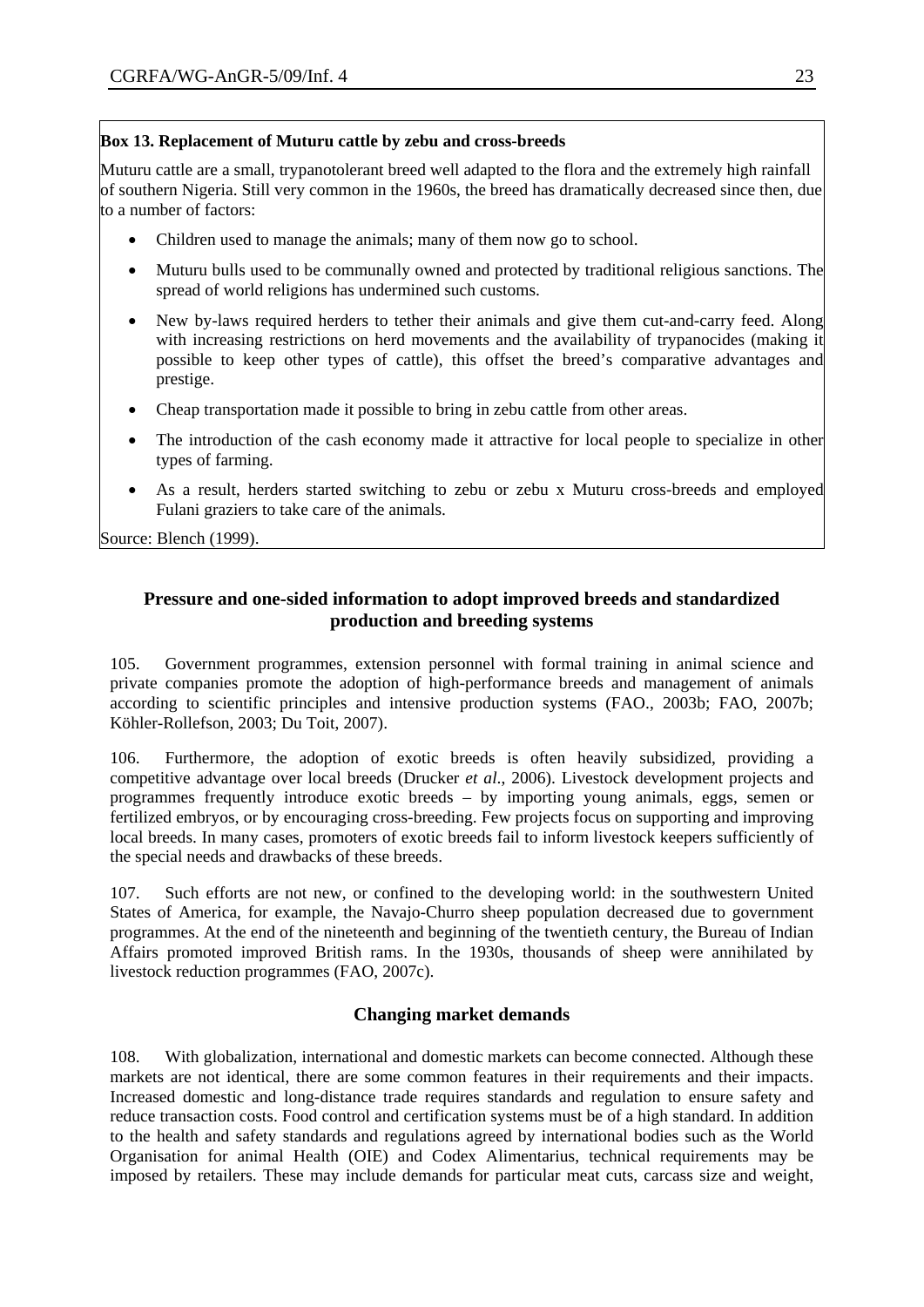leanness of meat, fat levels in milk, egg colour, or labelling with particular information or in specified languages. Taken together, they tend to marginalize smallholders, and the local breeds they keep.

109. As markets and consumer preferences change, the demand for certain products may decrease. The international demand for wool, for example, has dramatically slackened over the past decades, making sheep rearing less profitable. Sheep rearers may react to the change by switching to other species such as buffalo and cattle (as reported for Jalauni sheep keepers in India, Sahana *et al*., 2004), or shifting from wool to hair sheep.

changing market conditions favouring meat rather than wool production by crossing their Marwari breed with faster-growing and higher milk yielding breeds from neighbouring areas (Geerlings 2004; 110. Another option to cope with falling demand is cross-breeding the traditional breed with other production types and switching to other products. In Rajasthan, Raika sheep breeders adapted to the LPPS, 2003). For similar reasons, sheep breeders on the Deccan Plateau have been cross-breeding the Deccani wool sheep with Red Nellore rams – a hair breed (ANTHRA, 2007).

graze better under the snow), Downy goats, and meat horses instead of cattle (Kerven and Lunch, 1998). Karakul sheep breeders in Uzbekistan, on the other hand, have not been able to cope with 111. Experience from former Soviet countries indicates that reduced demand for a specific product threatens breeds specialized on this product while a general deterioration of conditions can stimulate the use of local multipurpose breeds. Loss of inputs and markets due to the break-up of the former Soviet Union led people to return to more traditional breeds, such as local fat-tailed sheep (which can decollectivization and the collapse of the marketing system for pelts; they are rapidly abandoning the breed (FAO, 2007d).

first possibility as the increased supply of milk achieved over the last three decades was largely due to 112. Rising demand for a mass product can have two differing effects, namely livestock keepers may stock up on local breeds or switch to high-yielding breeds. Operation Flood in India illustrates the an increase in the number of buffaloes (Mathias and Mundy, 2005). Smallholders in Kenya, on the other hand, largely switched to high-yielding breeds to participate in the booming market for smallholder dairy products (Bebe *et al*., 2003).

keepers to change their traditional breeds and management practices. The Iberian pig was traditionally kept under free-range conditions, but rising demand for its products has encouraged farmers to crossbreed their animals with Duroc pigs to improve the daily weight gain, feed conversion and carcass quality, and keep them in confinement rather than allowing them to forage (Daza *et al*., 2008). 113. Paradoxically, rising demand for products from a specific local breed can motivate livestock

# **Control of land, water and livestock**

privatization and fencing of land in the 1950s and 1960s promoted the replacement of traditional 114. A shift of livestock breeding from traditional societies into the hands of landowners with capital leads to the homogenization of once-distinct breeds. In Kenya's Central Highlands, the livestock breeds with exotic dairy cattle (Rege, 2001). In Sudan, investors profited from a series of droughts which enabled them to accumulate large livestock holdings from different tribal groups. As a result, formerly distinct camel breeds merged into one generic type (Köhler-Rollefson, 1993b).

production and major problems during drought, as well as conflicts with the farmers and other pastoralist groups. However, the areas now being farmed are often unsuitable for cropping in lowrainfall years or when the groundwater level sinks due to overuse of water, leading to problems of poverty and food insecurity among the farmers as well as the pastoralists they have displaced. 115. The expansion of cropping into former rangelands – often furthered by subsidies for power, fertilizer and high-yielding crops – means that livestock keepers have fewer areas to graze their animals. In drylands, cropping usually expands in the slightly wetter areas, which pastoralists traditionally use for dry season or emergency grazing. Cropping and fencing such areas deprive the pastoralists of important grazing resources, forcing them into drier, riskier areas. The result is lower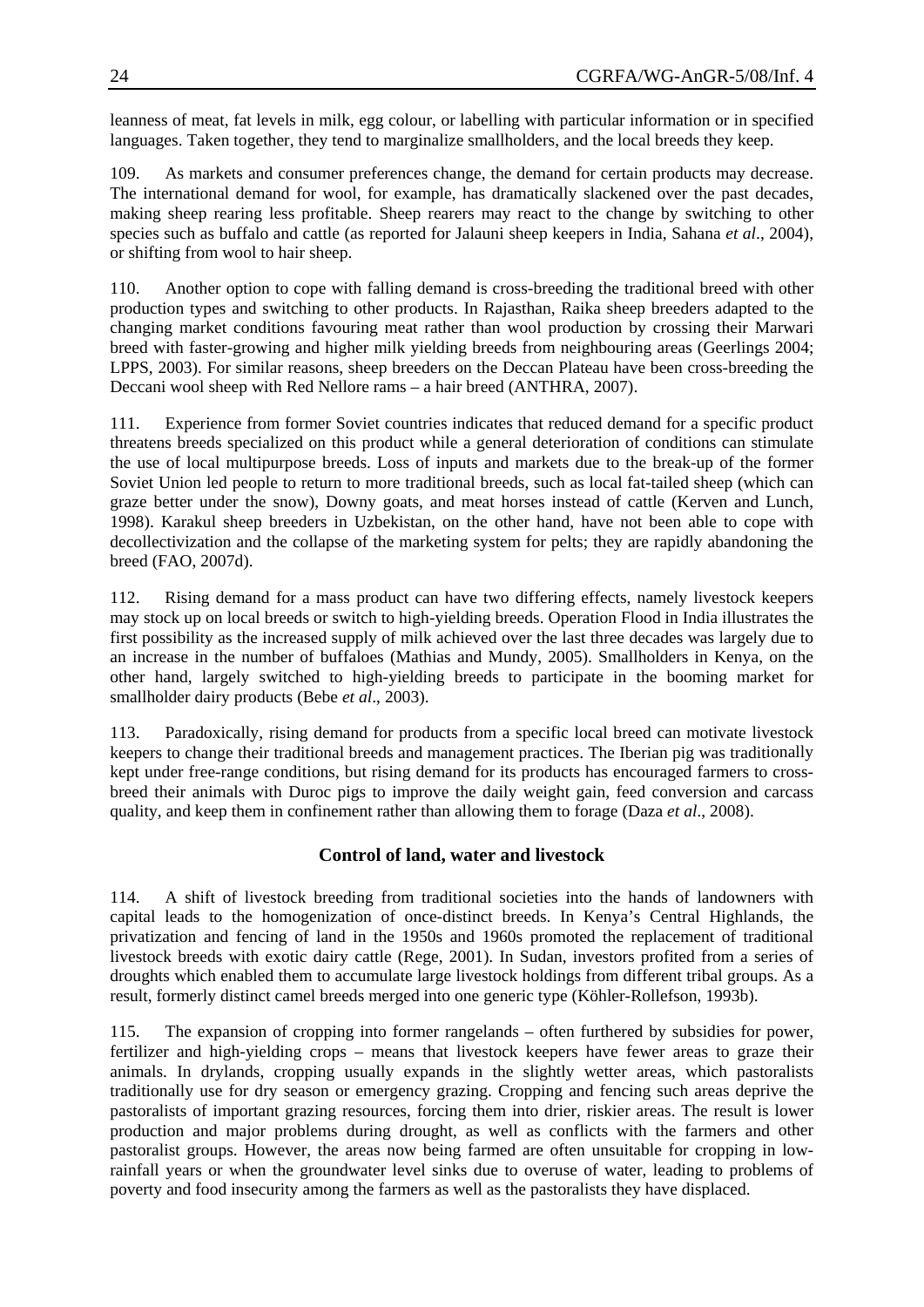# **Policies and animal health regulations**

116. National politics and policies have a major effect on the livelihood of livestock holders and the conservation of breeds. Due to the lack of recognition of the contribution of small-scale livestock keepers and pastoralists, policies commonly further large-scale production, disadvantaging small-scale keepers and pastoralists. Settlement policies force pastoralists to give up nomadic lifestyles, with negative consequence for their breeds and environments.

117. Projects and policies aiming to support small-scale and pastoral livestock keepers and conserve the environment can also have unintended adverse effects on livestock keepers. An example of this is the promotion of water holes in pastoral areas, which has induced pastoralists to reduce their movements, leading to overgrazing around the water holes (e.g. Homann, 2005). Yak breeders in Bhutan used to burn pastures to control scrub and promote palatable fodder plants. A prohibition of burning under the Bhutan Forest Act of 1969 forced many herders in central Bhutan to give up yak keeping (FAO, 2007e). In East Africa, a ban on burning, and afforestation programmes with *Prosopis juliflora*, an unpalatable species, have encouraged the growth of bush and restricted the grazing areas available to pastoralists (IIRR, 2004).

118. Regulations intended to protect consumers and prevent the spread of diseases put insuperable burdens on the small-scale livestock and pastoral keepers, making it difficult for them to continue using and conserving their breeds (FAO, 2005). Examples include measures to control epidemics through stamping out and zoning. Breeds threatened by such rigorous disease control measures and the prohibition of vaccination include the Chillingham cattle and British Lop pig in the United Kingdom (Roper, 2005) and Co ducks in Viet Nam (FAO, 2007f).

119. Control measures for highly pathogenic avian influenza have both direct and indirect impacts on poultry genetic resources. Direct impacts occur when local poultry breeds or even valuable stocks of pure breeds – in the case of the Faculty of Agriculture of the Cairo University - are culled in the wake of disease outbreaks (FAO, 2006b). Indirect impacts are caused by biosecurity measures and restructuring of the poultry sector which further marginalize smallholders and the local poultry breeds they keep. Examples include relocation of large scale-production and market units from densely populated poultry areas into more remote areas (e.g. Malaysia, Viet Nam), the closure or relocation of the live poultry ("wet") markets, collection points and small slaughter points and the subsequent exclusion of smallholders from the market chain (FAO, 2006c).

120. Other regulations that will push up production costs per animal and likely drive many smallscale livestock keepers and pastoralists out of "business" are the stringent record-keeping requirements that the European Union is planning to introduce for traceability.

# **Changing lifestyles**

121. Changes that are otherwise to be applauded may reduce the ability of livestock keepers to maintain their lifestyle and their breeds. The reasons presented earlier for the decline of the Muturu cattle (Box 13) shows that sending children to school can conflict with the need for labour to herd animals. School attendance not only competes for the children's time, but also tends to alienate children from their own culture. The temptations of modern life, broadcast by the media to the remotest corners of the globe, decrease the interest of young people in continuing their parents' lifestyles. Those who would like to continue do not see how they can make a living from livestock keeping, given all the adverse forces.

122. Commercialization affects breeds more directly. From being an integral part of a culture – to be preserved simply because they are part of that culture – livestock breeds are coming to be regarded more as a source of income. The Raika pastoralists of Rajasthan used to refuse to sell their female camels, but declining amounts of grazing and high prices have induced them to send their female camels for slaughter. In Togo, West Africa, the Tamberma agropastoralists traditionally keep the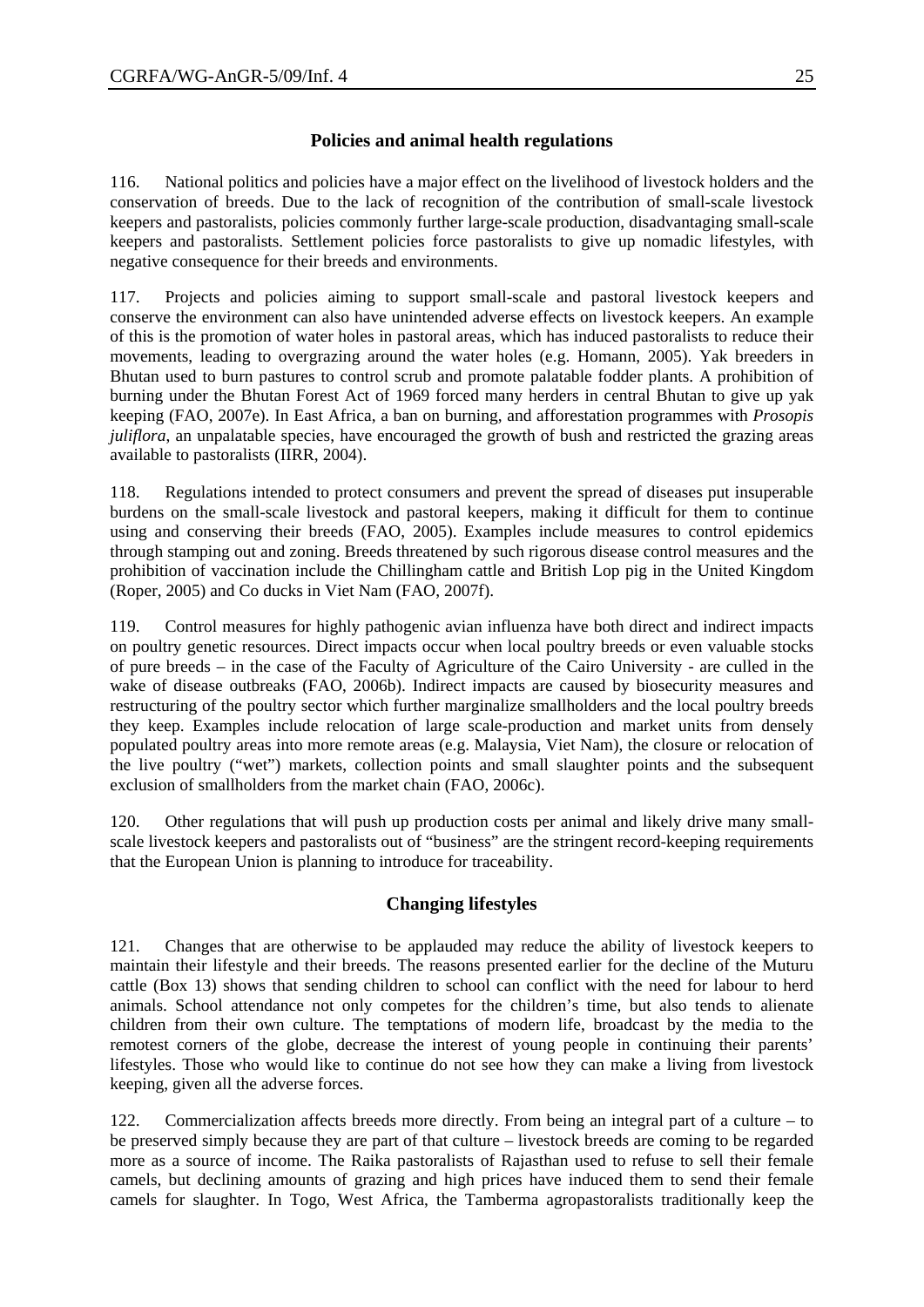Somba breed mainly for ritual purposes and in small numbers (up to ten), so that they can be protected inside their compounds. Animals of this breed are necessary for dowries and sacrifices to the ancestors. The Somba cattle also played a role in maintaining the spiritual balance of a family. But now the need for money to pay for education and medical care has changed the attitude towards cattle keeping and reduced interest in this breed (FAO, 2007g).

### **X. MOTIVATION TO KEEP A BREED**

important, the survival of many local breeds is bound to the survival of the production system and ecosystem in which their keepers live. 123. Livestock keepers may continue using and maintaining their breed for a number of reasons – mostly livelihoods. In some cases there may be a sense of custodianship. More frequently, however, they (can) only continue if there are sufficient economic incentives. Furthermore and perhaps most

#### **Survival of traditional production system and access to natural resources**

scrub, gazetted as nature reserves, or made inaccessible by political boundaries – then the ability of 124. Livestock keepers have developed their breeds to fit a specific set of circumstances (climate, vegetation, parasites, diseases, management system, etc.), and to fulfil certain functions (to provide food, labour, etc.). Their livestock production relies on access to grazing land, feed and water sources. If those resources are removed – fenced off as private ranches, converted to cropland, overgrown by these livestock keepers to maintain their breeds plummets.

have been able to combine the use and development of the Criollo sheep and other local livestock with efforts to address social and poverty-related issues (FAO, 2007h). 125. So access to grazing land and natural resources and the survival of the traditional production system are key to the survival of the breed. That does not mean preserving it without changes. Indeed, changes are necessary if livestock keepers are to make their way out of poverty. Ways need to be found to enable small-scale and pastoral livestock keepers to continue managing their breeds in a way that conserves the genetics but improves their standard of living. In Nepal, for example, Baruwal sheep and Sinhal goats depend on a traditional transhumant production system. Sheep in this mountainous area are used for carrying loads, so there may be opportunity for combining migratory sheep and goat raising with ecotourism (Ghimire *at al*., 1998). In Peru, stock raising communities

#### **Sense of custodianship**

animals provide certain ritual functions that cannot be transferred to exotic animals. Examples of this 126. In some cases, traditional livestock keepers continue to keep their breeds, despite a lack of economic incentives. They feel a moral obligation, regard their animals as sacred, or believe their abound in the literature:

- Alpaca herders in the Andes say that "in the same way as we nurture alpacas, they nurture us" or "the day the alpacas disappear, the world will disappear" (Vásquez, 1997).
- community members corpses are rolled into hides from Muturu cattle, while the meat is • The trypanotolerant Muturu cattle in southern Nigeria are often kept in a semiferal state and provide barely sufficient milk to nurture their calves. Nevertheless, traditional doctors take small amounts of milk for medical purposes. The animals are also necessary for the death rites of consumed at the ceremonial feast (Rege *et al*., 1994).
- Uganda, has changed dramatically over the last decades, they are still willing to keep these • Although the lifestyle of Bahima pastoralists, who created the giant-horned Ankole cattle breed in impressive animals (Wurzinger *et al*., 2008).
- herds, although they no longer generate a profit and may even have become a burden. In India, the Raika believe that they were made by God for the specific purpose of taking care of camels, and they feel responsible for the animals' welfare. This prevents them from selling their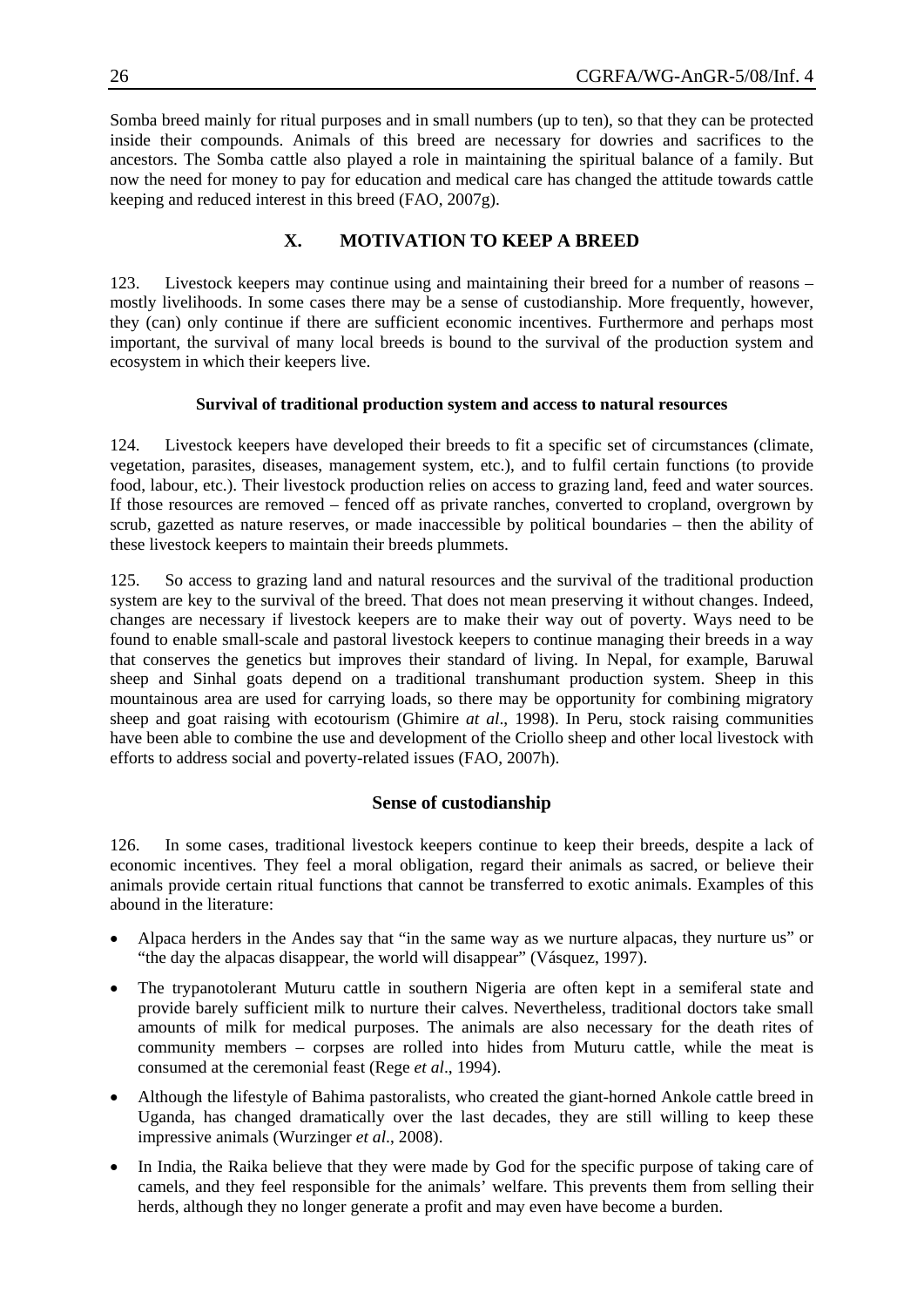• In the Lao People's Democratic Republic, indigenous chickens are important in traditional weddings in which bride and groom share an egg as symbol of love and solidarity (FAO, 2007i).

#### **Access to appropriate services**

127. Livestock keepers need support services of various kinds: veterinary services, market infrastructure, transport, security and conflict resolution, communication, education and health services. Providing these services is difficult for governments because of low population densities and the inaccessibility of many rural areas.

128. It is often down-to-earth things that can help make services appropriate to smallholders. Examples are the employment of female extensionists for livestock mostly kept by women, and the development of vaccines that do not require constant refrigeration, are easy to administer and are packaged in small batches so that they can be applied in difficult-to-reach areas by trained community vaccinators.

129. Pastoralists' mobile lifestyle adds another problem for services provision for humans and animals. It is a challenge for governments to design services that suit such conditions: many do not even try, but instead attempt to persuade pastoralists to settle. This clash in approaches inevitably leads to mutual suspicion and conflict. To support pastoralism, it would be better to design services that cater to a mobile lifestyle. Successful models already exist – mobile schools (IIRR, 2004; Pailwar and Mahajan, 2005) and clinics, training of paraveterinarians from among the pastoralist communities (Catley *et al*., 2002; The IDL Group, 2003), and so on. More such initiatives are needed if pastoralism is to remain a viable lifestyle option for the Earth's vast rangelands, and if the breeds that pastoralists maintain are to survive.

130. Extension and animal health care services for small-scale keepers need to consider that smallholders may have limited and irregular access to cash, and little regular income. Under such conditions, it makes more sense to optimize costs and labour rather than to raise production (Tung 2005). This means proposed improvements of the livestock systems need to be low-cost, scaleindependent and fit in with the local conditions – the simpler a technology and the easier it can be adapted, the higher is the probability that farmers will use the technology (Riise *et al*., 2005; Thomsen, 2005). For these reasons, and mortality being a major problem, farmers are often eager to have their animals vaccinated, but only against diseases they regard as a problem (e.g. Farooq *et al*., 2000).

131. Helping keepers of traditional breeds to raise awareness of the importance of local breeds and make their breeds known through information materials, exhibitions and other public-relations measures can motivate new keepers to "adopt" such breeds (see also the following section on *Institutional support*).

### **Institutional support**

increased, a breed association formed. This, and the potential of the breed for low-input dairy and beef 132. In the developed world, numerous endangered breeds have been brought back from the brink of extinction by timely intervention. Examples include the breeds "adopted" by NGOs such as Rare Breeds International, SAVE Foundation and national rare breed societies. The efforts and enthusiasm of a few dedicated breeders seem to be essential in the initial stages. In the long run, on the other hand, breed and breeders' associations are important tools to reach a critical mass and conserve the breed. It helps if a breed has commercial potential. In the United States of America, for example, the survival of Randall cattle is due to the efforts of a few individuals. When the number of animals and breeders production, stimulated demand for the breed and helped assure a market (Sponenberg *et al*., 2007).

133. Breed associations for local breeds are rare in the developing world. Few examples are reported and mainly from South Africa. There, the Nguni Breeders' Cattle Society (Scholtz and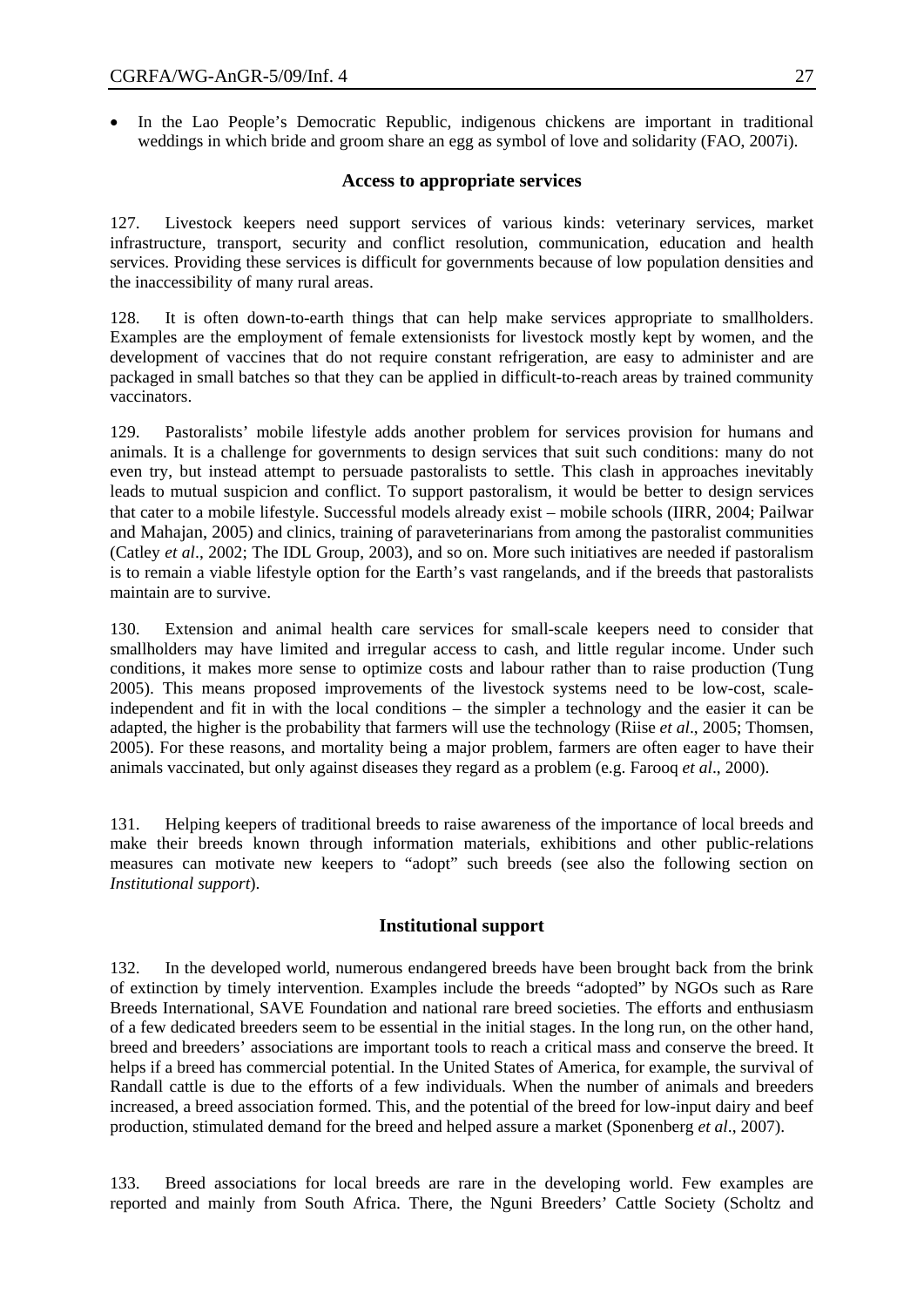Ramsay, 2007) has helped to preserve Nguni cattle. Key to this success was the emphasis on making the breed competitive rather than striving for uniformity and breed standards. Furthermore, to involve emerging communal black farmers as stud breeders, the society developed a special recording scheme allowing registration of animals in the absence of written pedigree records (see Box 14). Another engaged South African association is the Damara Sheep Breeders' Society of South Africa (Du Toit, 2007).

#### **Box 14. Establishing a herd book in the absence of written pedigree information: the Nguni Breeders' Cattle Society**

The Nguni Breeders' Cattle Society was formed in 1986, triggered by the growing commercial interest in the breed's beef potential. While all the seed stock originated from communal breeders, these initially did not get a share of the benefits and had started cross-breeding their cattle with Brahman. To involve emerging black farmers as Nguni stud breeders, the association developed a special registration process to facilitate the registration of animals that had no written pedigree records. Phenotypically Nguni animals from the communities could enter the appendix of the stud book as "F1" animals which could be upgraded over two or three generations to "F4" animals that could enter the stud book proper. Farmers' mental pedigree records counted only insofar as they helped register animals as F2 rather than F1 – irrespective of the number of pedigree generations remembered by the farmers (Scholtz and Ramsay 2007). It is too early to say whether the involvement of communal farmers as breeders has been successful.

### **Economic incentives**

134. Economic incentives will be necessary to promote the survival of many endangered and declining local breeds. Livestock keepers are likely to engage in conservation only if their efforts are rewarded. These rewards may include ensuring access to markets, creation of new and niche markets, payments to livestock keepers for services, and subsidies for maintaining breeds.

#### *Access to markets*

is lacking; and there are few services such as extension and health services that might improve the quality of the marketed produce (Williams *et al*., 2003; KIT and IIRR 2008). Overcoming these problems would make it easier and more profitable for livestock keepers to market their animals and the products and services they provide. 135. Livestock keepers will invest in breeding animals for particular products (milk, meat, draught) only if markets for these are assured. Yet often such markets are far from certain. In many areas, security problems, corruption, quarantine restrictions, lack of roads and transport, inadequate communications infrastructure, and a lack of physical market facilities hamper trade and make regular supply of live animals and products difficult. Relations in the marketing chain are typically weak: livestock keepers are often unorganized; they lack marketing associations; and they rely on traders who come to buy animals on an individual basis. There are also few market institutions in the livestock arena: animals are sold without being weighed; market information is scanty; quality grading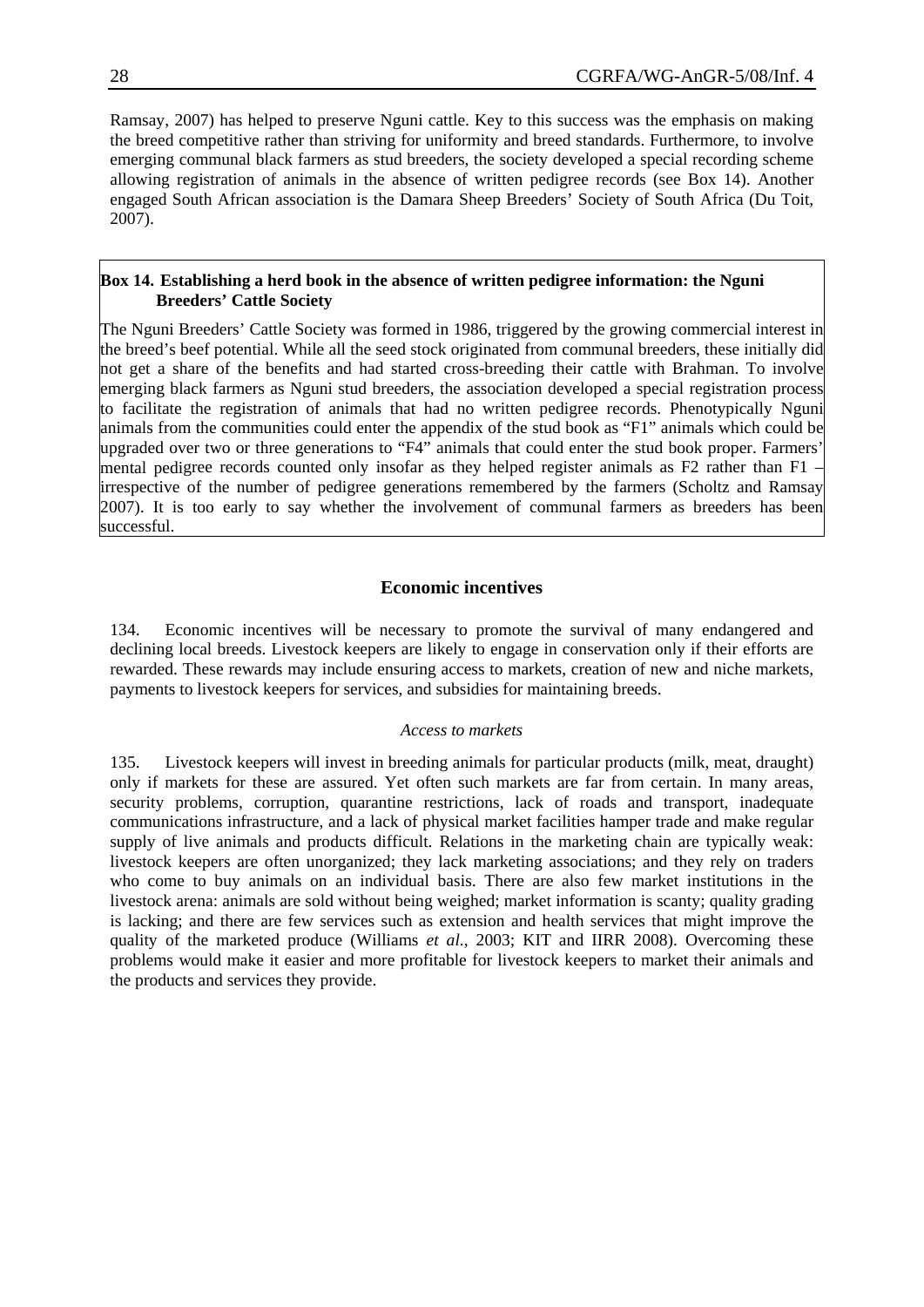136. A promising avenue is to develop niche markets for specialty products from local breeds. It is often the production system associated with the breeds, rather than the breed itself, that results in higher prices (CR AnGR Bulgaria, 2004). Not only the genetic characteristics of traditional breeds contribute to taste and structure of the meat, but also the vegetation consumed, the slow extensive production system, or special processing of meat or cheese (Kuit and van der Meulen, 1999; Rook *et al*., 2004).

137. In Brazil, the Criollo Lanado sheep produces naturally coloured wool for which the industry pays a very low price. But when peasants were trained in spinning and weaving this type of wool, demand for it increased, and consequently the number of herds rose (EMBRAPA, 2003). In Argentina, ponchos made from Linca wool can obtain prime prices (Cardinaletti *et al*., 2008). In India, designers created attractive items using black wool from the Deccani sheep; demand for these items is strong in Japan (Gopikrishna, 2008). In Rajasthan, Raika herders are exploring the possibility of marketing milk from their camels. Not traditionally sold, camel milk is proving a hit: it has anti-diabetic properties, and can be used to make tea, ice cream, sweets and other products. LPPS, a local NGO, has persuaded the Indian government to permit camel milk to be sold, opening the way to commercialization of this product (Köhler-Rollefson, Rathore and Mathias, 2008). Awareness about the business potential of camel milk resulted in a steep rise in prices for female camels within a short time span and put a stop to the sale of female camels for slaughter.

#### *Payment for biodiversity and landscape maintenance*

138. In Europe, it has become common for governments to pay livestock holders to herd their animals in certain areas so as to conserve the cultural landscape (see the section on *Agro-ecosystem services*). This has twin benefits: it conserves not only the landscape, but also the breed used to graze it. Because local breeds are well-adapted to local conditions, it makes sense to use these breed, and not exotic ones. The payment for these services can make the difference for low-input production systems.

139. The European Union has also been supporting farmers to maintain breeds that are recognized as being endangered. Experience has shown that such payments can halt breed loss. But because the payments continued only as long as a breed's population was below a certain threshold size, they turned out to be a barrier to population growth. More recent European Union support aims to avoid this trap by promoting added values for rare breeds (Woolliams *et al*., 2008). But breeds with limited market potential, may need financial and other support also in the future (e.g., Brito *et al.*, 2005).

#### **Supportive policies**

140. Policies need to provide a level-playing field for small-scale and pastoral livestock keepers – for example, through supporting the integrity of common property, guaranteeing livestock keepers access to grazing land and water, and facilitating the provision of appropriate services and infrastructure to these keepers (e.g. Gupta, 1996). Livestock keepers themselves are in the best position to point out which regulations can help them to continue conserve threatened breeds.

the owners and keepers of the breeds to be conserved, it is crucial to give them a voice in policymaking. 141. Until now small-scale and pastoral keepers are rarely represented in national and international decision making bodies and can voice their concerns only with the help of outsiders. But as they are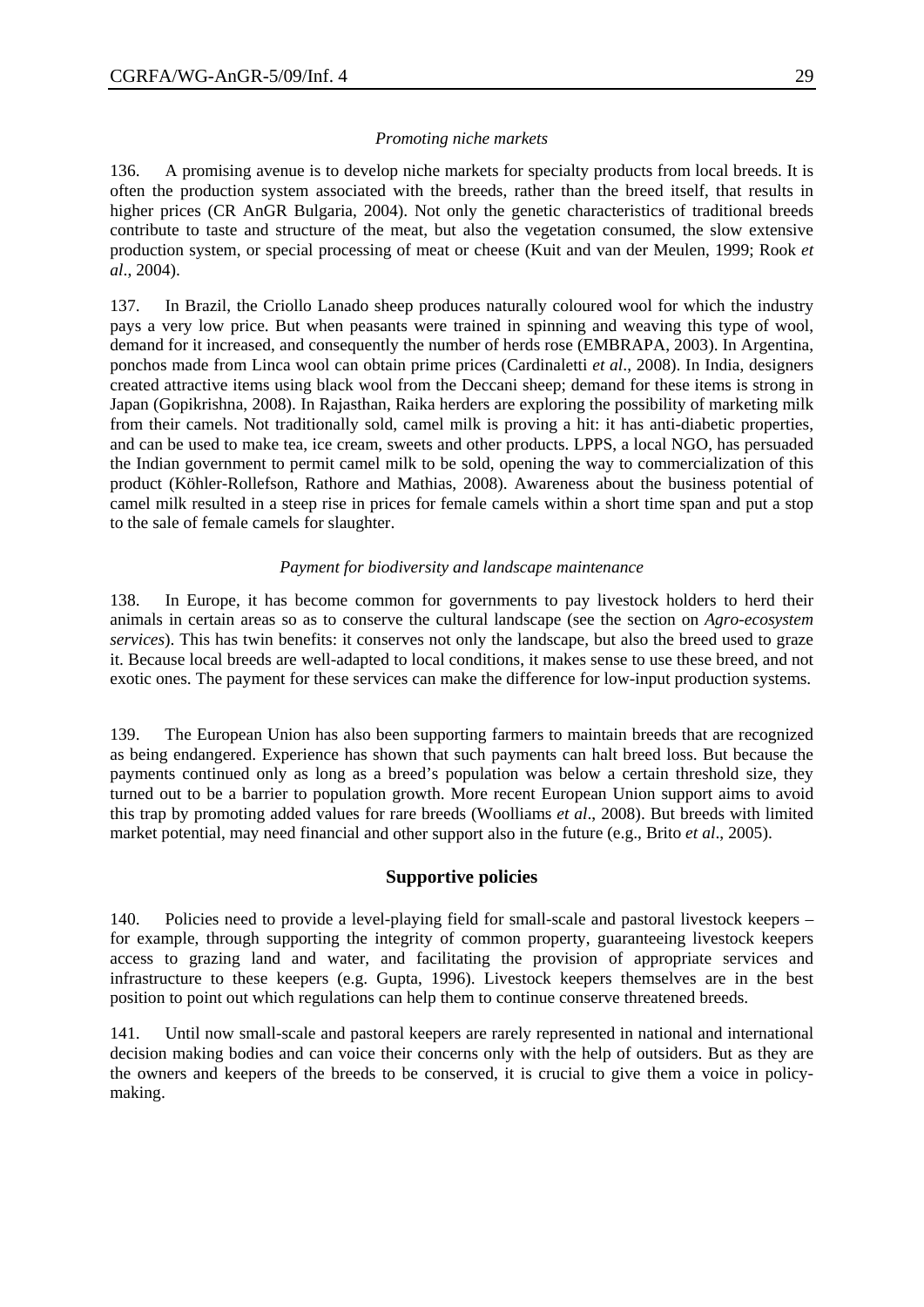#### **XI. BIBLIOGRAPHY**

**Adams, M. & Kaufmann**, **B.** 2003. *Tierhalter und lokales Wissen: Indigene Charakterisierung lokaler Kamelpopulationen und Zuchtmaßnahmen von Nomaden in Nordkenia*. Weikersheim, Germany, Margraf Verlag.

**Alstrom, S.** 1999. The social dimensions of cattle castration in Western Rajasthan. *In* R. Hooja & R. Joshi, R., eds. *Desert, drought, and development. Studies in resource management and stability*, pp. 316–324. Jaipur and Delhi, Rawat Publications.

**Anderson, M.** 1996. The interpenetration of endogenous and exogenous in Saami reindeer raising. *In* C..M. McCorkle, E. Mathias, & T.W. Schillhorn van Veen, eds. *Ethnoveterinary Research & Development*, pp. 91–102. London, Intermediate Technology Publications.

**Anderson, S. & Centonze, R.** 2006. Property rights and the management of animal genetic resources. *CAPRi Working Paper* 48. Washington DC, CGIAR System-wide Program on Collective Action and Property Rights, International Food Policy Research Institute.

**ANTHRA.** 2007. *Proceedings of the National Seminar on the Sustainable Use and Conservation of the Deccani Sheep (Meat and Wool), held in Hyderabad on 20–22 Feb, 2007*. Hyderabad, India, Anthra.

**ANTHRA & Girijana Deepika.** 2003. *The Kanchu Meka: A dwarf goat breed of the Eastern Ghats, Andhra Pradesh, India*. Hyderabad, India, Anthra.

**Ayalew, W., King, J.M., Bruns, E. & Rischkowsky, B.** 2003. Economic evaluation of smallholder subsistence livestock production: lessons from Ethiopian goat development program. *Ecological Economics*, 45:473–485.

**Ayantunde, A., Kango, M., Hiernaux P., Udo, H.M.J. & Tabo, R.** 2007. Herders' perceptions on ruminant livestock breeds and breeding management in southwestern Niger. *Human Ecology,* 36: 139– 149.

**Ba, Abou Sidi.** 1982. *L'Art vétérinaire des pasteurs Sahéliens.* Environmmement Africain: Cahiers d'Étude du Milieu et d'Aménagement du Territoire. Série Études et Recherches No. 73–82 (July 1982). Dakar, Senegal, ENDA.

**Bassi, M. & Tache, B.** 2008. The Borana conserved landscape, Ethiopia. *In* T. Amend, J. Brown, A*.*  Kothari, A. Phillips and S. Stolton, eds. *Protected landscapes and agrobiodiversity values.* Volume 1: *Values of protected landscapes and seascapes*, pp.105–115. IUCN & GTZ. Heidelberg, Kasparek Verlag.

**Bayer, W.** 1990. Behavioural compensation for limited grazing time by herded cattle in central Nigeria. *Applied Animal Behaviour Science* 27**:** 9–19.

**Bayer, W. & Waters-Bayer, A.** 1998. *Forage husbandry*. London Macmillan, and Wageningen, the Netherlands CTA,.

**Bayer, W., Lossau, A. von & Feldmann, A.** 2003. Smallholders and community-based management of farm animal genetic resources. *In* FAO. *Community-based management of animal genetic resources. Proceedings of the workshop held in Mbabane, Swaziland, 7-11 May 2001, pp. 1-12.* Rome.

**Bebe, B.O., Udo, H.M.J., Rowlands, G.J. & Thorpe, W.** 2003. Smallholder dairy systems in the Kenya highlands: breed preferences and breeding practices. *Livestock Production Science,* 82: 117– 127.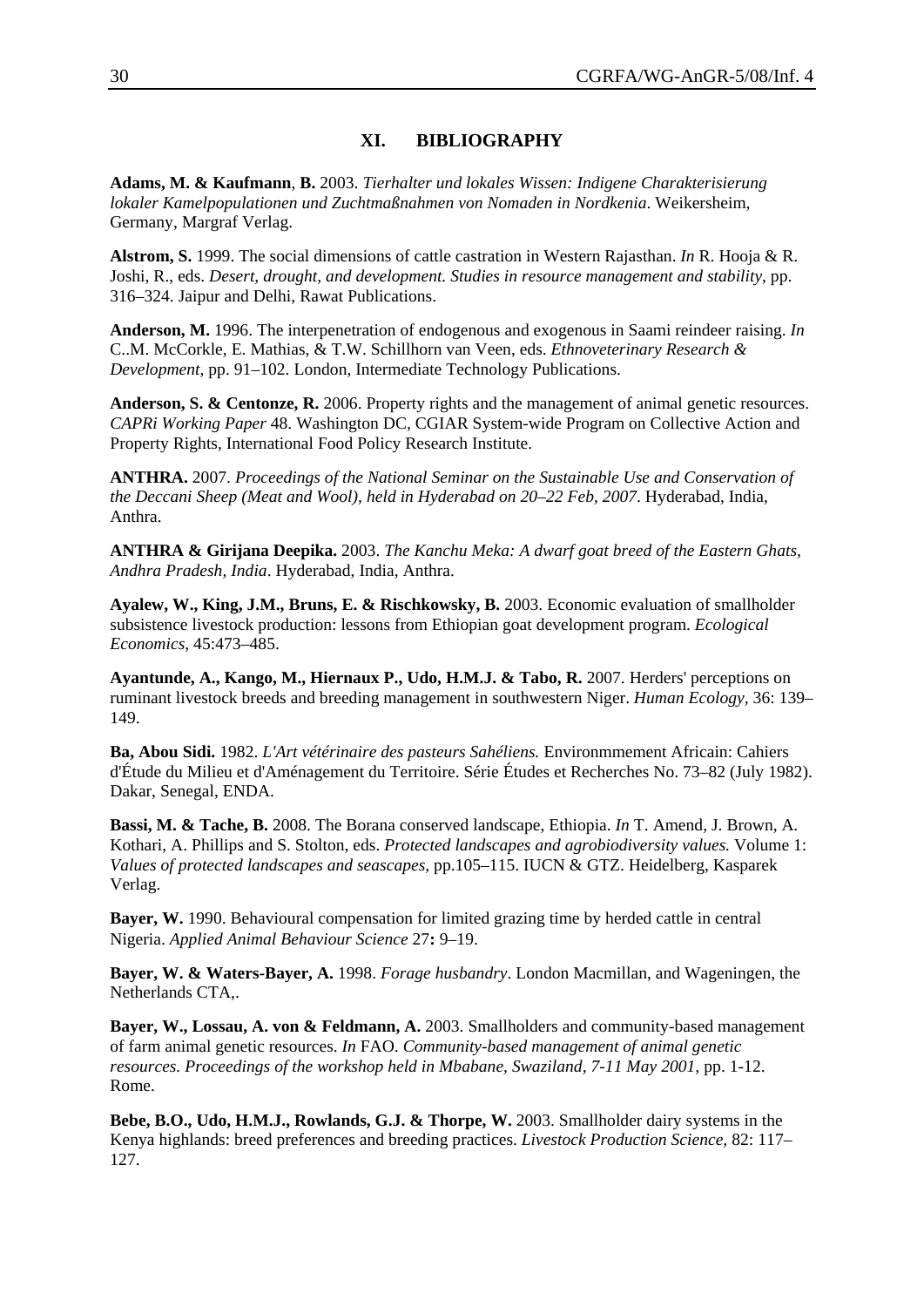**Beerling, M.-L.** 1986. *Acquisition and Alienation of Cattle in Western Province*. Mongu, Republic of Zambia, Ministry of Agriculture and Water Development.

**Benecke, N.** 1994. *Der Mensch und seine Haustiere. Die Geschichte einer jahrtausendealten Beziehung*. Stuttgart, Germany, Theiss Verlag.

**Berge, S.** 1959. Historische Übersicht über Zuchttheorien und Zuchtmethoden bis zur Jahrhundertwende. *In* John Hammond, Ivar Johannson & Fritz Haring, eds.. *Handbuch der Tierzüchtung, Bd. 2: Haustiergenetik*, pp. 1–23. Hamburg, Germany, Paul Parey.

**Besbes, B.** 2008. *Genotype evaluation and breeding of poultry for performance under sub-optimal village conditions*. XXIII World's Poultry Congress, Brisbane, Australia, 30 June – 4 July 2008.

**Bester, Jenni, Matjuda, L.E., Rust, J.M. & Fourie, H.J.** 2003. The Nguni: A case study. *In* FAO. *Community-based management of animal genetic resources. Proceedings of the workshop held in Mbabane, Swaziland, 7-11 May 2001,* pp. 45-68. Rome.

**Blench, R.** 1999. *Traditional livestock breeds: Geographical distribution and dynamics in relation to the ecology of West Africa*. Working Paper 122. London, Overseas Development Institute.

**Bosman, H.G.. Moll, H.A.J. & Udo, H.M.J.** 1997. Measuring and interpreting the benefits of goat keeping in tropical farm systems. *Agricultural Systems*, 53: 349–372.

**Brito, N. V., Dantas, R., Leite, J. V., Arranz J. J., Bayón Y. & San Primitivo, F.** 2005. Portuguese Cachena cattle: a socio-economic, morphological and productive characterization of an endangered breed. *Animal Genetic Resources Information,* 37: 1–8.

**Brotherston, G.** 1989. Andean pastoralism and Inca ideology. *In* J. Clutton-Brock, ed. *The walking larder: patterns of domestication, pastoralism and predation*, pp. 240–55. London,Unwin Hyman.

**Campbell, R.S.** 1954. Fire in relation to forest grazing. *Unasylva* 8(4).

**Casimir.M.J.** 2001. Of lions, herders, and conservationists: Brief notes on the Gir Forest National Park in Gujarat (Western India). *Nomadic Peoples,* 5(2): 154–62.

**Cardinaletti, L, Von Thüngen, J., & Lanari, M.R**. 2008. *Marketing of wool for traditional handicraft with Linca sheep from Patagonia*. Paper presented during writeshop on Marketing Niche Products from Indigenous Livestock held in Kalk Bay, South Africa, 4–6 December, 2008.

**Carson, A., Elliot, M. Groom, J. Winter, A. & Bowles D.** 2008. Geographical isolation of native sheep breeds in the UK - evidence of endemism as a risk factor to genetic resources. *Livestock Science*.

**Catley, A., Blakeway, S. & Leyland, T.** 2002. *Community-based animal healthcare. A practical guide to improving veterinary services*. London, ITDG Publishing.

**Chantalakhana, C.** 1981. A scope on buffalo breeding fro draft. *In* FFTC, *Recent advances in buffalo research and development*, pp. 131–140*.* Taiwan, Food and Fertilizer Technology Center.

**Chauduri, K.N.** 1990. *Asia before Europe*. Cambridge UK, Cambridge University Press.

**Cole, L., & Phillips, A.** 2008. Conserving agrobiodiversity in England's protected landscapes, *In* T. Amend, J.Brown, A. Kothari, A. Phillips & S. Stolton, eds. *Protected landscapes and agrobiodiversity values.* Volume 1: *Protected landscapes and seascapes*, pp. 116–128. IUCN & GTZ. Heidelberg, Kasparek Verlag.

**CR AnGR Bulgaria.** 2004. *National Report on the State of Development of the Genetic Resources in the Republic of Bulgaria.* (available at [ftp://ftp.fao.org/docrep/fao/010/a1250e/annexes/CountryReports/Bulgaria.pdf\)](ftp://ftp.fao.org/docrep/fao/010/a1250e/annexes/CountryReports/Bulgaria.pdf)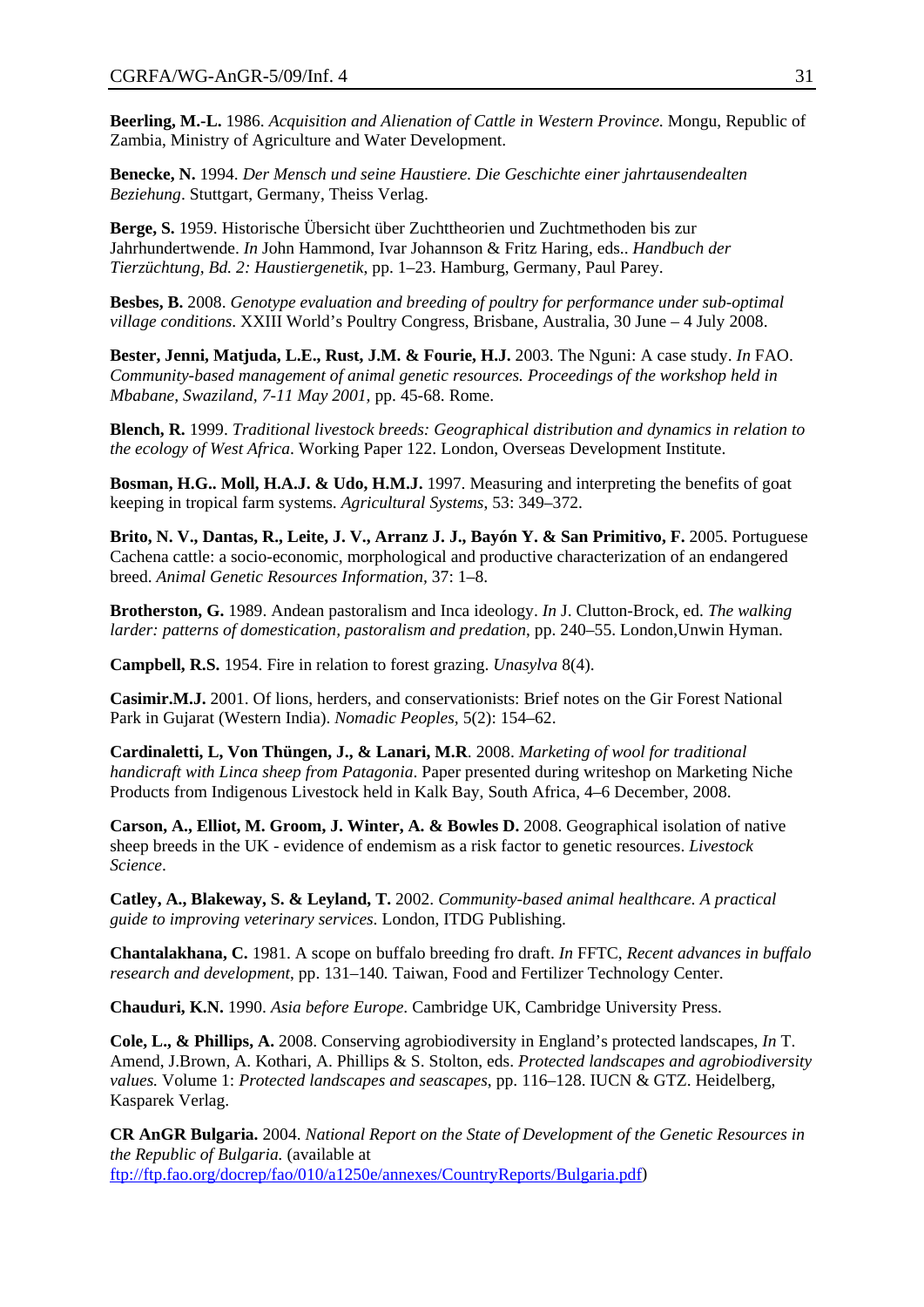**Daza, A., Olivares, A., Rey, A.I., Ruiz J. & López-Bote, C.J.** 2008. Iberian pig production: The problems of success. *In* A. Olaizola, J.P. Boutonnet & A. Bernués, eds. *Options Méditerranéennes* Series A, No. 78: *Mediterranean livestock production: Uncertainties and opportunities*, pp. 163–171. Zaragoza, Spain, Centre International de Hautes Etudes Agronomiques Méditerranéennes, Universidad de Zaragoza and Centro de Investigación y Tecnología Agroalimentaria de Aragón (available at [www.iamz.ciheam.org/gmed2006/A\\_78\\_PDFS/2\\_1\\_%20A-78.pdf\)](http://www.iamz.ciheam.org/gmed2006/A_78_PDFS/2_1_%20A-78.pdf).

**Drucker, A.G., Bergeron, E., Lemke, U., Thuy, L.T. & Valle Zárate, A**.. 2006. Identification and quantification of subsidies relevant to the production of local and imported pig breeds in Vietnam. *Tropical Animal Health and Production,* 38(4): 305–22.

**Du Toit, D., ed.** 2007. *The Damara sheep of Southern Africa*. Prieska, South Africa, Dawie du Toit.

**Elmi, A.** 1989. Camel husbandry and management by Celdheer Pastoralists in Central Somalia. *Pastoral Development Network Paper* 27d. Overseas Development Institute, London.

**EMBRAPA.** 2003. *Country report on the state of animal genetic resources.* Brazil (available at http://www.cenargen.embrapa.br/publica/trabalhos/doc099.pdf).

**FAO.** 1974. Observations on skin colour and hair pattern, by W.R. Cockrill. *In* W. R. Cockrill, ed. *The husbandry and health of the domestic buffalo*, pp. 16–56. Rome.

**FAO.** 1985. *Awassi sheep with special reference to improved dairy type*, by H. Epstein Animal Production and Health Paper, No. 57. Rome.

**FAO** 2003a. Smallholders and community-based management of farm animal genetic resources, by W. Bayer, W., von Lossau, A. & Feldmann, A**.** In *Community-based management of animal genetic resources. Proceedings of the workshop held in Mbabane, Swaziland, 7-11 May 2001, pp. 1-12.* Rome.

**FAO.** 2003b. The Nguni: a case study. by J. Bester, L.E. Matjuda, J.M. Rust, & H.J. Fourie *In*. *Community-based management of animal genetic resources. Proceedings of the workshop held in Mbabane, Swaziland, 7-11 May 2001,* pp. 45–68. Rome.

**FAO.** 2005. *International rules, food safety, & the poor developing country livestock producer*, by M.B. Nelson & D.K. Leonard. PPLPI Working Paper No 25. Rome, FAO.

**FAO.** 2006a. *Livestock's long shadow – environmental issues and options*, edited by H. Steinfeld, P. Gerber, T. Wassenaar, V. Castel, M. Rosales & C. de Haan. Rome.

**FAO.** 2006b. *The structure and importance of the commercial and village based poultry systems in Egypt*, by F.A. Hosny. FAO Poultry Sector Country reports (available at [http://www.fao.org/docs/eims/upload//228579/poultrysector\\_egy\\_en.pdf\)](http://www.fao.org/docs/eims/upload//228579/poultrysector_egy_en.pdf)

**FAO.** 2006c. *Evidence-based policy for controlling HPAI in poultry: bio-security revisited,* by J. Otte, D. Pfeiffer, T. Tiensin, L. Price, & E. Silbergeld Pro-poor Livestock Policy Initiative. Rome, (available at [http://www.fao.org/ag/againfo/projects/en/pplpi/docarc/rep-hpai\\_biosecurity.pdf\)](http://www.fao.org/ag/againfo/projects/en/pplpi/docarc/rep-hpai_biosecurity.pdf).

**FAO.** 2007a. *Breed diversity in dryland ecosystems*. ITWG AnGR, December 13–15th, 2006, Rome.

**FAO,** 2007b. *The state of the world's animal genetic resources for food and agriculture*, edited by B. Rischkowsky & D. Pilling. Rome.

**FAO.** 2007c. Navajo-Churro sheep: An ancient breed in the New World, USA, by D.E. Bixby. *In* K.- A. Tempelman & R. Cardellino, eds. *People and animals. Traditional livestock keepers: guardians of domestic animal diversity*, pp. 97–101. Rome, FAO Interdepartmental Group on Biological Diversity for Food and Agriculture.

**FAO.** 2007d. Management, use and conservation of Karakul sheep in traditional livestock farming systems in Uzbekistan, by Y. Ibragimov, A. Svitojus, S. Yusupov & L. Baltrenaite. *In* K.-A.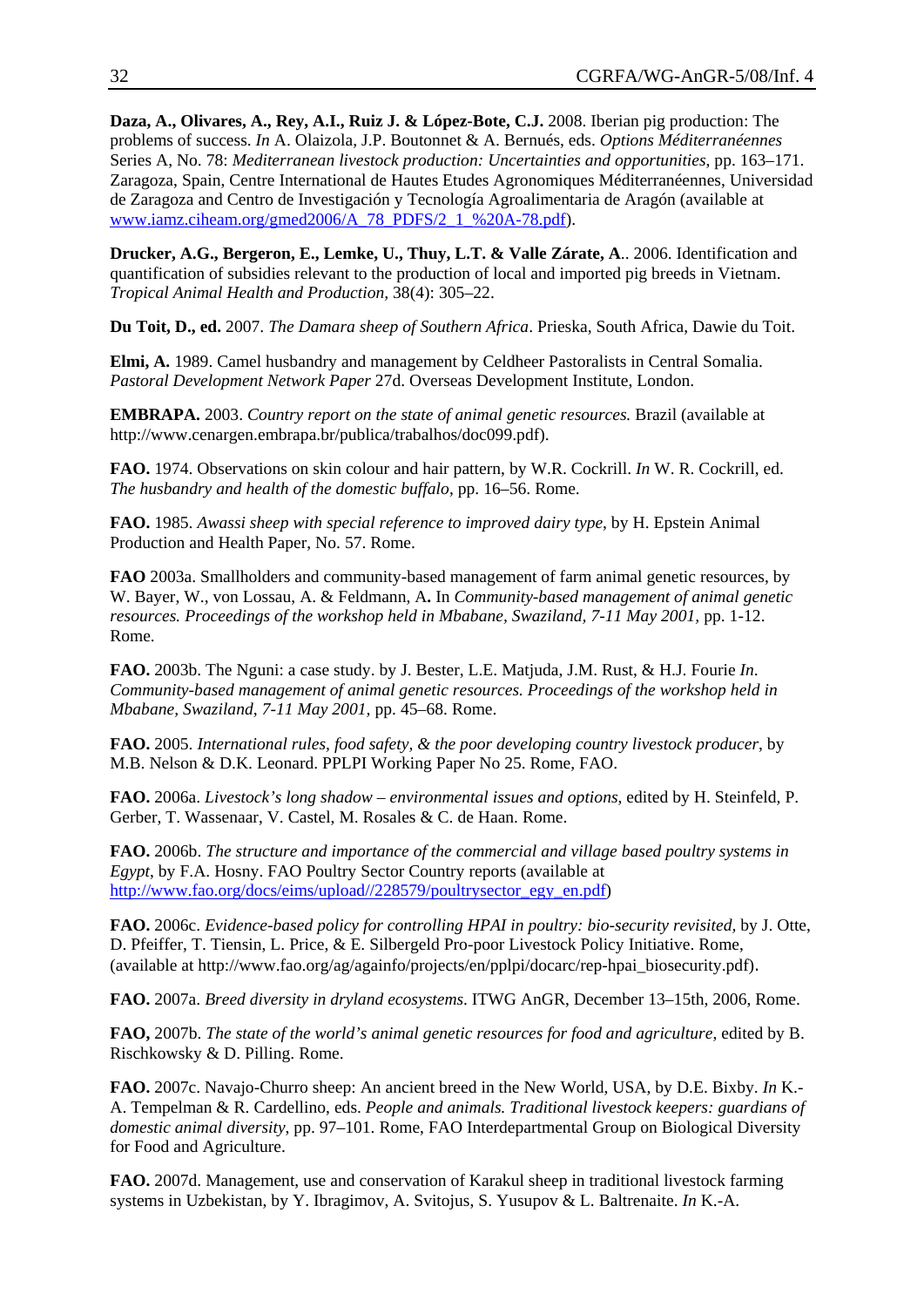Tempelman & R. Cardellino, eds. *People and animals. Traditional livestock keepers: guardians of domestic animal diversity*, pp. 103–109. Rome, FAO Interdepartmental Group on Biological Diversity for Food and Agriculture.

**FAO.** 2007e. Community-managed yak genetic resources and breeding systems in Laya, Bhutan, by P. Gyamtsho. *In* K.-A. Tempelman & R. Cardellino, eds. *People and animals. Traditional livestock keepers: guardians of domestic animal diversity*, pp. 17–21. Rome, FAO Interdepartmental Group on Biological Diversity for Food and Agriculture.

**FAO.** 2007f. *Co duck genetic resources: The pillar of traditional mixed farming systems in Viet Nam*, by T.M. Nguyen & N. Duc Trong**.** *In* K.-A. Tempelman & R. Cardellino, eds. *People and animals. Traditional livestock keepers: guardians of domestic animal diversity,* pp. 85–93. Rome, FAO Interdepartmental Group on Biological Diversity for Food and Agriculture.

**FAO.** 2007g. Tamberma's Somba cattle breed at risk of extinction, by B. Bèdibètè, A. Kossi & B. Habrè. *In* K.-A. Tempelman & R. Cardellino, eds. *People and animals. Traditional livestock keepers: guardians of domestic animal diversity*, pp. 78–83. Rome, FAO Interdepartmental Group on Biological Diversity for Food and Agriculture.

**FAO.** 2007h. Management of sheep genetic resources in the Central Andes of Peru, by E.R. Flores, J.A. Cruz & M. López. *In* K.-A. Tempelman & R. Cardellino, eds. *People and animals. Traditional livestock keepers: guardians of domestic animal diversity*, pp. 47–57. Rome, FAO Interdepartmental Group on Biological Diversity for Food and Agriculture.

**FAO.** 2007i. Indigenous chickens: An important part of rural livelihoods in the Lao Peoples's Democratic republic, by B. Bouaham, S. Keonouchanh, & S. Khamphavong. *In* K.-A. Tempelman & R. Cardellino, eds. *People and animals. Traditional livestock keepers: guardians of domestic animal diversity*, pp. 71–77. Rome, FAO Interdepartmental Group on Biological Diversity for Food and Agriculture.

**FAO.** 2007j. *Policies and strategies to address the vulnerability of pastoralists in Sub-Saharan Africa*, by N. Rass. PPLPI Working Paper 37. Rome

**FAO.** 2008. Future trends for poultry genetic resources, by B. Besbes, M.Tixier-Boichard, I. Hoffmann, & G.L. Jain. *In* O. Thieme & D. Pilling, eds. *Poultry in the 21st Century: avian influenza and beyond. Proceedings of the International Poultry Conference, held 5–7 November 2007, Bangkok, Thailand.* FAO Animal Production and Health Proceedings No. 9. Rome (available [www.fao.org/againfo/resources/en/pubs\\_aprod.html](http://www.fao.org/againfo/resources/en/pubs_aprod.html)).

**Farooq, M., Shoukat, K., Asrar, M., Shah Mussawar, Durrani, F.R., Asghar, A. & Faisal, S.** 2000. Impact of female livestock extension workers on rural house hold chicken. *Livestock Research for Rural Development,* (12)4 (available at<http://www.lrrd.org/lrrd12/4/faro124.htm>).

**Felius, M.** 1995. *Cattle breeds: an encyclopedia*. Doetinchem, The Netherlands, Misset. 799 pp.

**Finck, P., Riecken, U. & Schröder, E.** 2002. Pasture landscapes and nature conservation – new strategies for the preservation of open lanscapes in Europe. *In* B. Redecker, P. Finck, W. Härdtle, U. Riecken & E. Schröder, eds. *Pasture landscapes and nature conservation*, pp. 1–14. Berlin, Springer Verlag.

**Fukui, K.** 1988. Cultural devise for the diversified selection of animal coat color: folk genetics among the Bodi in Southwest Ethiopia. *Rep. Soc. Res. Native Livestock,* 12: 1–46.

**Galaty, J.** 1989. Cattle and cognition: aspects of Maasai practical reasoning. *In* J. Clutton-Brock, ed. *The walking larder. Patterns of domestication, pastoralism, and predation*, pp. 214–30 London, Unwin Hyman.

**Geerlings, E.** 2004. The black sheep of Rajasthan. *Seedling* (October): 11–16 (also availble at http://www.grain.org/seedling\_files/seed-04-10.pdf).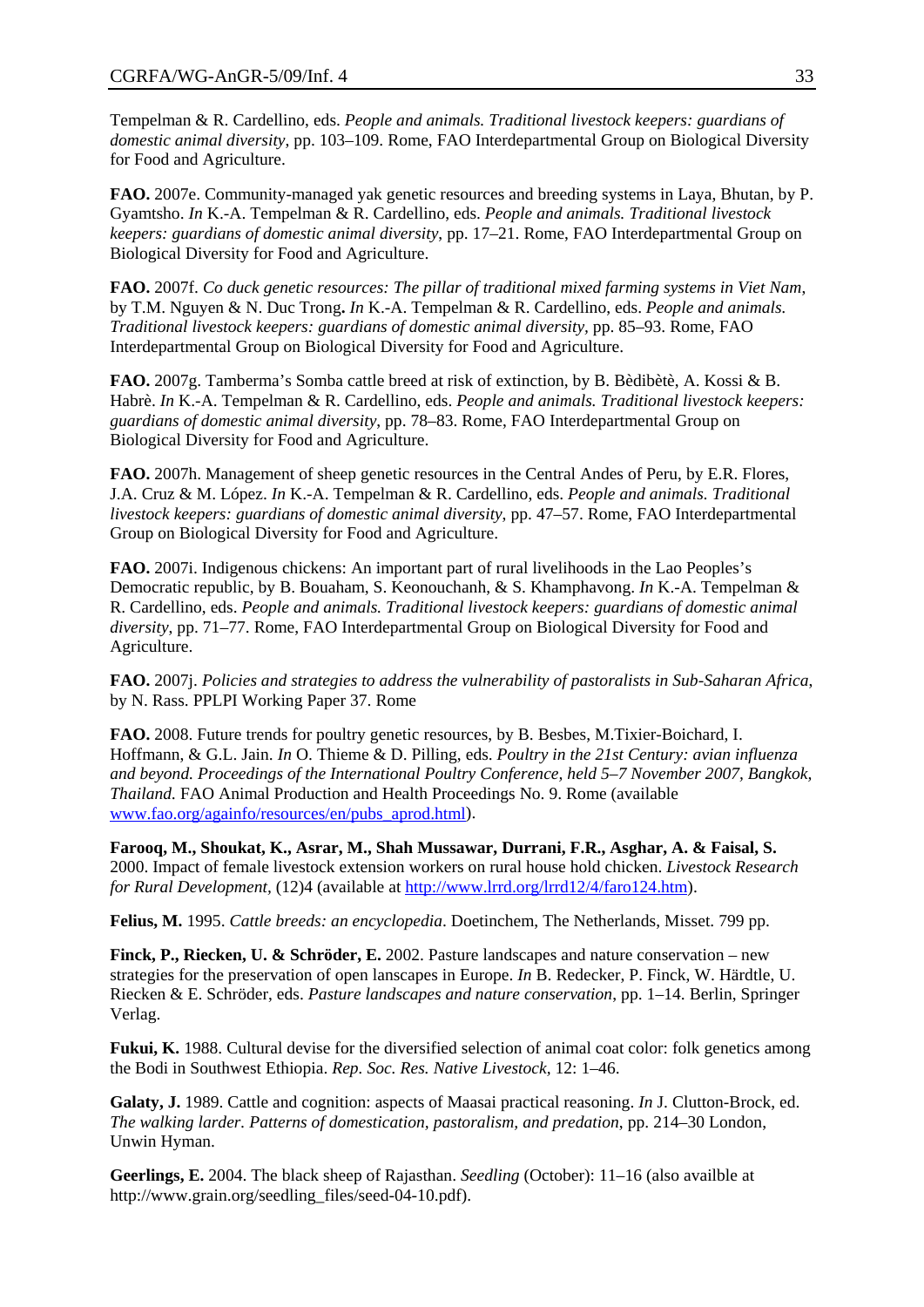**Gibson, J.P.** 2002. Role of genetically determined resistance of livestock to disease in the developing world: Potential impact and researchable issues. *In* B.D. Perry, T.F. Randolph, J.J. McDermott, K.R. Sones & P.K. Thornton. *Investing in animal health research to alleviate poverty*. Nairobi, International Livestock Research Institute. Appendix 13 (on CD-ROM attached to book, also available at

www.ilri.cgiar.org/InfoServ/Webpub/Fulldocs/InvestAnim/Book1/media/Appendex/13/append.htm).

**Ghimire, S.C., Rasali, D.O., Shrestha, H.K., Rana, R.S. & Joshi, H.D.** 1998. *Migratory Baruwal sheep and Sinhal goats in the Annapurna Region of Nepal: Is conservation required?* Paper presented at the Fourth Global Conference on Conservation of Domestic Animal Genetic Resources, 17–21 August 1998, Kathmandu, Nepal.

**Gopikrishna.** 2008. *Success of coarse wool products from Deccani: A marginalized endangered local breed*. Paper presented during writeshop on Marketing Niche Products from Indigenous Livestock held in Kalk Bay, South Africa, 4–6 December, 2008.

**Gupta, A.K.** 1996. *Breeders' indigenous knowledge: conservation and utilization of animal germplasm*. Ahmedabad, SRISTI. (available at [www.sristi.org/anilg/files\\_1979\\_2003/Breeders'indigenous%20knowledge.DOC](http://www.sristi.org/anilg/files_1979_2003/Breeders)).

**Habib, I.** 1999. *The agrarian system of Mughal India, 1556–1707*. 2<sup>nd</sup> edition. New Delhi, Oxford University Press.

**Hall, S.J.G., & Ruane, J.** (1993). Livestock breeds and their conservation: a global overview. *Conservation Biology,* 7: 815–825.

**Hoffmann, I.** 2004. Access to land and water in the Zamfara Reserve. A case study for the management of common property resources in pastoral areas of West Africa. *Human Ecology,* 32(1): 77–105.

**Hoffmann, I. & Mohammed, I.** 2004. The role of nomadic camels for manuring farmer's fields in the Sokoto Close Settled Zone, Northwest Nigeria. *Nomadic Peoples,* NS Volume 8(1): 99–112.

**Hoffmann, I., Boerma, D., Batello, C. & Toledo, Á.** 2008. Linkages between animal and plant genetic resources for food and agriculture. *In* CBD Technical Series No 34, pp. 51–53. Rome. (abstracts of poster presentations at the 13th SBSTTA, 18–22 February 2008, also available at http://www.cbd.int/doc/publications/cbd-ts-34-en.pdf).

**Homann, S.** 2005. *Indigenous knowledge of Borana pastoralists in natural resource management: A case study from southern Ethiopia*. Goettingen, Cuvillier Verlag. 258 pp.

**Hülsebusch, C.G & Kaufmann, B.A.** 2002. *Camel breeds and breeding in Northern Kenya. An account of local camel breeds in Northern Kenya and camel breeding management of Turkana, Rendille, Gabra and Somali pastoralists*. Nairobi, Kenya Agricultural Research Institute (KARI).

**Hussein, M.A.** 1993. Conceptual classification of Somali camel types. *In* A. Hjort, ed. *The multipurpose camel: Interdisciplinary studies on pastoral production in Somalia*, pp. 155–158. Uppsala, Sweden, Uppsala University, Department of Social and Economic Geography.

**Ibrahim, M.A. & Abdu, P.A.** 1996. Ethno-agroveterinary perspectives on poultry production in rural Nigeria. *In* C.M. McCorkle, E. Mathias, & T.W. Schillhorn van Veen, eds. *Ethnoveterinary research & development*, pp. 103-115. London, Intermediate Technology Publications.

**Ifar, S.** 1996. *Relevance of ruminants in upland mixed farming systems in East Java, Indonesia*. PhD Thesis, Wageningen Agricultural University, the Netherlands. (PhD Thesis)

**IFPRI**. 2005. *The future of small farms*. *Proceedings of a Research Workshop, Wye, UK, June 26–29, 2005*. Washington D.C. (available at http://www.ifpri.org/events/seminars/2005/smallfarms/sfproc.asp).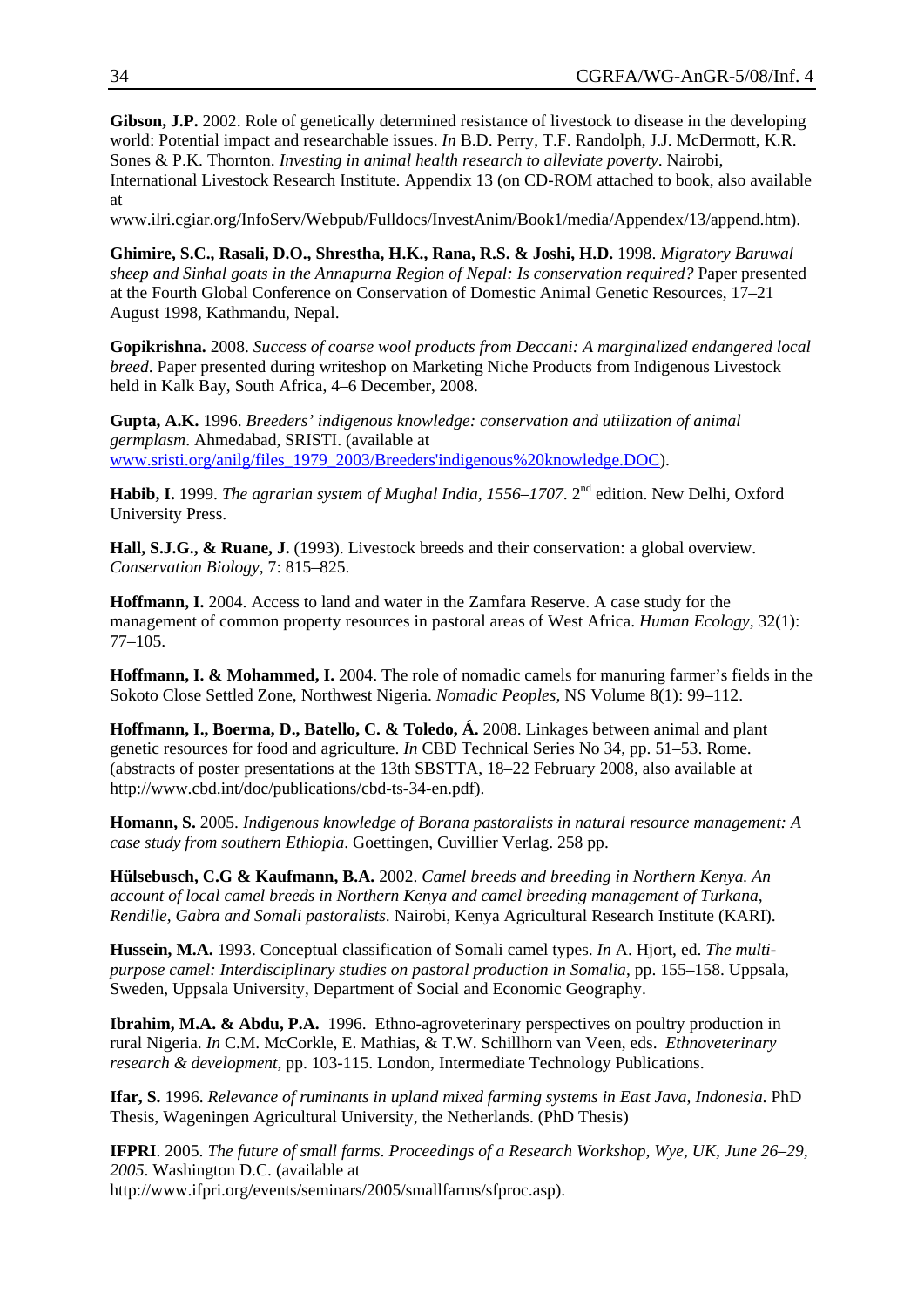**IIRR.** 2004. *Food security in pastoralist areas of Ethiopia.* Nairobi, International Institute of Rural Reconstruction.

**ILRI.** 1996. *ILRI 1995: Building a global research institute*. Nairobi, International Livestock Research Institute.

**Joshi, N.R. & Phillips, R.** 1982. *Zebu cattle of India and Pakistan*. FAO Agricultural Studies. Reprinted by Nawa-i-Waqt Publications Ltd., Lahore.

**Kaufmann, B.**, 1998. *Analysis of pastoral camel husbandry in northern Kenya*. Weikersheim, Germany, Markgraf.

**Kerven, C. & Lunch, C.** 1998. Routes to privatization for livestock collectives in Kazakstan and Turkmenistan. *AgREN Newsletter,* 38: 10,15–17.

**KIT & IIRR**. 2008. *Trading up: building cooperation between farmers and traders in Africa*. Amsterdam, Royal Tropical Institute and Nairobi, International Institute of Rural Reconstruction.

**Köhler-Rollefson, I.** 1993a.About camel breeds: A re-evaluation of current classification systems. *Journal of Animal Breeding and Genetics* 110: 66–73.

**Köhler-Rollefson, I.** 1993b. Traditional pastoralists as guardians of biological diversity. *Indigenous Knowledge and Development Monitor*, 1(3): 14–16.

**Köhler-Rollefson, I.** 1997. Indigenous practices of animal genetic resource management and their relevance for conservation of domestic animal diversity in developing countries. *Journal of Animal Breeding and Genetics,* 114: 231–238.

**Köhler-Rollefson, I.** 2000a. *Management of animal genetic diversity at community level. Managing agrobiodiversity in rural areas.* GTZ, Eschborn, Germany.

**Köhler-Rollefson, I.** 2003. *Indigenous knowledge about animal breeding and breeds.* Issue Paper People and Biodiv. GTZ, Eschborn (available at [www2.gtz.de/dokumente/bib/04-5104a2.pdf](http://www2.gtz.de/dokumente/bib/04-5104a2.pdf)).

**Köhler-Rollefson, I.** 2005. *Building an international legal framework on animal genetic resources*. *Can it help the drylands and food-insecure countries?* Bonn, League for Pastoral Peoples and German NGO Forum on Environment and Development (also available at [www.pastoralpeoples.org/docs/int\\_legal\\_framework\\_an\\_gen\\_res.pdf\)](http://www.pastoralpeoples.org/docs/int_legal_framework_an_gen_res.pdf).

**Köhler-Rollefson, I. & Rathore, H.S.** 1996. The Malvi camel: a newly discovered breed from India. *Animal Genetic Resource Conservation,* 18: 31–42.

**Köhler-Rollefson, I., Rathore, H.S. & Mathias, E.** 2008. Local breeds, livelihoods, and livestock keepers' rights in South Asia. *Tropical Animal Health and Production* Nov 22 (Epub ahead of print, available at [http://www.springerlink.com/content/h31644635041g2h8/\)](http://www.springerlink.com/content/h31644635041g2h8/).

**Köhler-Rollefson I. & LIFE Network.** 2007. *Keepers of genes*. Lokhit Pashu-Palak Sansthan, Sadri, India (also available at [www.pastoralpeoples.org/docs/keepersofgenes\\_web.pdf](http://www.pastoralpeoples.org/docs/keepersofgenes_web.pdf)).

**Koocheki, A.** 1992. Herders care for their land*. ILEIA Newsletter,* 8(3): 3.

**Kornel, D., Mohapata, S.C. & Acharya, R.M.** 2006. *Sheep and goat genetic resources of Orissa*. *A survey report with government of Orissa.* ISNRMPO Programme Series 10. Hyderabad, India, Indo Swiss Natural Resource Management Programme of Orissa.

**Krätli, S.** 2007. *[Time to outbreed animal science? A cattle-breeding system exploiting structural](http://www.steps-centre.org/PDFs/Kratli%20final%20WP.pdf)  [unpredictability: the WoDaaBe herders in Niger.](http://www.steps-centre.org/PDFs/Kratli%20final%20WP.pdf)* STEPS Working Paper 7: Herders. Brighton, UK, STEPS Centre (available at [http://www.steps-centre.org/PDFs/Kratli%20final%20WP.pdf\)](http://www.steps-centre.org/PDFs/Kratli%20final%20WP.pdf).

**Krätli, S.** 2008. What do breeders breed? On pastoralists, cattle and unpredictability. *Journal of Agriculture and Environment for International Development,* 102(1/2): 123–139.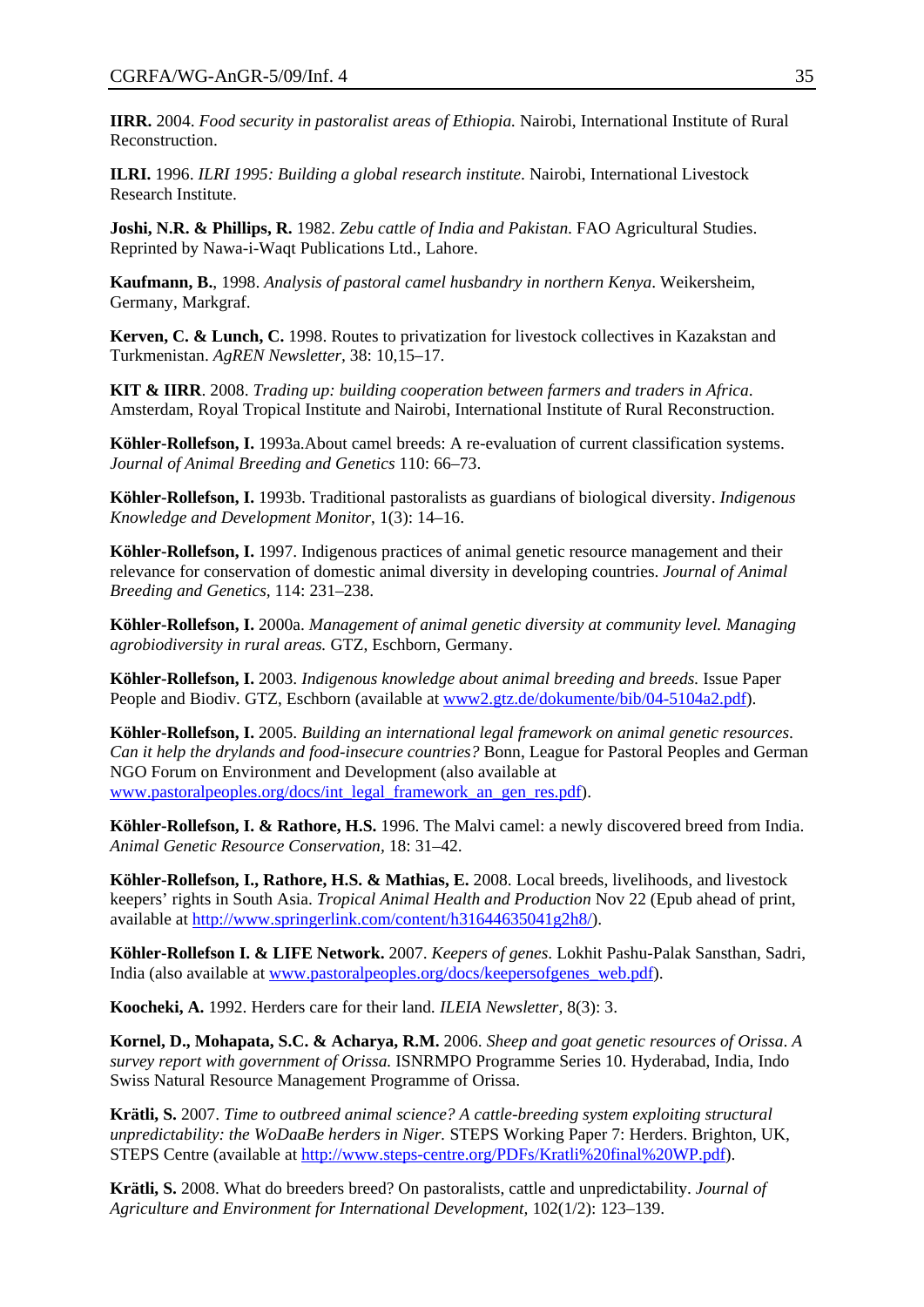**Kuit, G. & van der Meulen, H.S.** 1999. Beef from nature reserves: a market view. *In* J.P. Laker & J.A. Milne, eds. *Livestock production in the European LFAs: Meeting future economic, environmental and policy objectives through integrated research*. Proceedings of the 2nd International Conference of the LSIRD Network, Bray, Dublin, Ireland, pp. 145–154. Aberdeen, UK, Macaulay Land Use Research Institute.

**Lanari, M.R., Domingo, E. Pérez Centeno M. J. & Gallo, L.**2005. Pastoral community selection and the genetic structure of a local goat breed in Patagonia. *Animal Genetic Resources Information,*  37: 31–42.

**Laswai, G.H., Mbaga, S.H., Das, S.M., Minja, M.M.J., Mruttu, H., Mwilawa, A., Cowero, C.J. & Mwaigomole, G.** 2004. Local knowledge among Maasai communities with a particular focus on preference and criteria for livestock breeding and selection. *In* Tanzania Society of Animal Production. *Proceedings of the 31st Scientific Conference held at Kilimanjaro Crane Hotel – Moshi, 5th–7th October 2004.* TSAP Conference Series 31: 183–190. Morogoro, United Republic of Tanzania.

Lewis, M. 2003. Cattle and conservation in Bharatpur. A case study in conservation and advocacy. *Conservation and Society,* 1(1): 1–21.

**LPPS**. 2003. *From wool to meat: Innovation and indigenous knowledge among the Godwar Raika in Rajasthan (India)*. Sadri, Rajasthan, India, Lokhit Pashu-Palak Sansthan.

**Manzano, P. & Malo, J.E.** 2006. Extreme long-distance seed dispersal via sheep. *FrontEcol Environ.,* 4(5): 244–248.

**Martin, M., Mathias, E. & McCorkle, C.M.** 2001. *Ethnoveterinary medicine. An annotated bibliography of community animal healthcare*. London, ITDG Publishing. 611 pp.

**Mathias, E. & Mundy, P.** 2005. *Herd movements: the exchange of livestock breeds and genes between North and South.* League for Pastoral Peoples and Endogenous Livestock Development, Ober-Ramstadt, Germany (available atwww.pastoralpeoples.org/docs/herdmovements.pdf).

**Mathias-Mundy, E. & McCorkle, C.M.** 1989. *Ethnoveterinary medicine: an annotated bibliography*. Bibliographies in Technology and Social Change No. 6. Ames, Iowa, USA, Iowa State University.

**Mathias-Mundy, E., Wayhuni, S., Murdiati. T-B., Suparyanto, A., Priyanto, D., Beriajaya, I. & Sangat Roemantyo, H.** 1992. *Traditional animal health care for goats and sheep in West Java: a comparison of three villages*. SR-CRSP Working Paper No. 139. Bogor, Indonesia, Balai Penelitian Ternak, Pusat Penelitian dan Pengembangan Peternakan.

**McCorkle, C.M.** 1983. *The technoenvironmental dialectics of herding in Andean pastoralism.* Technical Report No. 30. Columbia, Missouri, USA, SR-CRSP, Department of Rural Sociology, University of Missouri-Columbia.

**McCorkle, C.M., Martin, M. & Mathias, E**. 2001. Introduction to the bibliography. *In* M. Martin, E. Mathias & C.M. McCorkle, *Ethnoveterinary medicine. An annotated bibliography of community animal healthcare,* pp. 1–36. London, ITDG Publishing.

**Meyer, B.** 1997. Egyptian chicken plan hatches … 50 years later. *Iowa Stater,* May 1997 (available at [www.iastate.edu/IaStater/1997/may/chicken.html\)](http://www.iastate.edu/IaStater/1997/may/chicken.html).

**Mohapatra, C., Mishra, S.C. & Kornel, Das.** 2006. *Indigenous poultry genetic resources of Orissa. A survey report with government of Orissa*. ISNRMPO Programme Series 4. Hyderabad, India, Indo Swiss Natural Resource Management Programme of Orissa.

**Musil, A.** 1928. *Manners and customs of the Rwala Bedouin.* New York, American Geographical Society.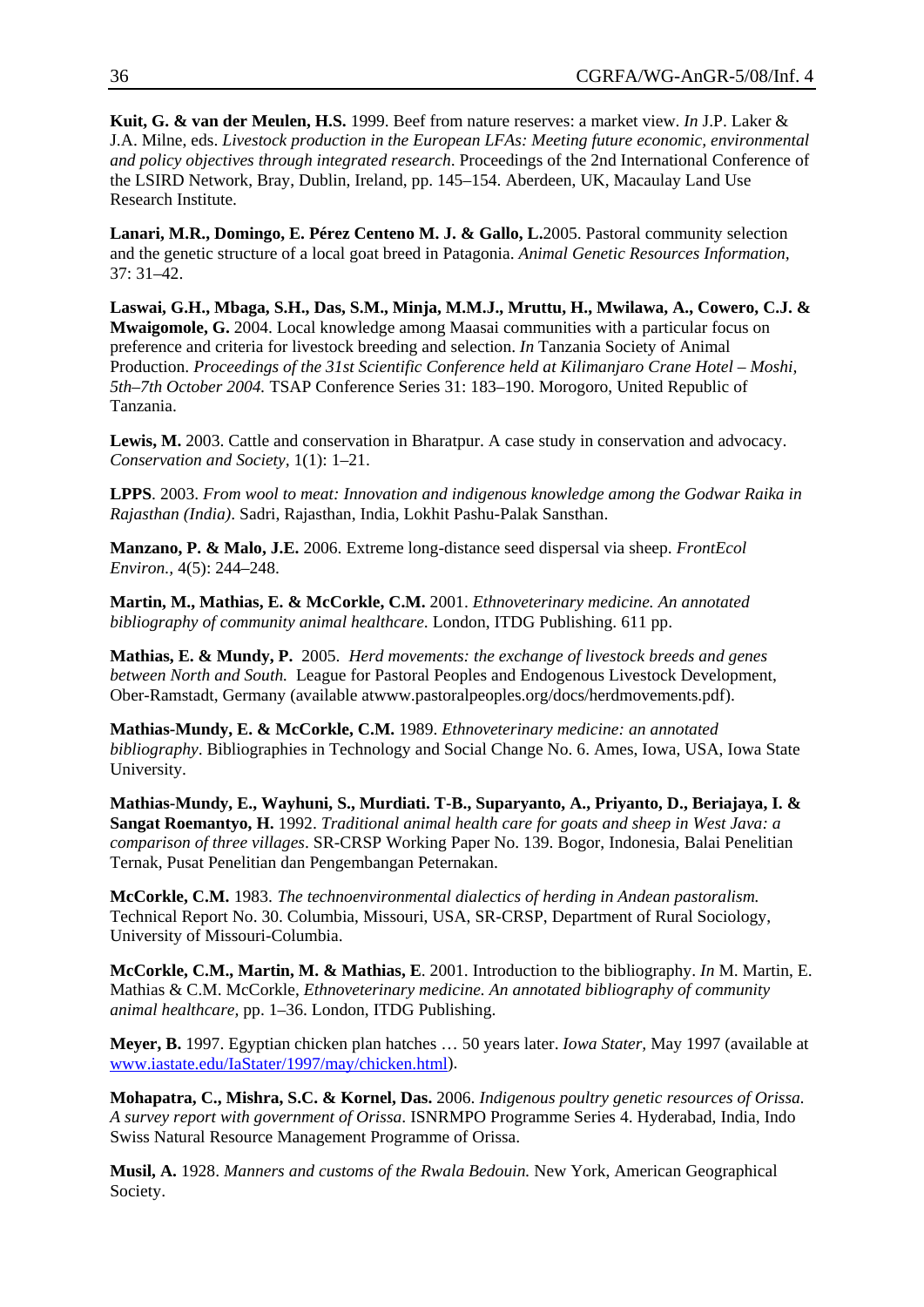**Nath, M.N.** 1992. *Development of the Ongole breed in India. Animal production and rural development*. *In* P. Bunyavejchewin, S. Sangdid & K. Hansanet, eds. *Proceedings of the Sixth AAAP Animal Science Congress*, Vol. 1. pp. 179–191. Bangkok, Animal Husbandry Association of Thailand.

**Ndumu, D., Baumung, R., Wurzinger, M., Drucker, A., Okeyo, M., Semambo, D. & Sölkner, J.**  2006. *Performance and fitness traits versus phenotypic appearance: a novel approach to identify selection criteria for indigenous breeds*. Paper presented at Deutscher Tropentag 2006, Bonn-University of Bonn, October 11–13, 2006 (available at [http://www.tropentag.de/2006/abstracts/full/151.pdf\)](http://www.tropentag.de/2006/abstracts/full/151.pdf).

**Niamir-Fuller, M. ed.** 1999. *Managing mobility: The legitimization of transhumance*. London, ITDG.

**Osoro, K., Elaya, R., Martinez, A. & Vasalla, J.M.** 1999. Development of sustainable systems in marginal heathland regions. *LSIRD Network Newsletter Issue* 6. European Network for Livestock Systems and Integrated Rural Development.

Pailwar, V.K. & Mahajan, V. 2005. Janshala in Jharkhand: An experiment with community involvement in education. *International Education Journal* 6: 373–385.

**Perezgrovas, R.** 1996. Sheep husbandry and healthcare among Tzotzil Maya shepherdesses. *In* C.M. McCorkle, E. Mathias, & T.W. Schillhorn van Veen, eds. *Ethnoveterinary research & development*, pp. 167–178. London, Intermediate Technology Publications.

**Perezgrovas, R., Parry, A., Peralta, M., Pedraza, P. & Castro, H.** 1995. Wool production in Chiapas sheep: Indigenous knowledge provides the basis for selection. *In* R. Crawford, E. Lister & J. Buckley, eds. *Conservation of domestic animal genetic resources,* pp. 240–244*.* Ottawa, Rare Breeds International & AgriFood Canada.

**Perrings, C. & Walker, B.** 2003. *Conservation and optimal use of rangelands.* FEEM Working Paper No. 111.

**Phillips, A. & Stolton, S.** 2008. Protected landscapes and biodiversity values: an overview. *In* T. Amend, J. Brown, A, Kothari, A. Phillips & S. Stolton, eds. *Protected landscapes and agrobiodiversity values.* Volume 1 *Protected landscapes and seascapes*, pp. 8–21. IUCN & GTZ, Heidelberg, Kasparek Verlag.

**Pilling, D., Boerma, D., Scherf, B. & Hoffmann, I.** 2008. Sustaining livestock biodiversity – from assessment to action. *Biodiversity,* 9(1&2): 14–18.

**Poland, E., Hammond-Tooke, D. & Voigt, L.** 2003. *The abundant herds. A celebration of the Sanga-Nguni cattle of the Zulu people*. Capetown, South Africa, Fernwood Press.

Poschlod, P., Schneider-Jacoby, M., Köstermeyer, H., Hill, B. & Beinlich, B. 2002. Does largescale, multi-species pasturing maintain high biodiversity and rare and endangered species? The Sava floodplain case study. *In* B. Redecker, P. Finck, W. Härdtle, U. Riecken, & E. Schröder, eds. *Pasture landscapes and nature conservation*, pp. 367–378. Berlin, Springer.

**Rathore, U.S.** 2008. *Marwari horse threatened by extinction.* Paper presented at LPP side-event during 13th meeting of the Subsidiary Body on Scientific Technical and Technological Advice held in Rome, 18 –22 February 2008.

**Redecker, B., Finck, P., Härdtle, W., Riecken, U. & Schröder, E., eds.** 2002. *Pasture landscapes and nature conservation*. Berlin, Springer Verlag.

**Rege, J.E.O.** 2001. Defining livestock breeds in the context of community based management of animal genetic resources*.* In *Proceedings of the workshop on community based management of animal genetic resources, May 2001, pp. 33–43. Mbabane, Swaziland.* SADC/UNDP/FAO and GTZ.

**Rege, J.E.O., Aboagye, S. & Tawah, C.L.** 1994. Shorthorn cattle of West and Central Africa II. Ecological settings, utility, management and production systems. *World Animal Review,* 78:14–21.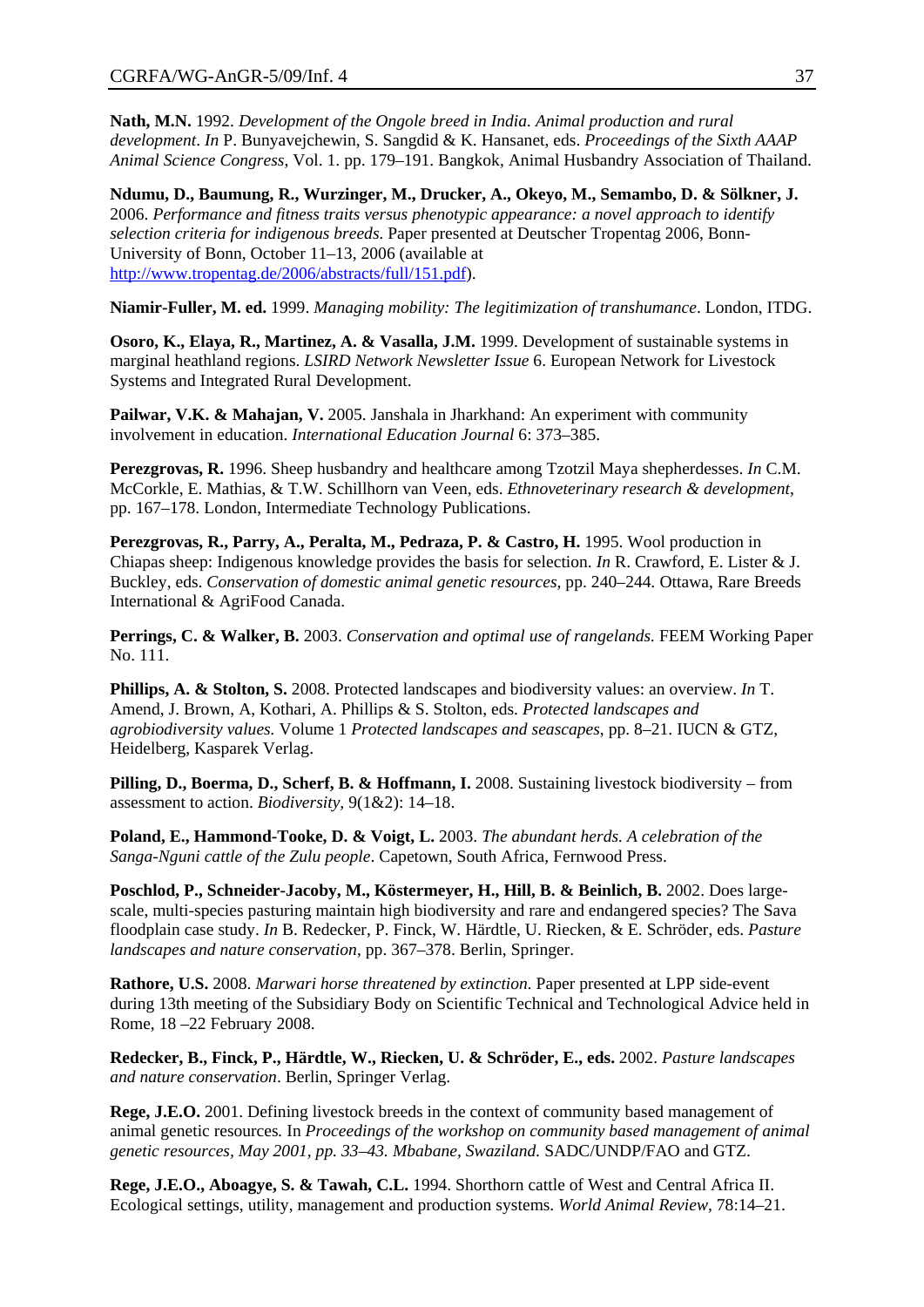**Riise, J.C., Kryger, K.N., Seeberg, D.S. & Chistensen, P.F.** 2005. *Impact of smallholder poultry production in Bangladesh – 12 years experience with Danida supported livestock projects in Bangladesh*. Paper presented to workshop "Does poultry reduce poverty and assure food security? – A need for rethinking the approaches", held in Copenhagen, Denmark, 30–31 August, 2005.

**Robbins, P. & Changani, A.** 2005. *Protecting the wolves from the sheep?* Paper presented at the Rajasthan Studies Group Conference, Jaipur, 29–31 December, 2005.

**Rodriguez, L.** 2008. *A global perspective on the total economic value of pastoralism: Global synthesis report based no six country valuations*. Nairobi, World Initiative for Sustainable Pastoralism.

**Roper, M.** 2005. Effects of disease on diversity*.* In *Proceedings international workshop "Options and Strategies for the Conservation of Farm Animal Genetic Resources", 7–10 November 2005, AGROPOLIS, Montpellier, France*, pp. 25–27 (available at [http://www.fao.org/ag/againfo/programmes/en/genetics/documents/ITWG-AnGR4/MontpellierAnGR-](http://www.fao.org/ag/againfo/programmes/en/genetics/documents/ITWG-AnGR4/MontpellierAnGR-Papers.pdf)[Papers.pdf\)](http://www.fao.org/ag/againfo/programmes/en/genetics/documents/ITWG-AnGR4/MontpellierAnGR-Papers.pdf).

**Rook, A.J., Dumont, B., Isselstein, J., Osoro, K., WallisDeVries, M.F., Parente, G., & Mills, J.** 2004. Matching type of livestock to desired biodiversity outcomes in pastures – a review. *Biological Conservation,* 119: 137–150.

**Sahana, G., Jain, A. & Maity, S.B.** 2004. Characterization and evaluation of Jalauni sheep. *Animal Genetic Resources Information,* 34: 67–73.

**Sanderson, M.A., Skinnerm, R.H., Barker, D.J., Edwards, G.R., Tracy, B.F. & Wedin, D.A.** 2004. Plant species diversity and management of temperate forage and grazing land ecosystems. *Crop Science,* 44: 1132–1144.

**Schaefer, C.** 1998. *Pastorale Wiederkäuerhaltung in der Sudansavanne: Eine Untersuchung im Zamfara Forstschutzgebiet im Nordwesten Nigerias*. Goettingen, Germany, Cuvillier. 217 pp.

**Schillhorn van Veen, T.W.** 1979. Influence of animal husbandry on the occurrence of tropical fascioliasis (*F. gigantica*). *Proceedings of the American Association of Veterinary Parasitologists*. p. 11.

**Schillhorn van Veen, T.W.** 1997. Sense or nonsense? Traditional methods of animal parasitic disease control. *Veterinary Parasitology,* 71: 177–194.

**Scholle, D., Hoffmann, C., Kaule, G., Lederbogen, D., Rosenthal, G., Thumm, U. & Trautner. J.**  2002. Coperative grazing systems ("Allmende"): an alternative concept for the management of open and semi-open lanscapes. *In* B. Redecker, P. Finck, W. Härdtle, U. Riecken & E. Schröder, eds. *Pasture landscapes and nature conservation*, pp. 387–398 Springer Verlag, Berlin.

**Scholtz, M.M. & Ramsay, K.A.** 2007. Experience in establishing a herd book for the local Nguni breed in South Africa. *Animal Genetic Resources Information,* 41: 25–28.

**Schwabe, C. W.** 1978. *Cattle, priests and progress in medicine*. The Wesley W. Spink Lectures on Comparative Medicine Vol. 4. Minneapolis, Minnesota, USA, University of Minnesota Press. 274 pp.

**Shahvali, Mansoor, Houshang, Moinizadeh, & Ardekani, Mohammed Amiri**. 2000. Local poultry management practices in southwest Iran. *Indigenous Knowledge and Development Monitor,* 8(3): 8– 12.

**Sponenberg, D.P., Creech, C. & Miller, W.J.** 2007. Randall cattle in the USA: rescuing a genetic resource from extinction. *Animal Genetic Resources Information,* 41: 9–16.

**Steglich, M.** 2006. *Participatory assessment of local cattle breeding systems: the case of the Gambia.* Berlin, Verlag Dr. Köster.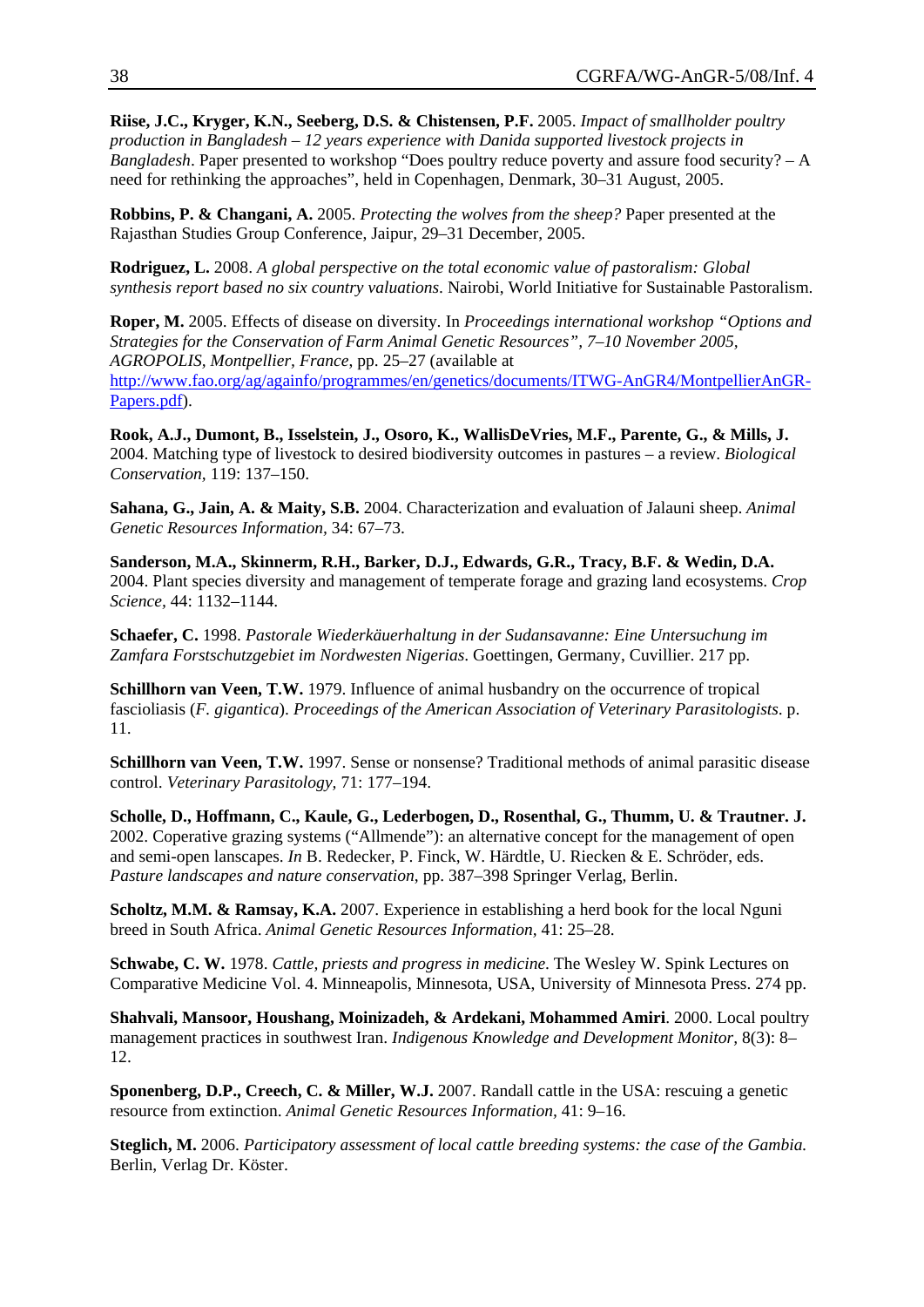**Steglich, M. & Peters**, **K.** 2003. Participatory methods to assess traditional breeding systems. The case of cattle breeding in The Gambia. In *Participatory research and development for sustainable agriculture and natural resource management: a sourcebook*, pp. 123–132. Manila, CIP-Upward.

**Steinkeller, P.** 1995. Sheep and goat terminology in UR III sources from Drehem. In *Domestic animals of Mesopotamia*, Part ii, Bulletin of Sumerian Agriculture VVV, pp. 49–70. Cambridge, UK.

**Tano, K., Kamuanga, M., Faminow, M.D. & Swallow, B.** 2003. Using conjoint analysis to estimate farmers' preferences for cattle traits in West Africa. *Ecological Economics*, 45(3), 393-408.

**The IDL Group**. 2003. Community based animal health workers – threat or opportunity? Crewkerne, UK.

**Thomsen, K.A.** 2005. *An ethnography of smallholders and technical development assistance in Benin*. Copenhagen, Institute of Anthropology, University of Copenhagen. (Master thesis).

**Thornton, P.K., Kruska, R.L., Henninger, N., Kristjanson, P.M., Reid, R.S., Atieno, F., Odero, A.N. & Ndegwa, T.** 2002. *Mapping poverty and livestock in the developing world.* Nairobi, International Livestock Research Institute.

**Tisdell, C.** 2003. Socioeconomic causes of loss of animal genetic diversity: analysis and assessment. *Ecological Economics* 45: 365–376.

**Tsang, K.B.** 1996. Chinese pig tales. *Archeology,* March–April: 53–57.

**Tung, D.X.** 2005. *Smallholder poultry production in Vietnam: Marketing characteristics and strategies.* Paper presented to workshop "Does poultry reduce poverty and assure food security? – A need for rethinking the approaches", held in Copenhagen, Denmark, 30–31 August, 2005.

**van't Hooft, K., Bayer, W. Gebru, G., Wanyama, J. & Mathias, E.** 2008. *Livestock and Climate Change: is it possible to combine adaptation, mitigation and sustainability? The essential role of organic soil content and biodiversity*. Paper presented at The 10th World Conference on Animal Production, Cape Town, South Africa, 23–28 November, 2008.

**Vásquez, G.R.** 1997. Culture and biodiversity in the Andes. *Forest, Trees and People Newsletter,* 34: 39–45.

**Vivekanandan, P. & Paulraj, B.** 2002. Community conservation of Malaimadu breed of cattle. *In Local Livestock for Sustainable Rural Livelihoods. Proceedings of a Conference/Workshop held 1–4 November, 2000 in Udaipur and Sadri*, pp. 81–90. Sadri, India, Lokhit Pashu-Palak Sansthan.

**Wagner, W.** 1926. *Die chinesische Landwirtschaft.* Berlin, Paul Parey.

**Williams, T.O., Spycher, B. & Okike, I.** 2003. *Improvement of livestock marketing and regional trade in West Africa*. CFC Project CFC/FIGM/06, Final Report for Component 2: The determination of appropriate economic incentives and policy framework to improve livestock and intra regional trade (available at

<http://www.ilri.org/Link/Publications/Publications/WestAfricaLivestockMarketingReport.pdf>).

**Woolliams, J.A., Matika, O. & Pattison, J.** 2008. Conservation of animal genetic resources: approaches and technologies for *in situ* and *ex situ* conservation. *Animal Genetic Resources Information,* 42: 71–89.

**World Bank.** 2003. *Reaching the rural poor. A renewed strategy for rural development*. Washington D.C.

**World Bank.** 2007. *World development report 2008. Agriculture for development*. Washington D.C.